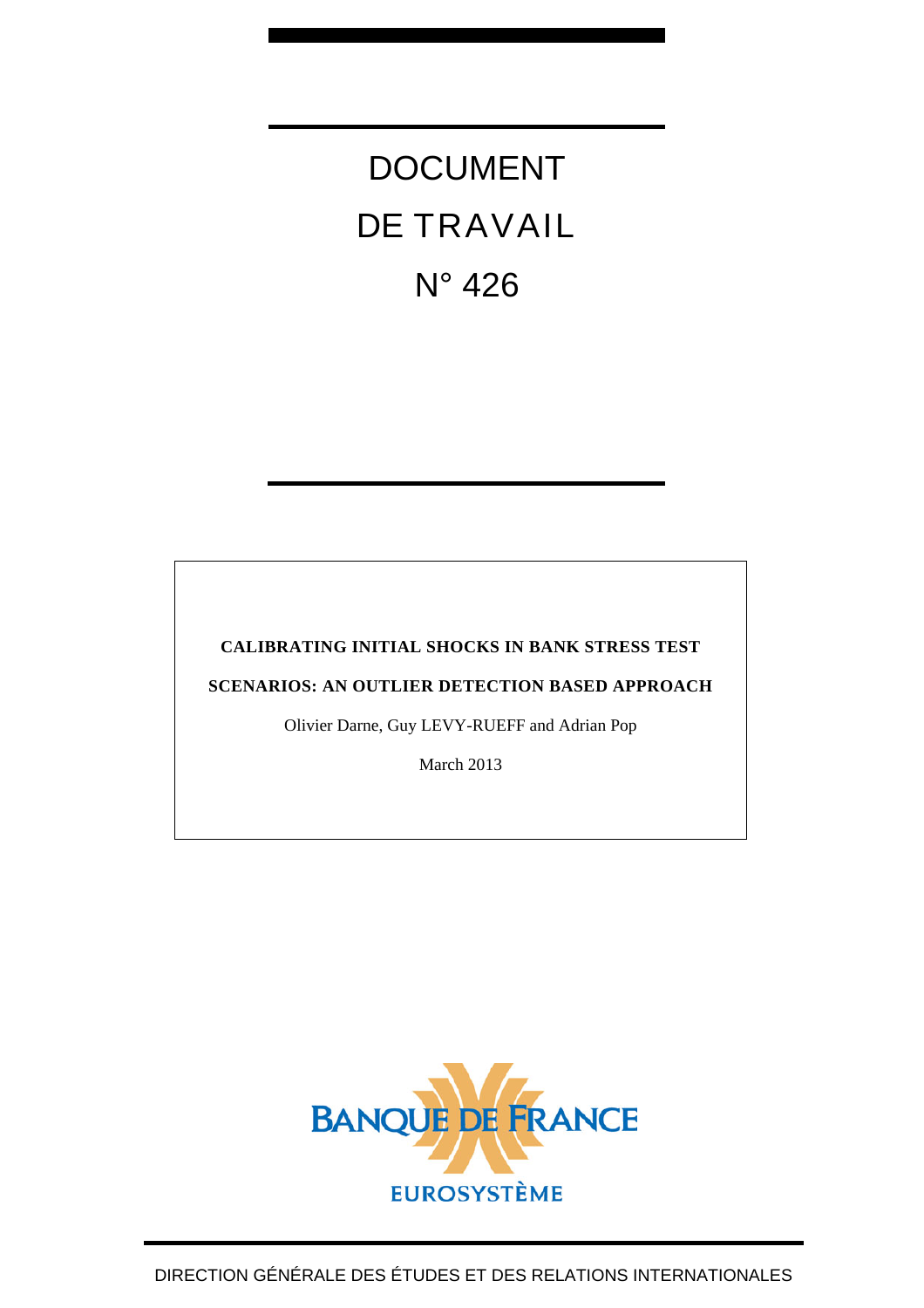# DIRECTION GÉNÉRALE DES ÉTUDES ET DES RELATIONS INTERNATIONALES

# **CALIBRATING INITIAL SHOCKS IN BANK STRESS TEST**

## **SCENARIOS: AN OUTLIER DETECTION BASED APPROACH**

Olivier Darne, Guy LEVY-RUEFF and Adrian Pop

March 2013

Les Documents de travail reflètent les idées personnelles de leurs auteurs et n'expriment pas nécessairement la position de la Banque de France. Ce document est disponible sur le site internet de la Banque de France « [www.banque-france.fr](http://www.banque-france.fr/) ».

Working Papers reflect the opinions of the authors and do not necessarily express the views of the Banque de France. This document is available on the Banque de France Website "[www.banque-france.fr](http://www.banque-france.fr/)".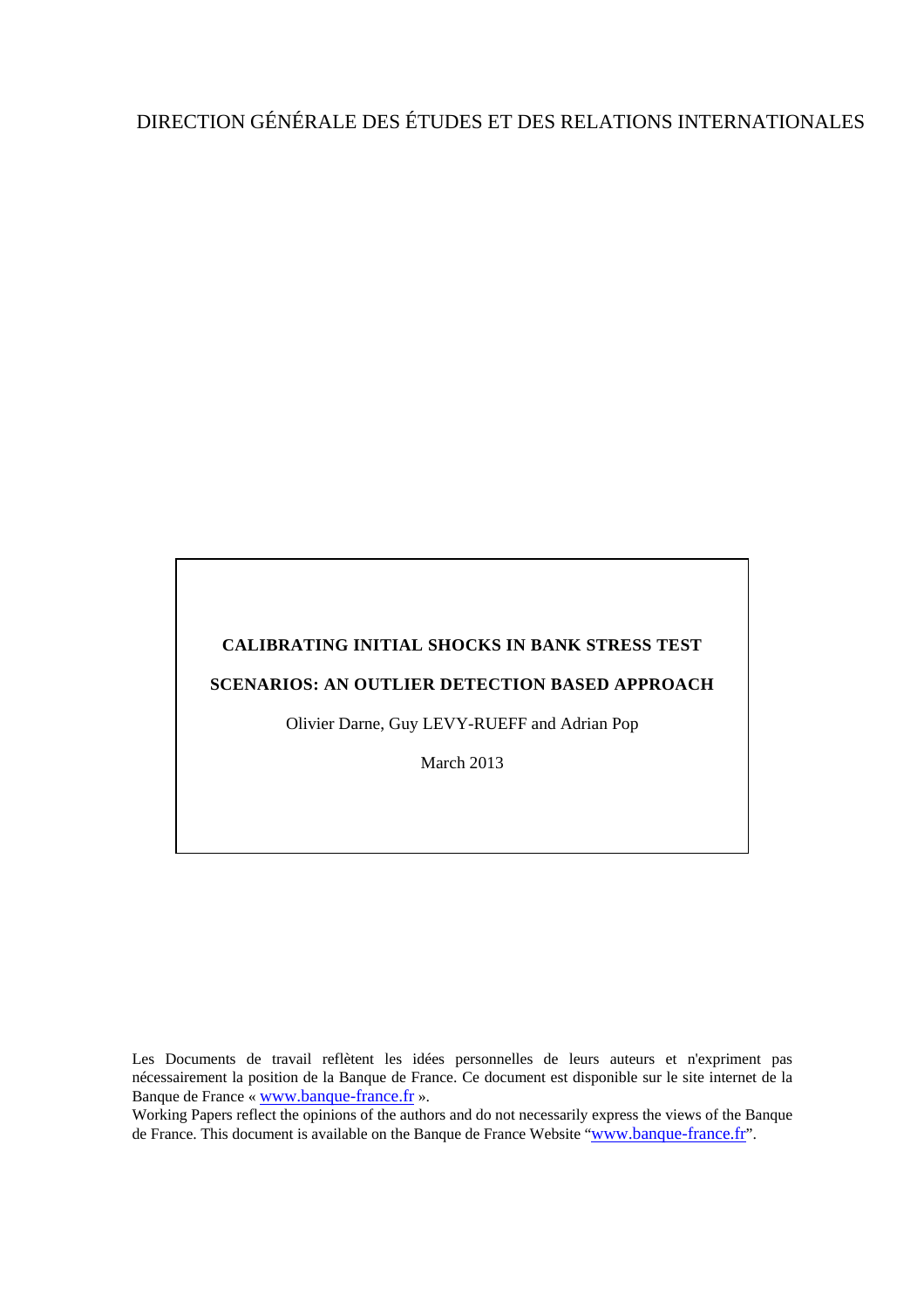# CALIBRATING INITIAL SHOCKS IN BANK STRESS TEST SCENARIOS:

# AN OUTLIER DETECTION BASED APPROACH

Olivier DARNE1, Guy LEVY-RUEFF2 and Adrian POP3

#### **Acknowledgements**

<sup>1</sup> University of Nantes (LEMNA), Institute of Banking and Finance, Chemin de la Censive du Tertre, BP 52231, 44322 Nantes Cedex 3, France, Tel.: +33-2-40-14-17-33, Fax: +33-2-40-14-16-50, E-mail: olivier.darne@univnantes.fr

<sup>2</sup> Banque de France, Business Conditions and Macroeconomic Forecasting Division, 39 Rue Croix des Petits Champs, 75049 Paris Cedex 01, France, Tel.: +33-1-42-97-73-43, E-mail: guy.levy-rueff@banque-france.fr Part of the paper was written while Guy Levy-Rueff was with the French Prudential Supervision Authority.

<sup>3</sup> University of Nantes (LEMNA), Institute of Banking and Finance, Chemin de la Censive du Tertre, BP 52231, 44322 Nantes Cedex 3, France, Tel.: +33-2-40-14-16-54, Fax: +33-2-40-14-16-50, E-mail: adrian.pop@univnantes.fr (*corresponding author*). Part of the research for this paper was conducted while Adrian Pop was consultant to the French Prudential Supervision Authority.

Without implicating them in any way, we are grateful to Rob Bliss, Jean-Bernard Chatelain, Olivier de Bandt, Alistair Milne, Jean-Paul Pollin, Fabien Tripier, Kostas Tsatsaronis, Larry Wall and participants at the 28th International Symposium on Money, Banking and Finance, 44th Money, Macro and Finance (MMF) Annual Conference and Banque de France Research Seminar, for useful comments and suggestions. A. Pop gratefully acknowledges financial support from the Chair Finance of the University of Nantes Research Foundation. The views expressed in this article are exclusively those of the authors and do not necessarily represent those of the institutions they belong to, especially the Banque de France or the French Prudential Supervision Authority. All remaining errors are our own responsibility.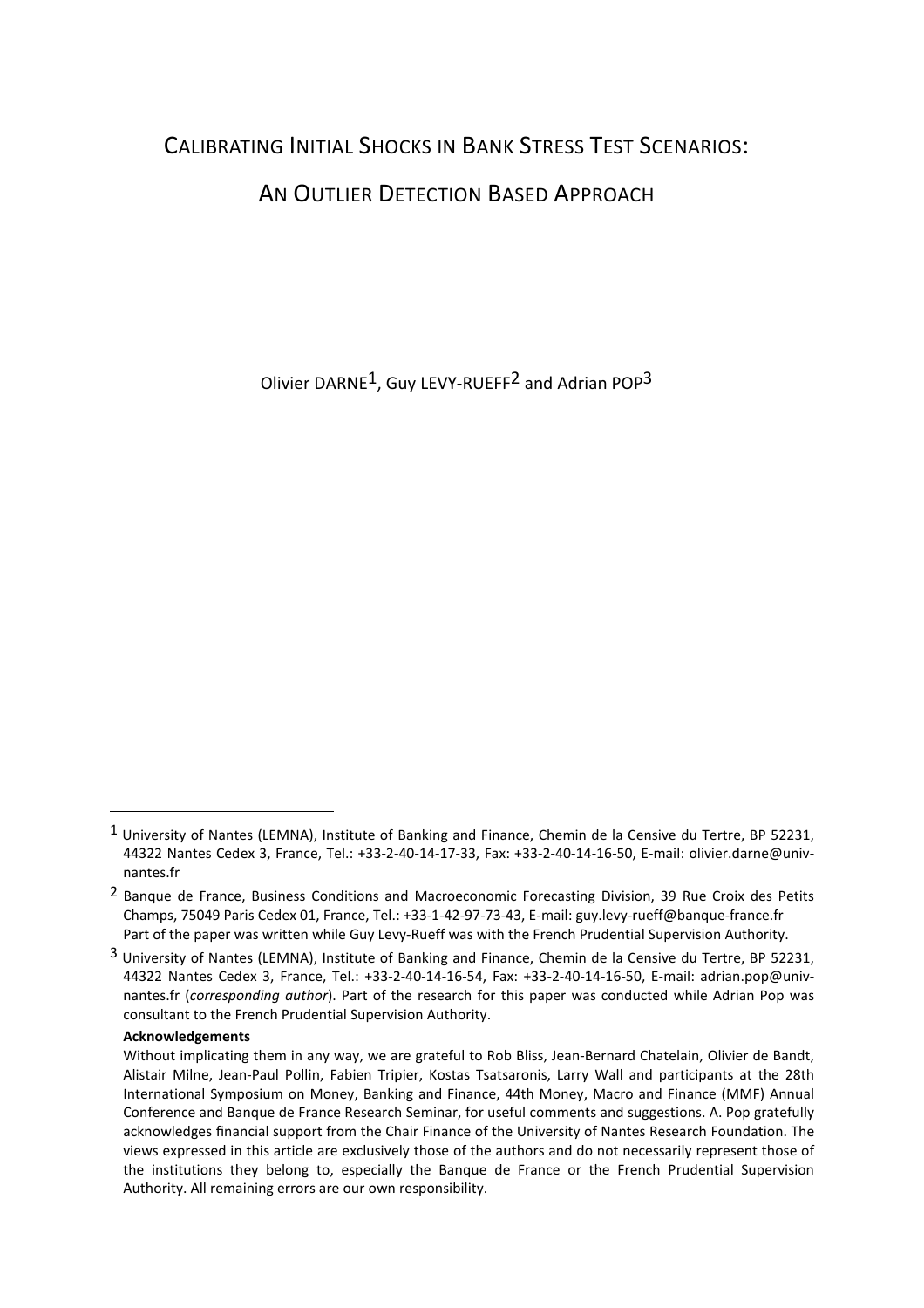**Abstract:** We propose a rigorous and flexible methodological framework to select and calibrate initial shocks to be used in bank stress test scenarios based on statistical techniques for detecting outliers in time series of risk factors. Our approach allows us to characterize not only the *magnitude*, but also the *persistence* of the initial shock. The stress testing exercises regularly conducted by supervisors distinguish between two types of shocks, *transitory* and *permanent*. One of the main advantages of our framework, particularly relevant as regards the calibration of transitory shocks, is that it allows considering various reverting patterns for the stressed variables and informs the choice of the appropriate stress horizon. We illustrate the proposed methodology by implementing outlier detection algorithms to several time series of (macro)economic and financial variables typically used in bank stress testing.

**Keywords:** Stress testing; Stress scenarios; Financial crises; Macroprudential regulation **JEL codes:** G28, G32, G20, C15

--------------------------

**Résumé :** Dans ce papier nous proposons une méthodologie flexible et rigoureuse visant à améliorer le choix des chocs initiaux dans les exercices de stress test pour le secteur bancaire. Notre approche, basée sur des techniques statistiques de détection des points aberrants (*outliers*) dans les séries temporelles, permet de caractériser conjointement la *sévérité* et la *persistance* des chocs (ou l'horizon de stress). Un des avantages majeurs de notre méthodologie, particulièrement utile dans le contexte des chocs transitoires, est qu'elle peut être adaptée afin de tenir compte de différentes trajectoires de retour pour les variables « stressées ». Nous illustrons l'intérêt de la méthode proposée en l'appliquant à plusieurs variables (macro)économiques et financières couramment utilisées dans les exercices de stress test menés par les banques centrales et les autorités de supervision.

**Mots-clés :** Tests de stress ; Scénarios de stress ; Crises financières ; Régulation macroprudentielle **Codes JEL :** G28, G32, G20, C15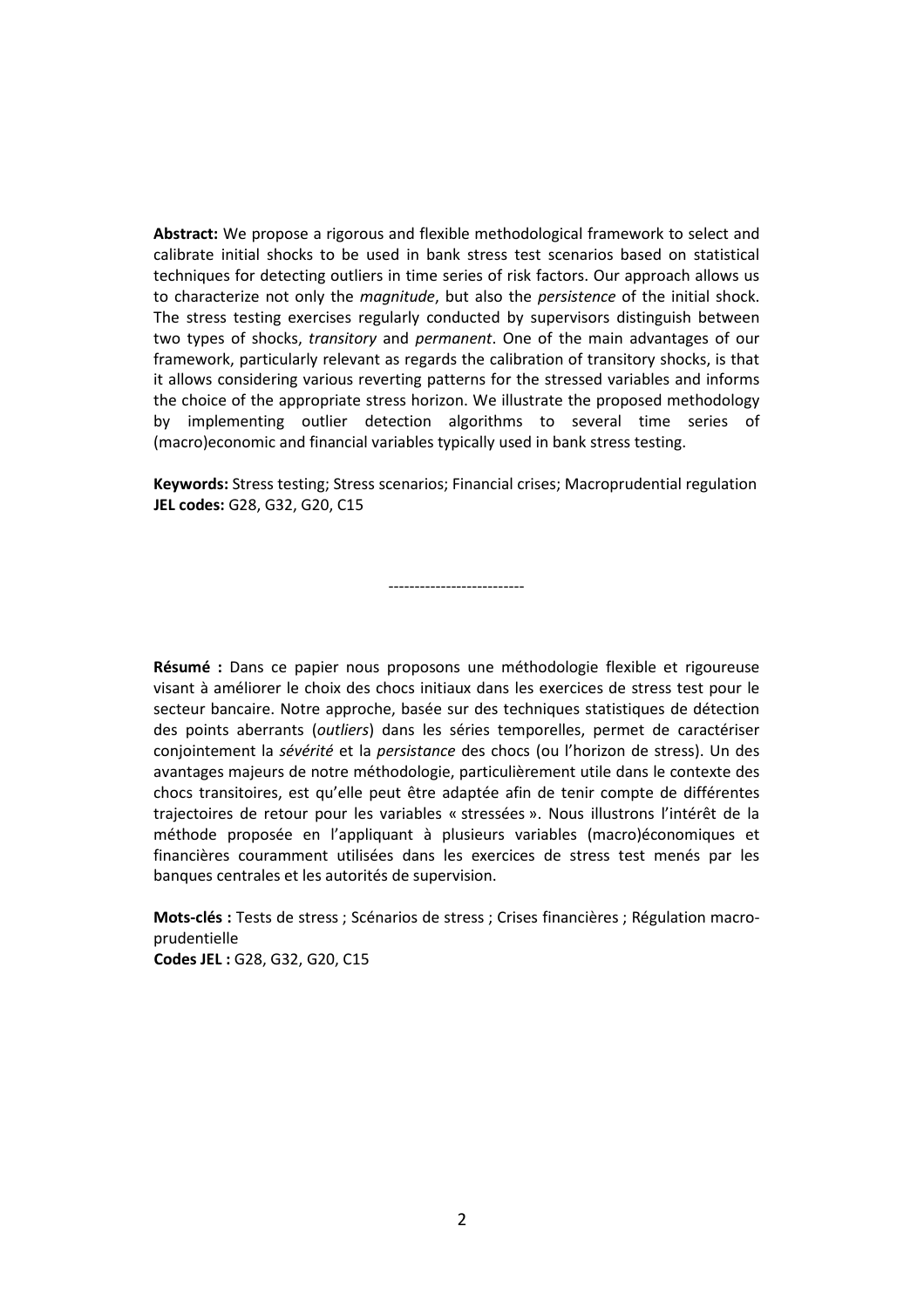# **1. Introduction and motivation**

 $\overline{a}$ 

From a macroprudential perspective, the main objectives of a stress testing exercise are to properly identify the risk drivers and vulnerabilities that are most likely to generate financial instability and assess the resilience of the banking system to various macroeconomic or financial shocks. Particularly, they allow supervisors to identify the relevant transmission channels of extreme, but still plausible, events affecting the stability of the banking system.

Since the beginning of the nineties, stress testing exercises have been regularly conducted in central banks and supervisory authorities, as well as in major financial institutions. The Basel II Capital Accord that applies to large international banks since the beginning of 2007 formally ask bank managers to carry out regular stress tests under the Pillar 1 guidelines for internal model validation purposes (see notably BCBS, 2006, §434-435).<sup>4</sup> Moreover, Basel II also refers to stress tests under the supervisory approach in Pillar 2 by highlighting that banks should consider the results of such tests in their capital planning process (see BCBS, 2006, §726).

The topic of stress testing in banking has received renewed attention and has been vividly debated since the inception of the global financial crisis in the summer 2007. For instance, in the US, the Federal Reserve decided on May 2009 to disclose the results of stress tests conducted by the 19 major bank holding companies in the country. In the same vein, the European authorities followed the US in carrying out European Union-wide stress tests by September 2009. The main features of the European stress scenario, common to all participating banks, were calibrated by the European Central Bank, but the final scenario imposed to banks was adapted at the national level by each supervisory authority.

Some observers argued that the US and European stress scenarios were too mild to generate credible results. In the US for instance, at the end of the first quarter of 2009, actual data on the considered stressed variables, i.e. GDP growth, unemployment rate, and home prices,

<sup>4</sup> Interestingly, the market risk amendment to the Basel I capital accord proposed by the Basel Committee in 1996 already contains some references to stress testing (see BIS, 1996, pp. 46 *et passim*). Precisely, the supervisory approval to use internal models to set capital charges for market risks is granted only to banks that run regularly rigorous and comprehensive stress tests. The several examples of stress scenarios mentioned in the 1996 amendment of the first Basel capital accord are all based on past episodes of market turbulence like the October 1987 stock market crash, the Exchange Rate Mechanism crisis of 1992-1993 or the fall in bond markets at the beginning of 1994.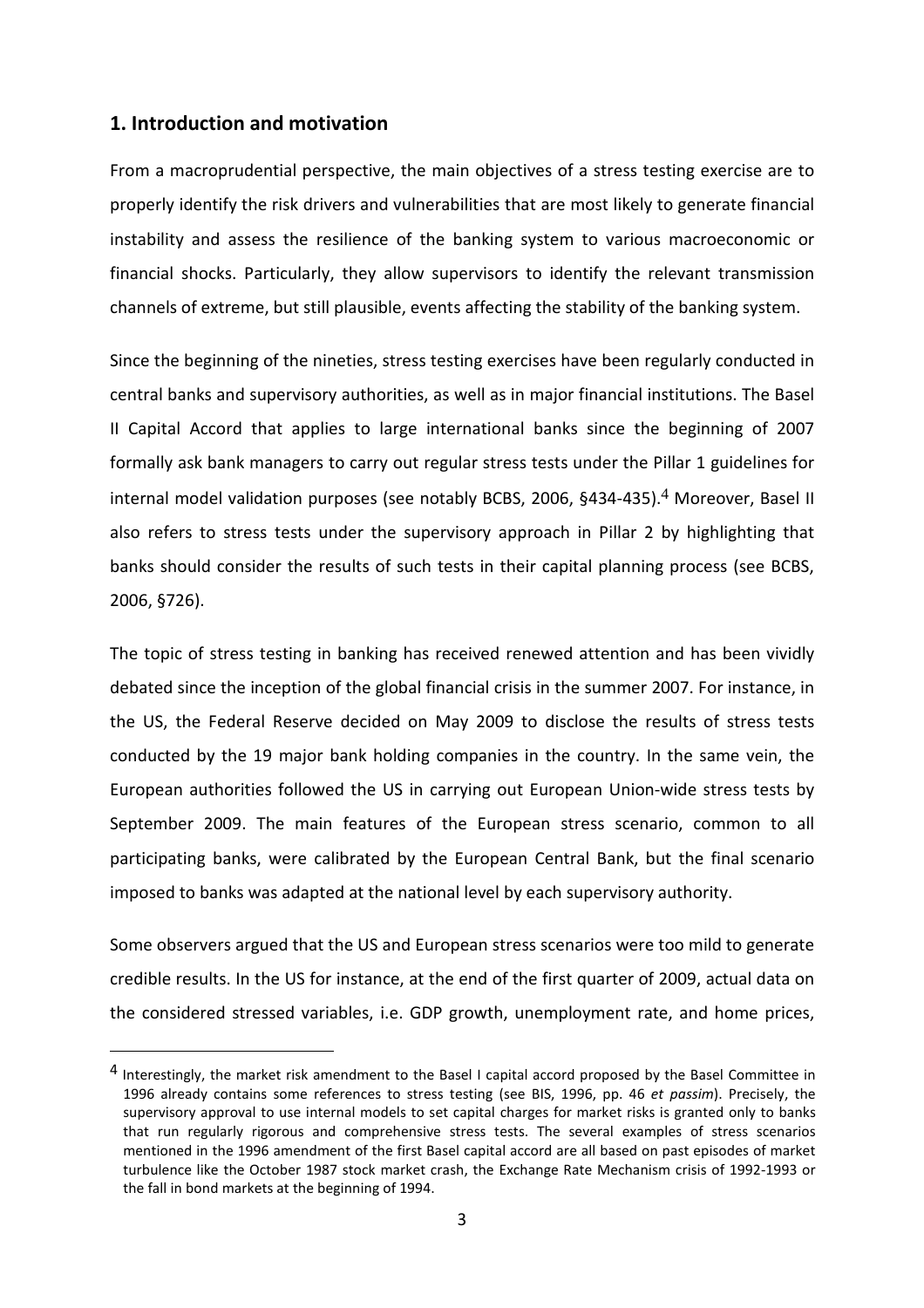have been already *worse* than the adverse scenario proposed for 2010. In Europe, analysts expressed concerns that stress scenarios were underestimating the potential losses on banks' trading portfolios from depreciations of sovereign (particularly Spanish and Greek) bonds. By taking a more fundamental, macroprudential, perspective, Borio, Drehmann and Tsatsaronis (2012) critically review the state of the art in macro stress testing and conclude that stress tests failed at the very junctures when regulators needed them. In their opinion, (macro) stress tests are a useful tool for crisis management and resolution, but are unreliable as an early-warning device during tranquil periods of time, when risks are quietly building up. Indeed, recent empirical evidence suggests that financial crises tend to start developing far before the bust, at the peeks of medium-term financial cycles (see Drehmann, Borio and Tsatsaronis, 2012).

Clearly, the reliability and usefulness of the stress test results largely depend on the assumptions backing the stress scenario, as well as on the methodology used to link the risk factors to the financial strength indicators. A study on sound stress testing practices published by the Basel Committee in January 2009 sums up several deficiencies inherent in stress testing exercises conducted by the largest banks and their supervisory authorities before and during the current financial crisis (see BCBS, 2009). Besides a lack of integration of stress tests into the broad risk governance process, deficiencies resulted from disregarding specific risks, including securitization risks, and the failure to take into account feed-back effects, the study has also highlighted some basic flaws in the design of stress scenarios. Particularly, it seems that stress scenarios implemented before and during the subprime crisis only reflected mild and temporary shocks and assumed that those shocks were maintained over short stress periods. Most extreme scenarios were often considered as highly implausible by senior managers and hence have been routinely dismissed as improbable.5

<sup>5</sup> The FSA (2006) also criticizes the deficiencies in the calibration of stress scenarios by the vast majority of UK financial firms: "*We were struck by how mild the firm-wide stress events were at some of the firms we visited. On the evidence of our review, few firms were seeking out scenarios such as those that might* [...] *result in shortfalls against capital requirements while still remaining plausible.*" Haldane (2009) attributes the modest severity of bank stress scenarios before the current financial crisis to three micro-economic frictions: (*i*) disaster myopia; (*ii*) network externalities; and especially (*iii*) misaligned incentives. In particular, risk managers simply didn't have enough incentive to conduct severe stress testing exercises and to report the results to senior managers.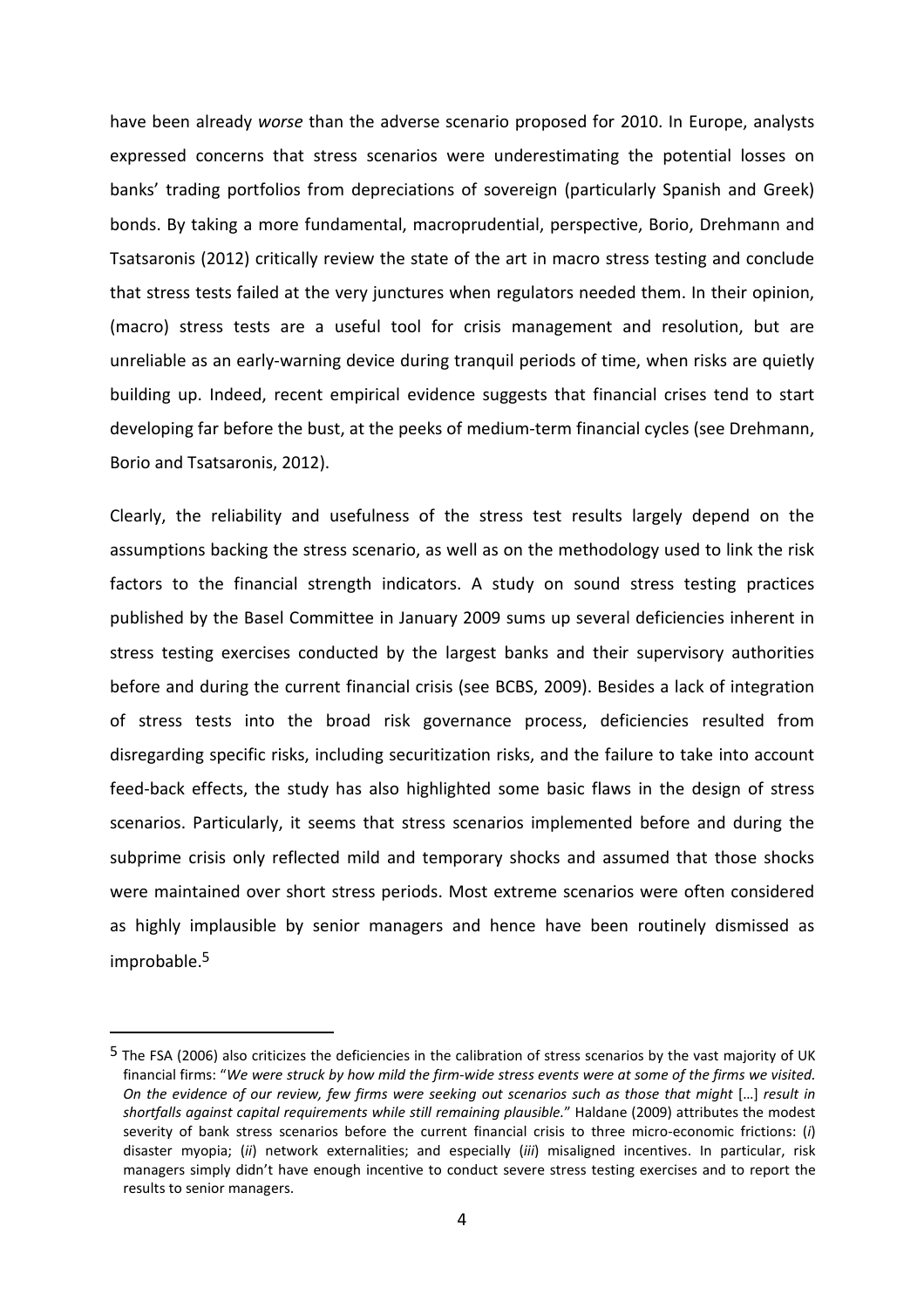In light of these weaknesses, the aim of the present paper is to contribute to the growing economic literature on stress testing in banking by focusing on a key methodological issue: the design and calibration of initial shocks to be used in stress scenarios. Although our analysis mainly concerns the "macro" stress testing, the basic approach presented in the paper is also applicable to sensitivity analyses and stress tests performed at a bank level.

We propose a rigorous and flexible methodological framework to select initial shocks based on statistical techniques conceived to detect outliers and structural breaks in financial and (macro)economic time series. Our statistical approach allows us to characterize not only the *magnitude* or *severity* of the initial shock, but also its *persistence* through time. This feature of our framework is relevant to the current debate around the appropriate methodology to generate "extreme, but plausible" shocks and stress scenarios. Indeed, the size of the shock assumed at the beginning of the stress period ("*how severe the stress should be?*") and the appropriate length of the stress period ("*over what time horizon the stress should be maintained?*") largely determine the quality of the outcome. Setting the magnitude of the initial shock too high or, more often, too low would undermine either the credibility or the meaning of the whole stress testing exercise.<sup>6</sup> In the same vein, choosing a too narrow or a too wide window for the stress period would either not be sufficient for risk factor to fully materialize or not be compatible with the usual assumptions that banks do not reallocate their portfolios during the whole stress period (see e.g. De Bandt and Oung, 2004). As pointed out by Drehmann (2008), there seems to be no golden rule for the optimal horizon to consider in stress testing. However, according to Isogai (2009) and Sorge (2004), although there is no generally accepted rule in setting the appropriate magnitude of the initial shock or the stress horizon, there is considerable room to apply "objective criteria" in specifying stress scenarios and to account for these criteria when interpreting the stress results.

The article is organized as follows. Section 2 focuses on the role of initial shocks in the design of stress scenarios and discusses the related literature containing conceptual, as well as methodological, contributions. Section 3 proposed a conceptual taxonomy of outliers based on the assumed dynamics of the stressed variables and describes the statistical procedures

<sup>6</sup> For more thorough discussions on the credibility of stress testing exercises, see Sorge (2004). Since there is a considerable level of discretion over the choice of the stress scenario, it is hardly difficult to set a clear standard of plausibility or to identify a threshold level of magnitude for the initial shock beyond which the plausibility of the stress scenario can be taken for granted.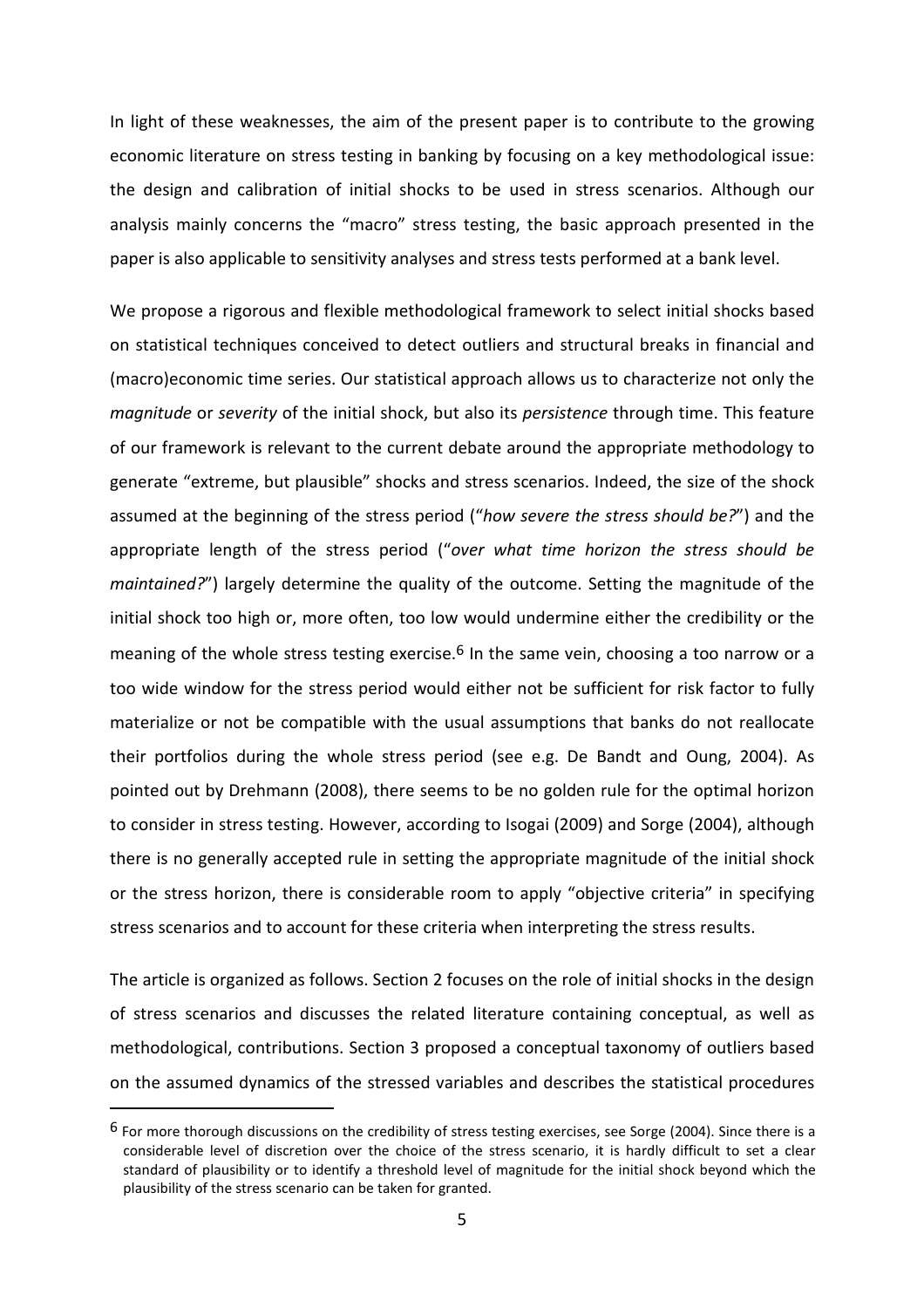for detecting outliers and structural breaks in risk factors or, more generally, in economic and financial time series. In section 4 we propose numerical examples that allow us to illustrate the relevance of the outlier detection methodology for the calibration of initial shocks and to highlight some practical implementation issues. Finally, Section 5 concludes.

## **2. Shocks and stress scenarios: related literature**

There is a vast and growing literature analyzing the many facets of a stress testing exercise and highlighting a number of methodological issues and challenges. Given the aim of the present paper, we decided to focus our literature review on studies investigating the calibration of initial shocks and stress scenarios. To set the stage, we begin by briefly discussing some relevant conceptual papers and then we review several related methodological contributions to this literature.

Foglia (2009) proposes an extensive survey of the stress testing methodologies in use at major central banks and supervisory authorities. While the focus of her survey is on credit risk from a "macro" stress testing perspective, it already reveals a high level of methodological diversity in the approaches adopted by banking authorities. The same degree of heterogeneity in stress testing practices has also been noticed at a financial institution level (see the surveys conducted by the Committee on the Global Financial System, CGFS, 2000, 2001, 2005). It is however worth noting that whatever the adopted methodology is, the implementation of a stress testing exercise takes place in several common stages (see also Sorge, 2004; Bunn, Cunningham and Drehmann, 2005; Drehmann, 2009; Borio, Drehmann and Tsatsaronis, 2012): (*i*) the selection of the initial shock or combination of initial shocks; (*ii*) the quantification of the impact of the simulated shock on the macroeconomic environment; (*iii*) the assessment of the effect of the shock on the probability of default of borrowers and asset prices in general; and (*iv*) the measurement of the induced effect on the profitability and solvability of banks and the macro-financial stability.7

<sup>7</sup> Some recent sophisticated models add a fifth stage to the stress testing architecture consisting of (*v*) the modeling of the so-called "feed-back" or "second round" effects between the financial (banking) sector and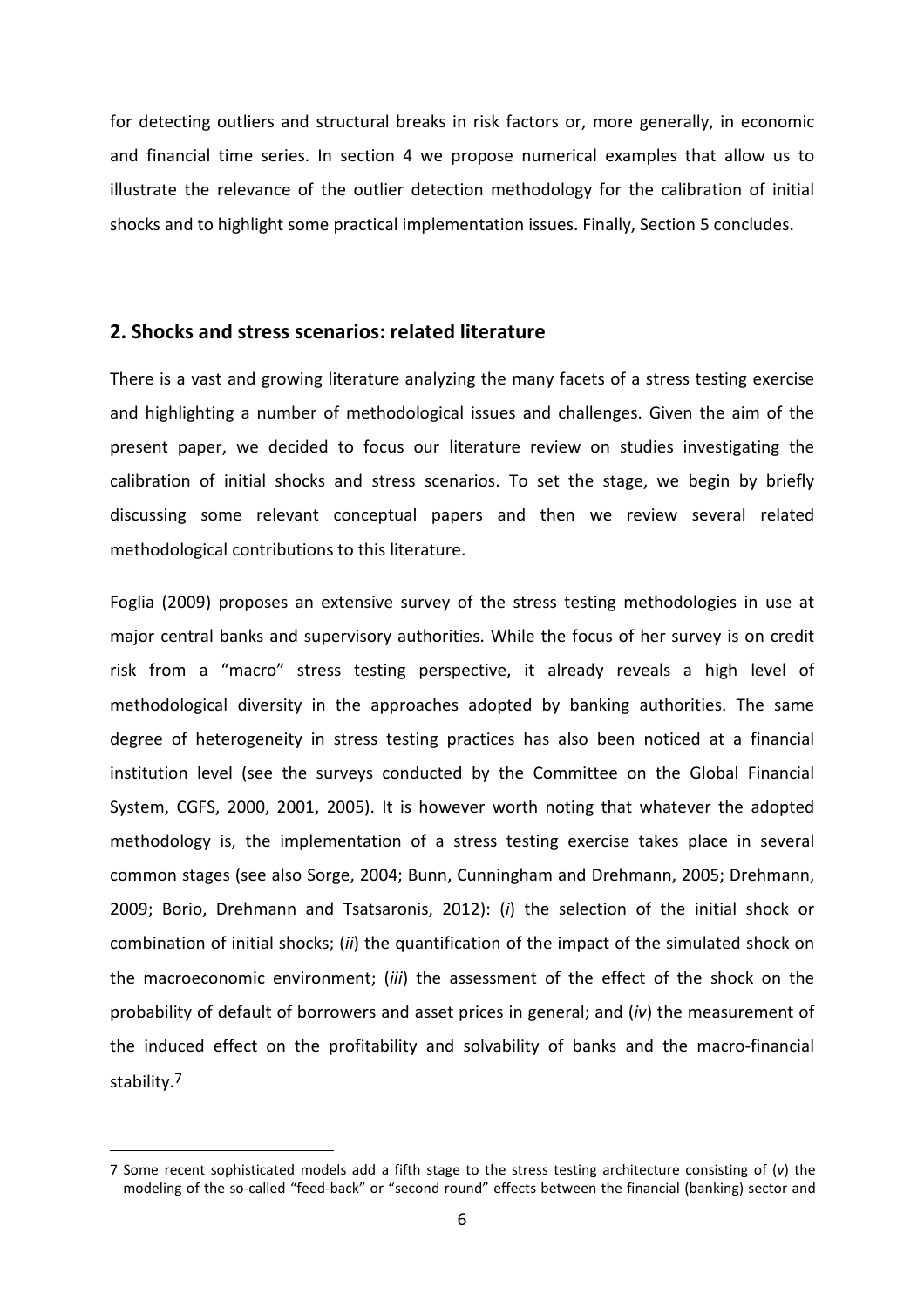As far as the first stage is concerned, Borio et al. (2012) correctly point out that the literature does not make a clear distinction between "shocks" and "scenarios." For some authors, the term "scenario" describes a set of exogenous shocks, while for others the same term designates both the set of exogenous shocks and their estimated, model-specific, impact on the macroeconomic environment. Generally speaking, in the first stage, the initial shocks are calibrated using either hypothetical scenarios based on experts' opinions and the economic expertise of staff or historical data. $8$  Table 1 synthesizes the main advantages and drawbacks of each of the two approaches used to select stress scenarios, while Table 2 provides several examples of stress scenarios in use at major financial institutions. Hypothetical scenarios are particularly useful when the aim of the stress testing exercise is to assess the impact of shocks related to innovative risk factors and new financial products for which sufficiently long time-series are rarely, or simply not, available. The current financial crisis has revealed a worried lack of imagination among senior managers that led to an underestimation of the impact of low probability events due to cognitive biases and to a "false sense of security" (see Borio and Drehmann, 2009; BIS, 2009). Hence, it is not fortuitous that the Basel Committee strongly recommends that stress testing programs should include a large specter of hypothetical shocks and scenarios in order to scrutinize new emerging risk drivers related to innovative financial products that are impossible to replicate from previous crisis episodes. Hypothetical shocks are by their very nature forward-looking and help to address this concern. Another advantage of hypothetical, as opposed to historical-based, shocks and stress scenarios is that they may be tailored to the risk profile and specific composition of the bank asset portfolio. The most common examples of hypothetical scenarios in macro stress testing of system-wide credit risk are based on large movements in economic growth prospects, e.g. unexpected slowing of the global demand; rises in interest rates and oil prices; a widening of sovereign credit spreads; a severe decline in stock prices; geopolitical tensions or terrorist attacks (see Table 2 and CGFS, 2005 for a survey).

<u>.</u>

the real economy. The literature on macro feedbacks is promising, but still in early and incipient phases (see e.g. Jokivuolle, Virén and Vähämaa, 2010, and references therein).

<sup>8</sup> The taxonomy of stress scenarios is discussed at length in several related conceptual papers. See e.g. Blashke, Jones, Majnoni and Martinez-Peria (2001); Cihak (2004, 2007); CGFS (2005); Drehmann (2008, 2009); Isogai (2009); Sorge (2004). We only insist here on the main differences between historical-based and hypothetical scenarios and the need for rigorous quantitative methods in calibrating shocks and stress scenarios.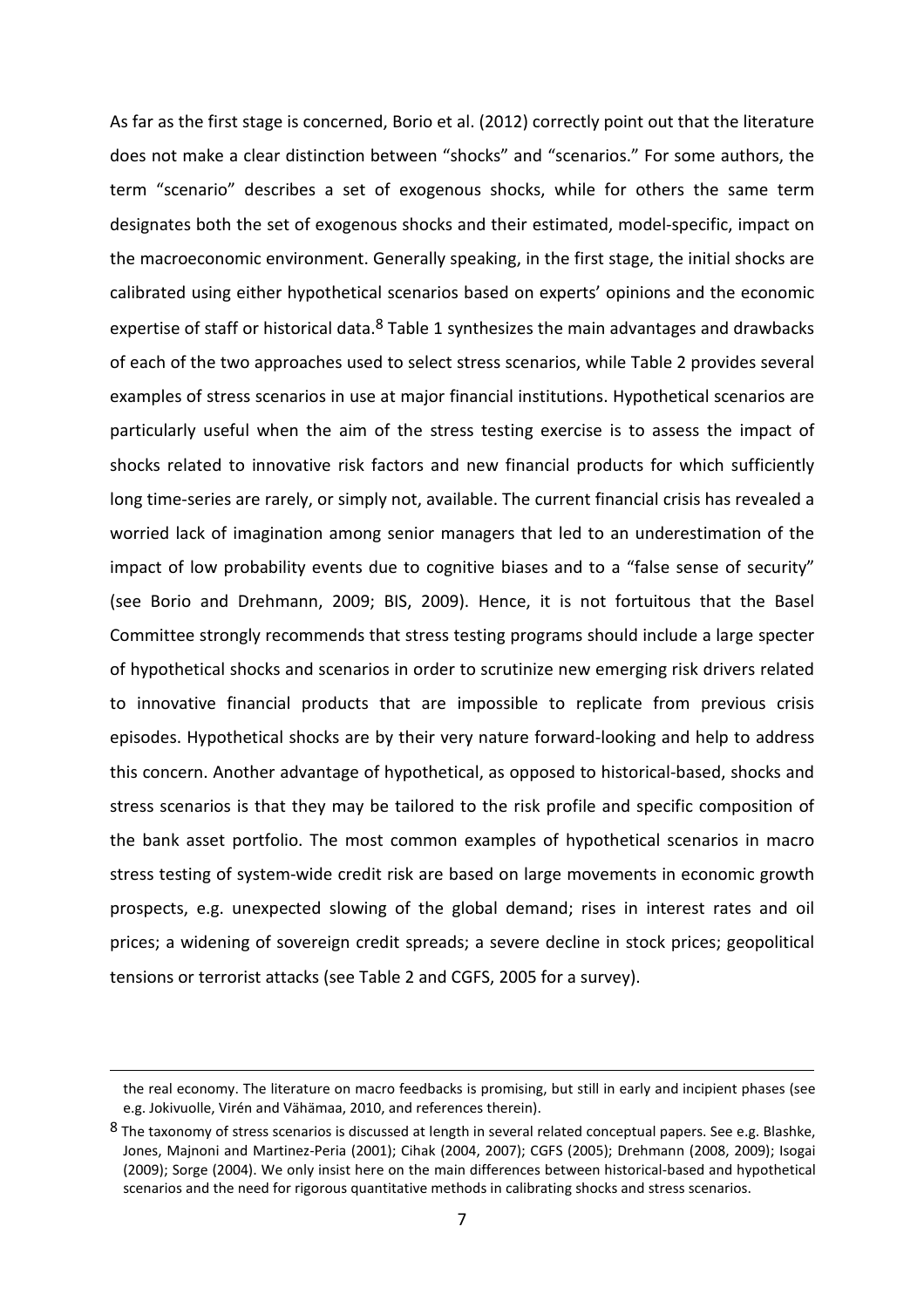The most serious drawback of hypothetical scenarios is that they may lack credibility and are hence relatively easy to dismiss by senior managers as implausible. Indeed, as there is no objective rule or guidance in setting the magnitude or the persistence of shocks in hypothetical scenarios, which may sometimes include "unimaginable" events, they tend to be less credible and plausible than historical-based scenarios.

#### {Table 1}

By contrast, historical shocks tend to be based on more rigorous selection criteria and objective guidance grounded on past data. Consequently, they are harder to dismiss by senior managers as implausible and get more acceptance. They are also more credible and plausible than hypothetical shocks and are intuitively possible since the considered extreme movements in risk factors actually occurred at some point of time in the past. The main drawback of historical-based shocks and scenarios is that they are generally based on some parametric assumptions that may not be valid under stress conditions and especially on the assumption that future crises are somewhat similar to past crises. They may also lead to an underestimation of the impact in the particular case of innovative risk factors and new emerging financial products for which sufficiently long time-series are in fact not available.<sup>9</sup> The vast majority of historical stress scenarios focus on a number of major turbulence episodes observed in the past: the 9/11 terrorist attacks on the US; the "Black Monday" 1987 stock market crash; the 1998 market turmoil due to the LTCM collapse and the Russian debt default; the 1997 Asian crisis (see Table 2).

## {Table 2}

Our brief description of the main advantages and drawbacks associated to historical and hypothetical shocks and scenarios suggests that important complementarities may (and should) exist between these two main approaches commonly used in the practice of stress testing.10 Consequently, as both approaches are useful and help to address the same

<sup>9</sup> For instance, standard historical scenarios are not able to replicate extremely large and infrequent movements in risk drivers, such as those observed in the fast-growing market for credit derivatives (CDS, CDOs…) during the subprime crisis, simply because the series available before the crisis only covered a shortlength expansionary period.

 $10$  Probably the best way to illustrate this kind of complementarities is to emphasize that, in practice, financial firms often embrace "hybrid" approaches, which consist in using extreme market movements observed in the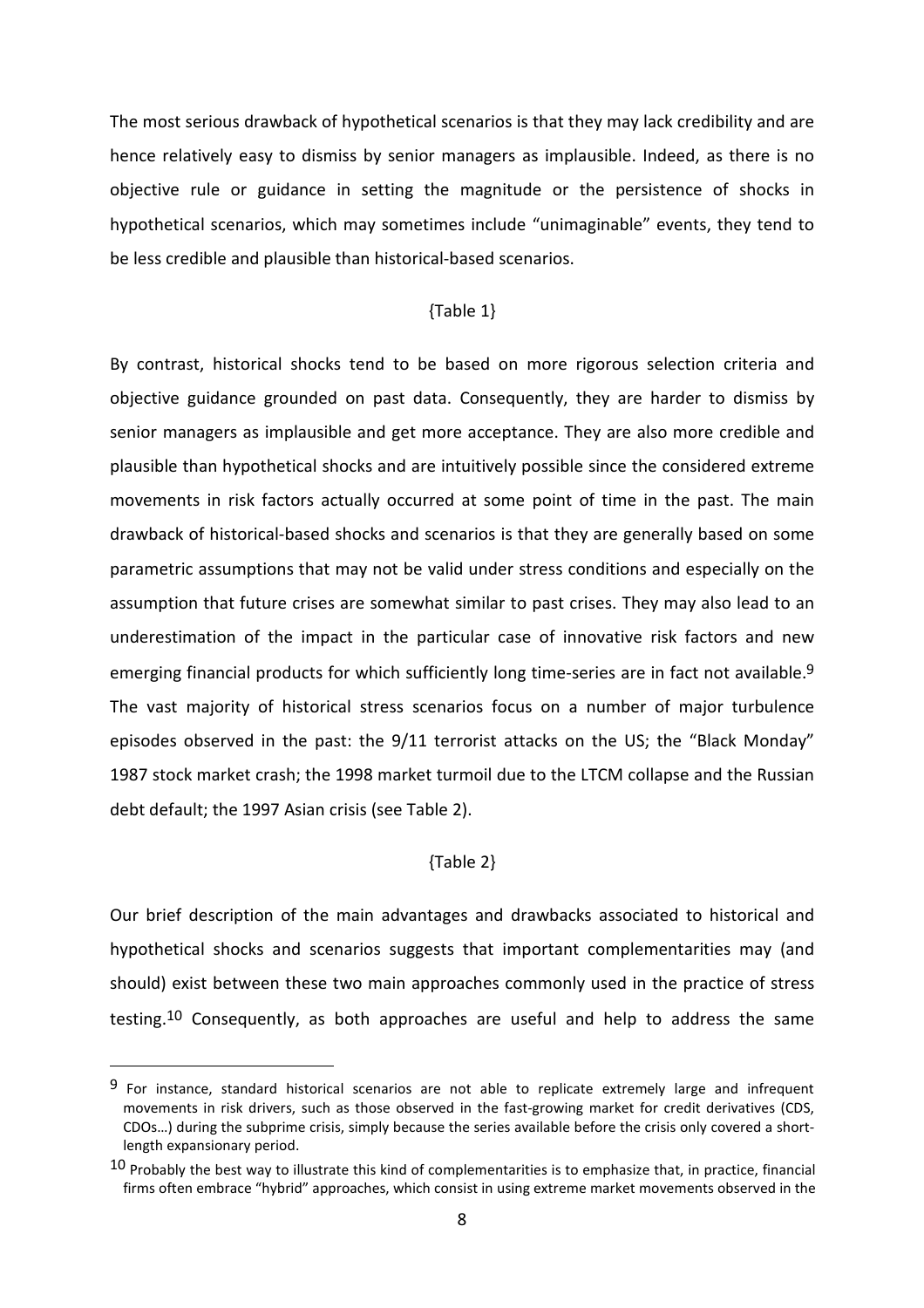problem from different, but complementary, perspectives, the relevant question is not how to choose between them. However, as previously mentioned, the hypothetical approaches are by their very nature subject to arbitrariness and manipulation since no strict criteria apply for scenario selection. They are indeed more an art than a science. By contrast, rigorous statistical methods can and should be applied in order to calibrate historical-based, probabilistic, shocks.

The basic idea of the present paper is to emphasize that the initial shocks considered at the very early stage of any stress testing exercise are in fact "rare events" *per se*. Consequently, the principles of time series intervention analysis that we formally describe in the next section are particularly useful in this context. They allow us to detect outliers and structural breaks in (macro)economic and financial time series, to characterize the length of the stressed period, as well as the magnitude and the reverting dynamics of extreme (but still plausible) shocks to the main risk factors.

> \* \* \*

There are few methodological papers that examine the design of stress scenarios using statistical approaches. As far as the macro-stress testing exercises are concerned, the "stressed" variables within a consistent scenario might be calibrated using structural econometric models or vector autoregressive / error-correction (VAR/VECM) models estimated by central banks for forecasting and monetary policy purposes.<sup>11</sup> An alternative statistical based approach to the calibration of stress scenarios is proposed by Boss, Breuer, Elsinger, Jandacka, Krenn, Lehar, Puhr and Summer (2006) within the Systemic Risk Monitor (SRM) tool developed at the Oesterreichische Nationalbank. Basically, stress scenarios are simulated by drawing randomly vectors of risk factor changes from a multivariate distribution constructed in two steps. First, marginal risk factor distributions are inferred

<u>.</u>

past -- not necessarily related to a specific crisis episode -- to form the basis for hypothetical scenarios. Another example is the use of exceptional events that occurred in the past (e.g. the 9/11 terrorist attacks; the 1972-1973 oil price shock; the 2003 Iraqi war), as well as the subsequent extreme movements in risk factors, to inform both hypothetical and historical scenarios.

<sup>&</sup>lt;sup>11</sup> These macro-econometric models are extensively reviewed in Foglia (1999). Consequently, they will not be discussed here. Rather, in what follows, we focus our literature review on empirical studies that propose pure statistical approaches, more in line with the aim of the present paper.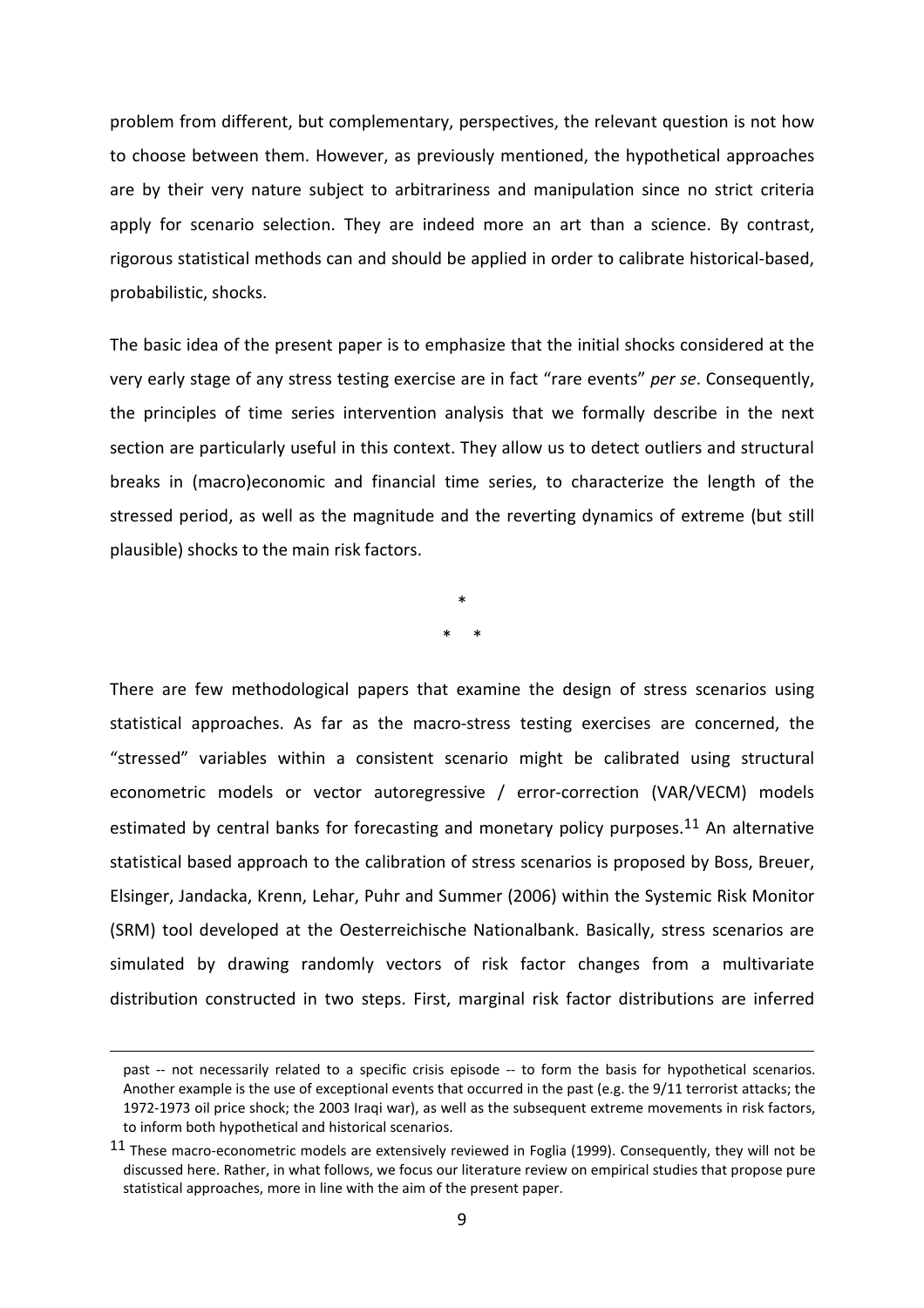based on uni-variate statistical tests that identify, for each relevant risk factor, an empirical model exhibiting the best out-of-sample performance. Second, the correlation structure of the risk factors is modeled by fitting a multivariate *t*-copula to the past data.12

The trade-off between plausibility and severity in calibrating stress scenarios is addressed explicitly by Breuer, Jandačka, Rheinberger and Summer (2009) within a one-period quantitative risk-management framework.13 They propose a measure of plausibility based on the so-called *Mahalanobis* radius, i.e. the number of standard deviations of the multivariate move from the center of mass characterizing the distribution of the *systematic* risk factors to the stress test point. After retaining all scenarios above a minimum plausibility threshold level, the stress scenarios are identified by performing a systematic worst-case search over the given plausible admissibility domain. This framework has clear advantages over the traditional "hand-picked" approach to select stress scenarios: e.g. no harmful scenarios are missed; no implausible scenarios are retained; and stress scenarios are portfolio-specific. However, as noted by Isogai (2009) and Breuer and Csiszár (2012), the approach is only applicable to a family of elliptical (including the normal and *t*-Student) distributions of risk factors and thus may not be suitable for non-elliptically distributed risk factors.

The statistical approach of Breuer *et al*. (2009) was extended by Breuer, Jandačka, Mencía and Summer (2012) to a multi-period setting, in which stress scenarios are defined as paths (and not point-in-time values) of macroeconomic variables. Breuer *et al*. (2012) convincingly show the practical relevance of their approach. Compared with the stress testing results generated by traditional approaches, calibrated on real data prior to the subprime crisis, the worst-case scenario comes much nearer to the severity of the economic downturn observed since 2008.14

<sup>12</sup> While the statistical approach described in Boss *et al*. (2006) presents a certain number of advantages (e.g. explicit modeling of the joint behavior of the stressed variables and of the dependency structure), Foglia (2009) expressed some doubts that it is highly suitable for storytelling and communication purposes.

<sup>&</sup>lt;sup>13</sup> This is a significant extension of a basic idea developed in an earlier work by Breuer and Krenn (2001).

<sup>14</sup> The traditional approaches considered in Breuer *et al*. (2012) are a synthetic one-step scenario, in which GDP growth decreases by three standard deviations in the first quarter and then reverts to its long term path, and a historical recession scenario (the 1992 recession in Spain). The worst-case scenario is calibrated by applying the original methodology proposed by the authors on Spanish data up to December 2006.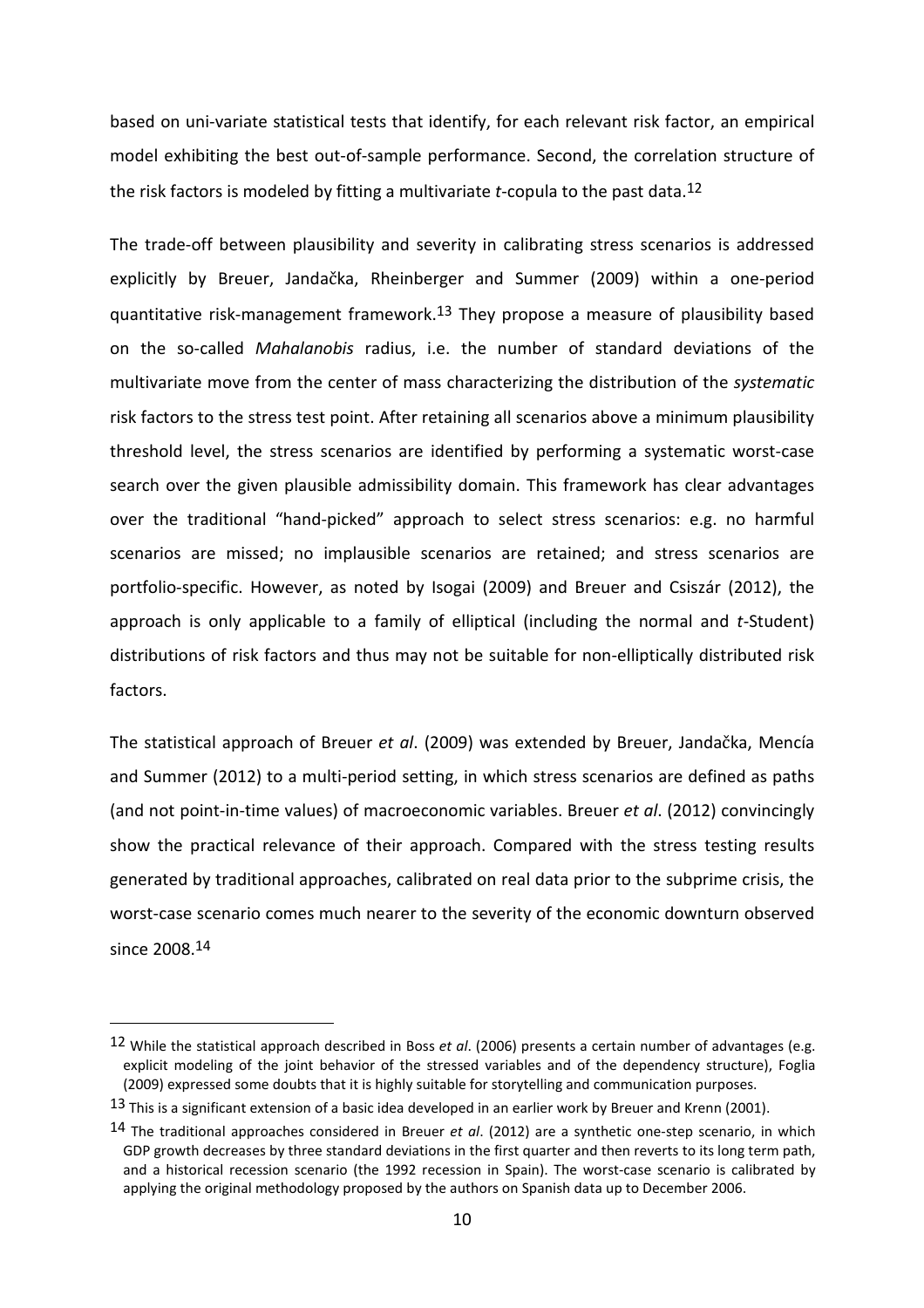The length of the stress period plays a key role in a related analysis proposed recently by Varotto (2012). He estimates expected credit losses for individual exposures and representative bank portfolios under the most severe default scenario recorded in history: the Great Depression scenario. The worst case capital based on this extreme scenario is shown to be highly sensitive to the stress horizon. Specifically, by expanding the stress period from one year to three years, he reveals that the worst case capital increases more than three times. Consequently, over a longer (e.g. 3-year) stress horizon, banks having low quality portfolios would not be able to limit losses within their Basel II required minimum.

Finally, Dubecq and Gourieroux (2012) propose an interesting distinction between shocks on variables and shocks on distributions within a theoretical framework that allows examining the formal link between the two types of shocks. They illustrate the relevance of this distinction by applying a stress methodology to a portfolio of European sovereign bonds held by a financial institution. The methodology consists in first identifying a Eurozone systematic factor using a standard principal components analysis. Then, the distribution of the systematic factor before the financial crisis of 2007 is considered to set up the so-called "baseline" scenario, while the distribution over the crisis period is interpreted as the "contaminating" distribution (stress scenario). They focus their analysis on the effects of the stress scenario viewed as a "contamination" of the Eurozone systematic risk factor on both crystallized and optimally updated portfolios.

Compared with the other papers surveyed in this section, our paper focuses on the calibration of *initial* shocks at the very early stage of the stress testing exercise and addresses a number of somewhat different, albeit complementary, research questions. E.g., "*what should be the appropriate length of the stress period?*"; "*what are the most appropriate reverting dynamics for the initial shocks to risk factors if they are supposed transitory?*"; "*are these reverting patterns specific to the considered risk factors or to the stress horizon?*" It is worth noting that the objective of the present paper is *not* to design a whole coherent macro stress scenario, but to inform the calibration of initial shocks to be used at the very early stage of the stress test. Despite its appealing features, the method we describe in the next section, based on the detection of outliers and structural breaks in (macro)economic and financial data, has never been used, to our knowledge, in the stress testing literature.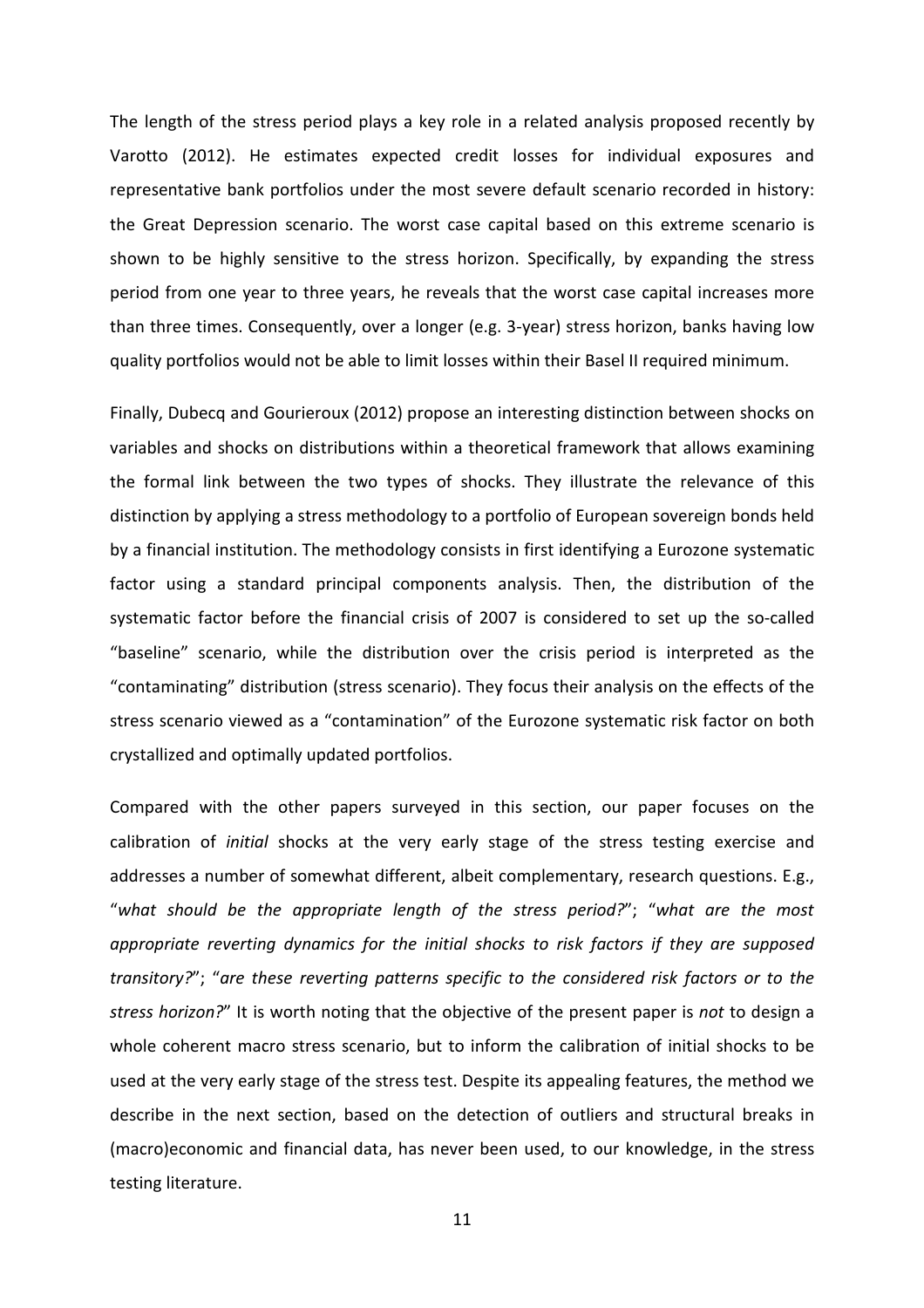Some recent contributions to the stress testing literature underline the need to calibrate *portfolio-specific* shocks, that is, worst-case shocks that reflect portfolio-specific dangers and suggest efficient risk reducing actions (see Breuer et al., 2009; 2012). The basic idea behind such a proposal is that a worst-case shock for a given portfolio may be harmless for another portfolio.15 It is worth noting that the calibration of initial shocks proposed in the next section is by no means intended to be portfolio-specific. We see this feature as an advantage rather than a limitation of our method. Indeed, our analysis mainly applies to "macro" stress testing exercises (either top-down or bottom-up), for which the comparability of results across financial institutions is crucial. To give an extreme example, the Europe-wide banking stress tests are based on exogenous shocks and stress scenarios that are not (and should not be) portfolio-specific.

# **3. Outlier taxonomy and detection algorithms**

 $\overline{a}$ 

The initial shocks considered at the very early stage of a stress testing exercise may be viewed as the materialization of rare or exceptional events that affect dramatically the dynamics of relevant risk factors. As such, they have their peers in time-series econometrics: the *outliers*. By their very nature, outliers are present in most economic time-series and are due to exceptionally rare events that cause sudden transitory or persistent shifts in the level of economic or financial variables. Time-series econometrics contains well-established statistical techniques to detect and characterize outliers, most of which are based on the socalled "intervention analysis" proposed in their seminal work by Box and Tiao (1975) and applied to linear models. Statistical procedures similar in scope were proposed by Tsay (1988) and improved by Balke and Fomby (1994).

This section describes a sophisticated iterative algorithm developed by Chen and Liu (1993) that can be implemented through the statistical package "TRAMO", originally developed by

<sup>15</sup> Breuer et al. (2009) cite the Basel Committee on Banking Supervision noting that a bank should "*develop its own stress tests which it identifies as most adverse based on characteristics of its portfolio*" (see BCBS, 2006, p.198, §718(LXXXIII)). However, besides the scenarios developed by the bank itself to capture specific characteristics of its portfolio (§718(LXXXIII) and §718(LXXXIV)), the Basel Committee also discuss supervisory scenarios (§718(LXXXI)) and other scenarios requiring a simulation by the bank (§718(LXXXII)): the 1987 equity crash; the ERM crisis of 1992 and 1933 or the bond market turbulence in the first quarter of 1994. These last scenarios are clearly not portfolio-specific, but they have the great advantage of preserving the comparability of results across institutions.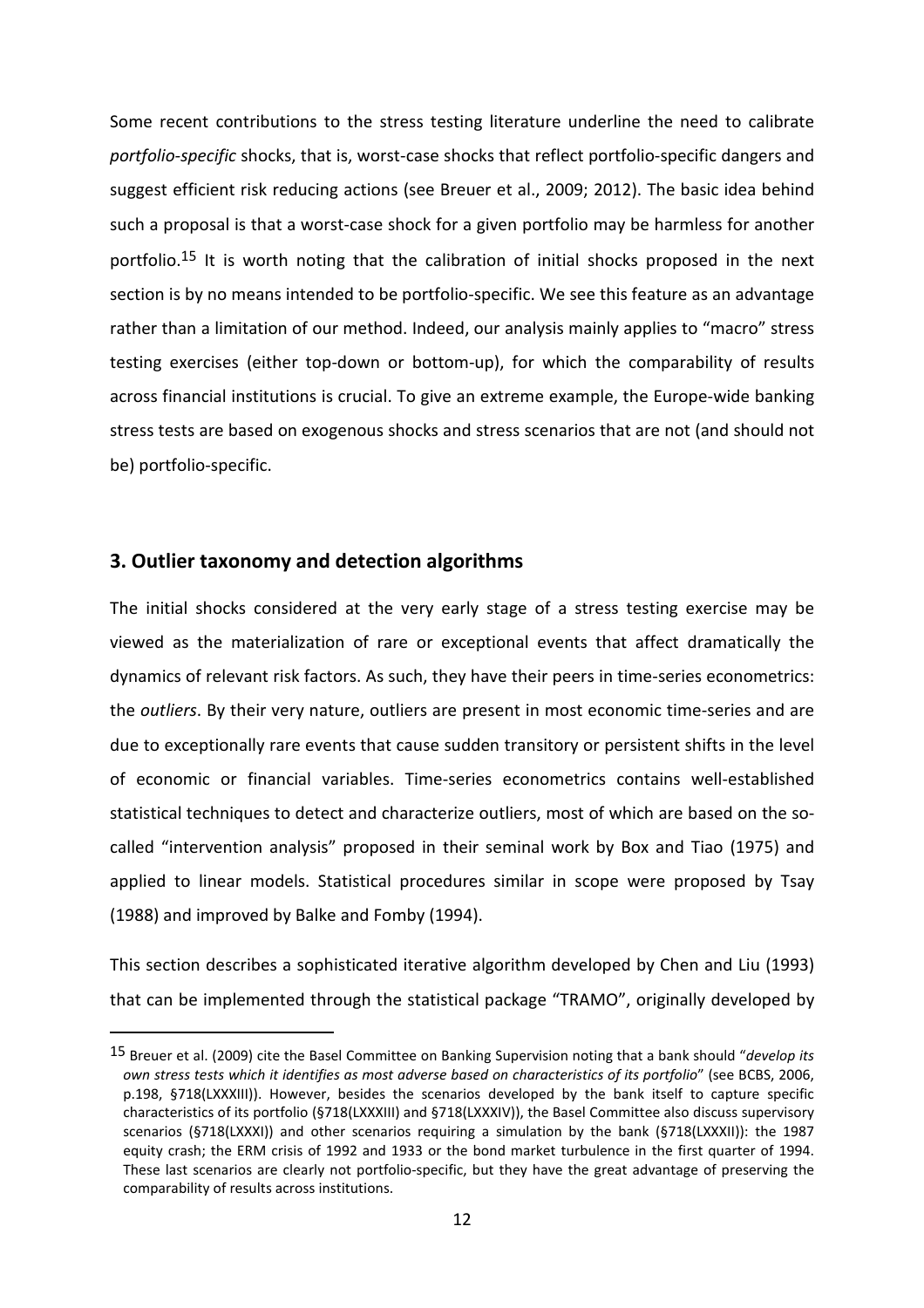Gómez and Maravall (1997, 2001).<sup>16</sup> The algorithm was also applied in different contexts, e.g. by Darné and Diebolt (2004) to detect and correct outliers in macroeconomic time series.

Let  $y_t^*$  denoting the univariate time series of a risk factor relevant to the bank asset portfolio that can be described by the following  $ARIMA(p,d,q)$  process:

$$
\alpha(B)\phi(B)y_t^* = \theta(B)a_t \tag{1}
$$

where  $B$  is the lag operator;  $a_t$  represents a white noise;  $\alpha(B)$ ,  $\phi(B)$  and  $\theta(B)$  are the lagged polynomials of degree  $p, d$  and  $q,$  respectively. Recall that the ARIMA process satisfies the usual conditions that all roots of  $\phi(B)$  and  $\theta(B)$  are outside the unit circle, while the polynomial  $\alpha(B)$  has all roots on the unit circle.

The outliers may be expressed as regression polynomials in the following manner:

$$
y_t = y_t^* + \sum_{j=1}^m \omega_j v_j(B) l_t(\tau_j)
$$
 [2]

where  $y_t^*$  is the ARIMA process defined *infra* or intuitively the "uncontaminated" (but unobserved) series of the risk factor, while  $y_t$  describes the observed evolution of the risk factor;  $v_j(B)$  is the polynomial characterizing the outlier occurring precisely at time  $t = \tau_j$ ;  $\omega_j$  measures the impact of the outlier on the series;  $l_t(\tau_j)$  is an indicator function that takes the value of 1 if  $t = \tau_j$  and 0 if  $t \neq \tau_j$ ; m is the number of detected outliers. Note that the point in time  $t = \tau_j$  at which the shock to the time series occurs may be unknown *ex-ante*.

According to the taxonomy proposed by Chen and Liu (1993), there are four main classes of outliers defined with respect to the expression assumed for the polynomial  $v_j(B)$ :

- 1. *Additive outliers* (AO), which have a "one-shot" effect on the observed series. They affect a one single observation at a given point in time, without influencing any other subsequent observation. In this particular case, the regression polynomial is naturally set to one:  $v_{AO}(B) = 1$ .
- 2. *Innovative outliers* (IO), which appear as atypical observations in the noise process and affect only temporarily the time series. The regression polynomial is expressed in

<sup>16</sup> TRAMO stands for "*Time Series Regression with ARIMA Noise, Missing Observations and Outliers*." The program was originally developed for applied time series analysis (see Maravall, 2005, for a brief description of the main features of the statistical package).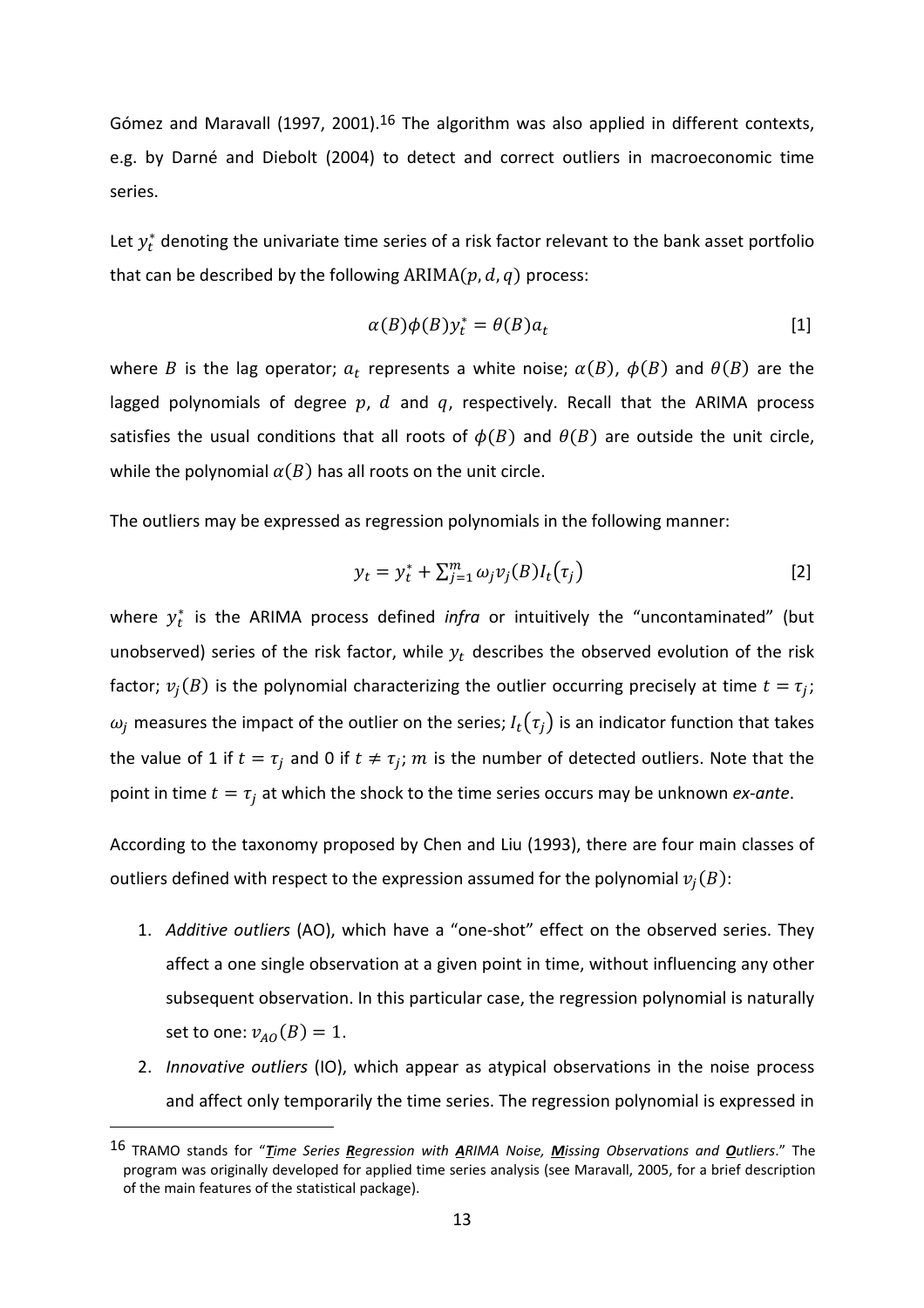this case as:  $v_{10}(B) = \theta(B)/\alpha(B)\phi(B)$ . Note however that IOs will produce *transitory* effects when the series are stationary and *permanent* level shifts when the series are non-stationary (see Chen and Liu, 1993, for further details).

- 3. *Level shifts* (LS), which increase or decrease all the observations from a certain point in time onward by some constant level. Consequently, LSs produce abrupt and persistent changes to the series. In this case, the regression polynomial becomes:  $v_{LS}(B) = 1/(1 - B).$
- 4. *Temporary or transitory changes* (TC), which produce an initial shock to the series and then the effect vanishes with passing time. The revert speed depend on the parameter  $\delta$ , with  $0 < \delta < 1$ . In this final case:  $v_{TC}(B) = 1/(1 - \delta B)$ .

Note that, by analogy, "level shifts" correspond to "permanent shocks," while "temporary changes" correspond to "transitory shocks" in the stress testing terminology. The outlier detection algorithm consists in fitting an ARIMA model to  $y_t^*$  in equation [1] and then obtaining the estimated residuals, denoted by  $\hat{a}_t$ :

$$
\hat{a}_t = \pi(B)y_t \tag{3}
$$

where

$$
\pi(B) = \frac{\alpha(B)\phi(B)}{\theta(B)} = 1 - \pi_1 B - \pi_2 B^2 - \dots
$$
 [4]

Depending on the type of outlier modeled by the regression polynomials described by the equation [2], the estimated residual are expressed as follows:

$$
\begin{cases}\n\text{A0: } \hat{a}_t = a_t + \omega_{A0} \pi(B) I_t(\tau) \\
\text{I0: } \hat{a}_t = a_t + \omega_{I0} I_t(\tau) \\
\text{LS: } \hat{a}_t = a_t + \omega_{LS} \left[ \pi(B) / (1 - B) \right] I_t(\tau) \\
\text{TC: } \hat{a}_t = a_t + \omega_{TC} \left[ \pi(B) / (1 - \delta B) \right] I_t(\tau)\n\end{cases}
$$

These expressions can be viewed as regression models where the dependent variable is the estimated residual  $\widehat{a}_t$ , that is:

$$
\hat{a}_t = \omega_i x_{i,t} + a_t, \text{ for } i \in \{AO, IO, LS, TC\} \tag{5}
$$

where

 $x_{i,t} = \begin{cases} 0 \text{ for all } i \text{ and } t < \tau \\ 1 \text{ for all } i \text{ and } t = \tau \end{cases}$ 

Finally, for  $t > \tau$  and  $k \ge 1$ ,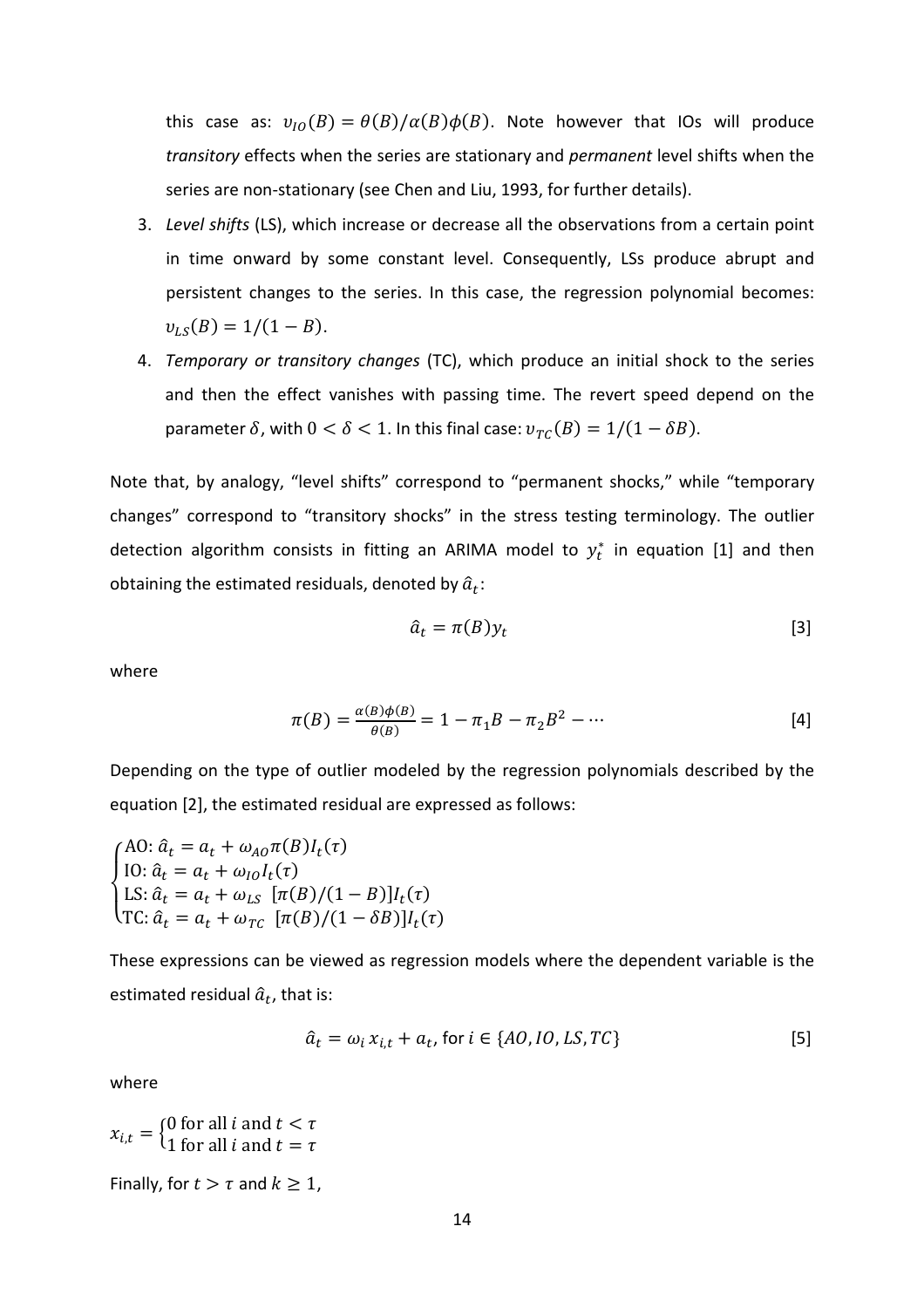$$
\begin{cases}\n\text{A0: } x_{A0,t+k} = -\pi_k \\
\text{IO: } x_{I0,t+k} = 0 \\
\text{LS: } x_{LS,t+k} = 1 - \sum_{j=1}^k \pi_j \\
\text{TC: } x_{TC,t+k} = \delta^k - \sum_{j=1}^{k-1} \delta^{k-j} \pi_j - \pi_k\n\end{cases}
$$

The detection of the various types of outliers is based on likelihood ratio statistics computed as follows:

$$
\begin{cases}\n\text{AO: } \hat{\tau}_{AO}(\tau) = [\hat{\omega}_{AO}(\tau)\hat{\sigma}_a]/\left(\sum_{t=\tau}^n x_{AO,t}^2\right)^{1/2} \\
\text{IO: } \hat{\tau}_{IO}(\tau) = \frac{\hat{\omega}_{IO}(\tau)}{\hat{\sigma}_a} \\
\text{LS: } \hat{\tau}_{LS}(\tau) = [\hat{\omega}_{LS}(\tau)/\hat{\sigma}_a]/\left(\sum_{t=\tau}^n x_{LS,t}^2\right)^{1/2} \\
\text{TC: } \hat{\tau}_{TC}(\tau) = [\hat{\omega}_{TC}(\tau)/\hat{\sigma}_a]/\left(\sum_{t=\tau}^n x_{TC,t}^2\right)^{1/2}\n\end{cases}
$$

where  $\widehat{\omega}_i(t) = \sum_{t=\tau}^n \widehat{a}_t x_{i,t} / \sum_{t=\tau}^n x_{i,t}^2$ , for  $i \in \{AO, LS, TC\}$  and  $\widehat{\omega}_{IO}(t) = \widehat{a}_t$ .

 $\widehat{\omega}_i(\tau)$ , for  $i \in \{AO, IO, LS, TC\}$  denotes the estimation of the effect of the shock at time  $t = \tau$ , and  $\hat{\sigma}_a$  is an estimate of the standard deviation of the residual process (see Chang *et al*., 1988, for details). When the risk factor is a financial variable (e.g. stock index), a potential source of misspecification is the (conditional) heteroscedasticity, which may inflate artificially the standard errors of estimators. Therefore, in this case we use heteroscedasticity-consistent covariance matrices proposed by Newey and West (1987, 1994).

Outliers are identified through running a sequential procedure, consisting of outer and inner iterations. In an outer iteration, assuming that there are no outliers in the series, an  $ARIMA(p, d, q)$  model is estimated and the resulted residuals are retained. The results from the outer iteration are then used in the inner iteration to detect outliers. For that purpose, likelihood ratio test statistics are computed separately, for each observation and for each of the four types of outliers. The largest absolute value of these test statistics,

$$
\hat{\tau}_{max} = \max\{|\hat{\tau}_i(\tau)|\}\tag{6}
$$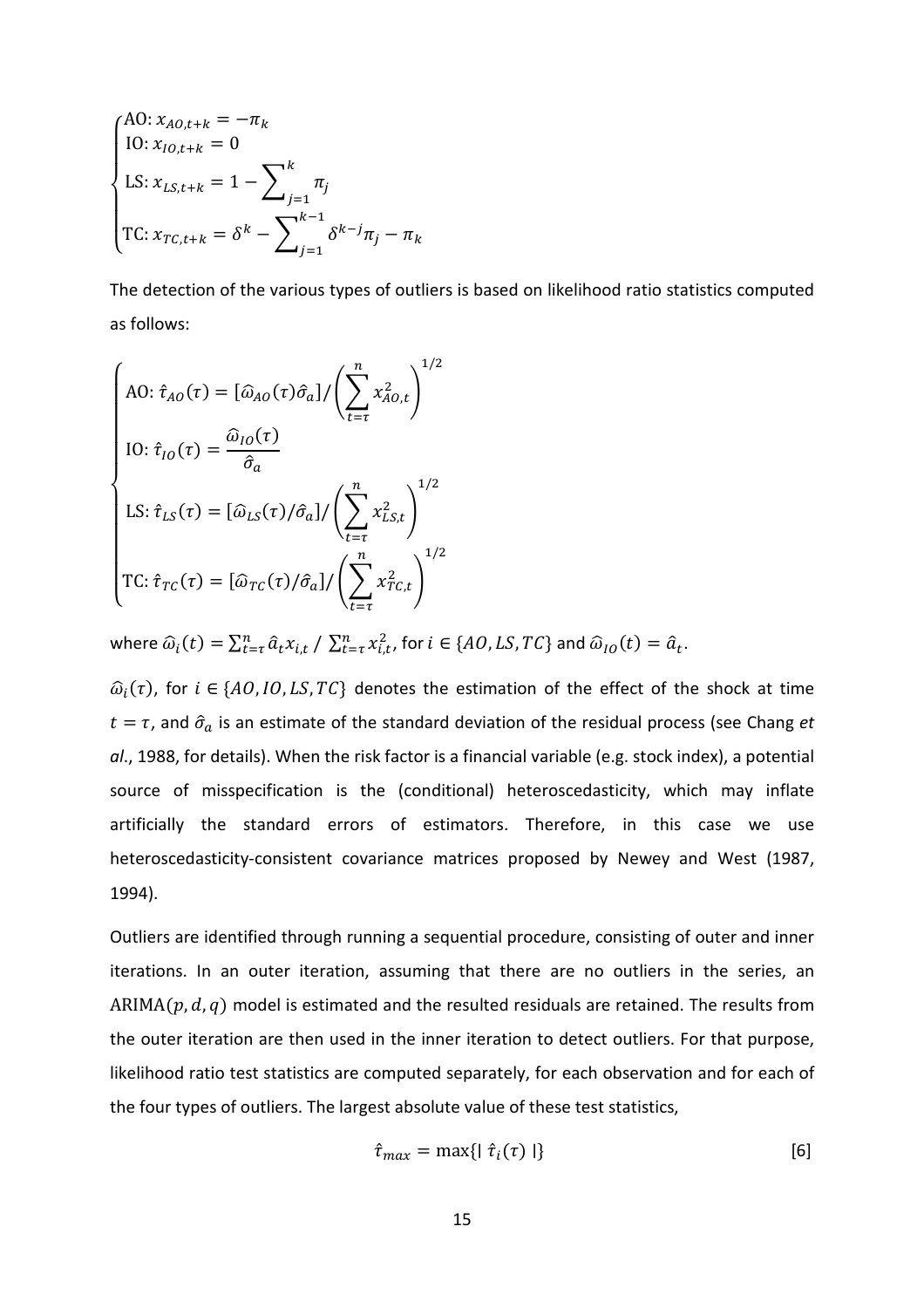is then compared to a pre-specified critical value based on simulation experiments. If the test statistic is larger than the critical value, an outlier is found at time  $t = \tau$ .

When an outlier is detected, the effect of the outlier is removed from the data using the following "cleaning" procedure: the observation  $y_t$  is adjusted at time  $t = \tau$  to obtain the corrected value  $y_t^*$  using equation [2] and the estimation  $\widehat{\omega}_i$ :

$$
y_t^* = y_t - \widehat{\omega}_i v_i I_t(\tau) \tag{7}
$$

The outlier search algorithm consists in repeating this procedure until no more outliers are found. Next, we return to the outer iteration and re-run the ARIMA model on the "corrected" data,  $y_t^*$ , and start the inner iteration again. Once again, we repeat indefinitely the procedure described *supra*, until no outlier is found. Finally, we run a multiple regression on the detected outliers in order to identify the so-called "spurious" outliers (see Tolvi, 2001, for technical details).

## **4. Illustration and numerical applications**

This section discusses some numerical applications aiming at illustrating the statistical procedure for selecting initial shocks to risk factors based on the outlier detection methodology described in the previous section.

#### *4.1. Basic intuitions*

The basic intuition behind our approach can be sketched as follows. Suppose the time evolution of a macroeconomic or bank-specific risk factor likely to be at the origin of an extreme but plausible shock depicted as a solid line in Figure 1. The risk factor may be a stock index, an interest rate or the GDP growth, for instance. The red dashed line in the same figure describes several examples of the most common outlier dynamics depending on the nature of the event affecting the series: (*i*) an instantaneous shock; (*ii*, *iii*) two transitory shocks; and (*iv*) a permanent shock. The statistical technique described in the previous section allows us to characterize not only the *magnitude* of the shock, but also the *persistence* of the initial shock across the time dimension.

{Figure 1}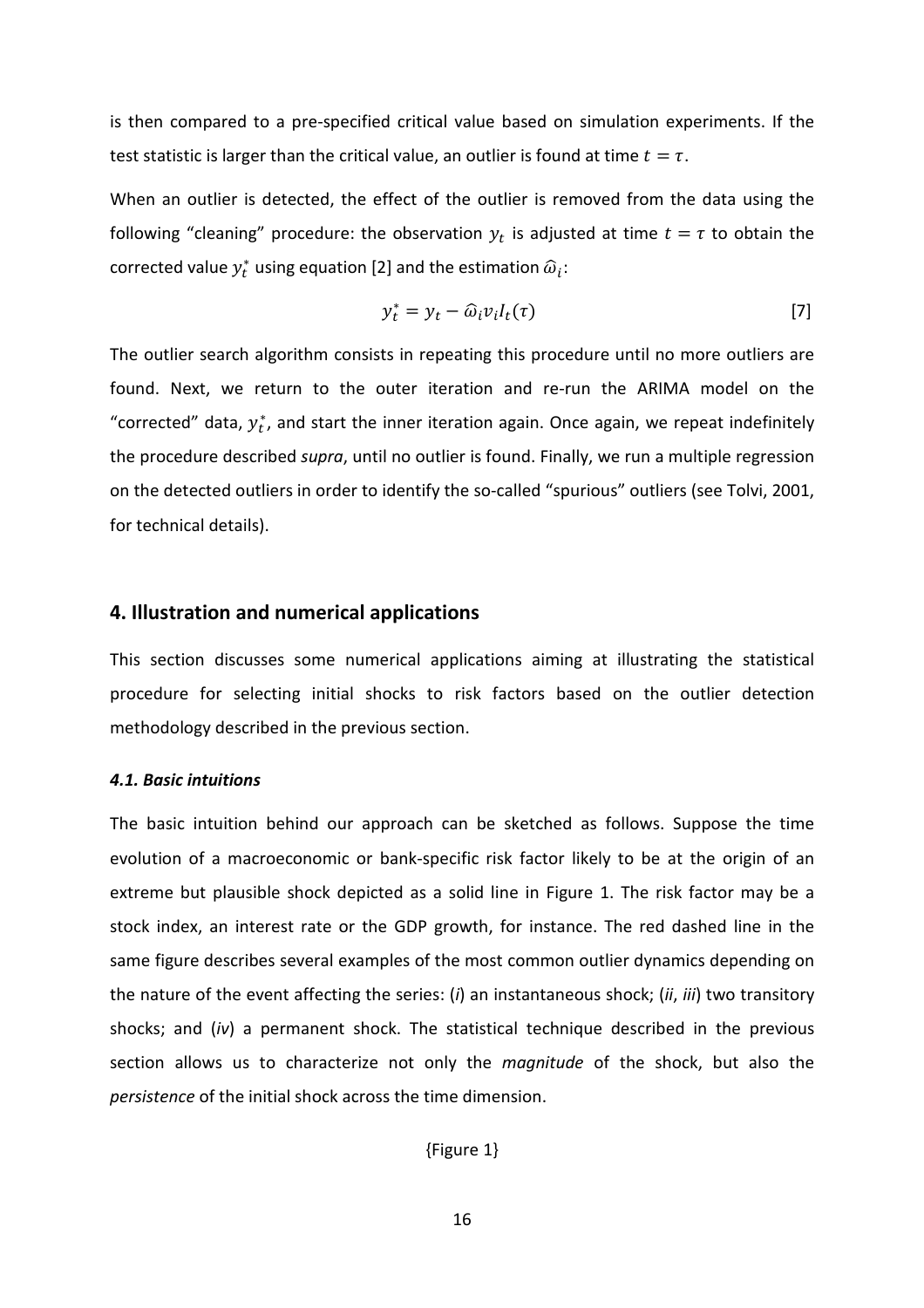This feature of our framework is quite important because the macro stress testing exercises conducted by the supervisory authorities distinguish between two types of shocks (see e.g. Martin and Tiesset, 2009):

- *transitory shocks*, which are implemented gradually over the considered stressed period. The idea here is that after some time (e.g. several quarters, depending on the presumed persistence of the initial shock) the stressed variable follows a reverting process toward the long term trend that is reached at the end of the stress testing horizon.17 The main advantage of our methodology is that it allows us to consider different mean reverting patterns for the stressed variables depending on the nature of the initial shock and the considered risk factor.
- *permanent shocks*, which are maintained at the same stressed level throughout the entire considered stress period. Market or monetary policy scenarios (e.g. exchange rate shocks; yield curve shocks) are the most common examples of this kind of shocks. The advantage of our methodology is that the nature of the shock may be inferred *endogenously* instead of supposing it as given on an *ad-hoc* basis, by characterizing the dynamics of the identified outlier in the time series of risk drivers.

Our aim is to apply the proposed methodology to infer the most appropriate dynamics of the identified outliers from the historical time series of the variables of interest. Figure 1 summarizes various possible shocks and their dynamics according to the taxonomy proposed by Chen and Liu (1993) and briefly described in the previous section. The basic idea in this section is to calibrate these shocks based on the identified patterns characterizing the outliers detected in real-world historical time series of risk drivers.

<sup>17</sup> According to Drehmann (2009), the first generation macro stress tests supposed a one-year horizon for the stress period, although some observers argued at the time that the credit risk losses may take much more to fully materialize. Consequently, central bankers often consider nowadays a three-year stress period. For instance, Drehmann et al. (2008) show that credit risk losses take about three years to impact on UK banks' balance sheets (see also Boss et al., 2006, for a similar stress horizon for Austrian banks). In the same vein, Laviola et al. (2009) point out that a time horizon of two years is the minimum needed if the objective of the stress test is to fully capture the impact of the Italian business cycle on the credit cycle. Finally, according to De Bandt and Oung (2004), a two-year horizon corresponds to the estimated average maturity of French banks' portfolios and is reasonably well-matched with the hypothesis of no portfolio reallocation by French banks.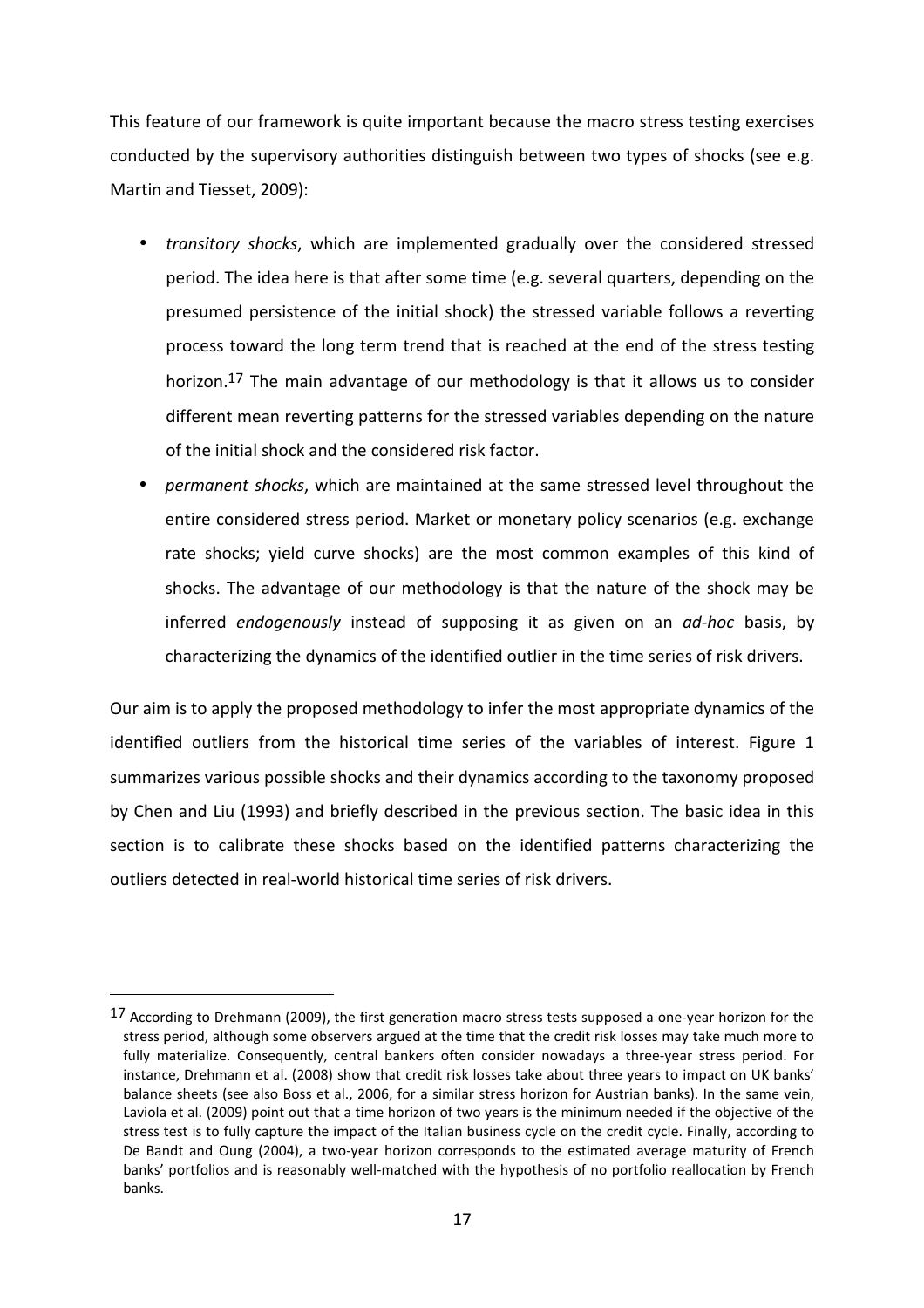#### *4.2. Shock severity and stress horizon*

As we have already noted, in the particular case of transitory shocks, the proposed methodology allows us to jointly characterize the severity of the shock and the stress horizon. Figure 2 suggests a simple and intuitive definition of the *severity of the shock* as the maximum spread between the *observed* and the *corrected* outlier-free risk factor series around the detection date (segment *c*, Figure 2):

$$
\Delta y = y_t - y_t^* = \widehat{\omega}_{TC} v_{TC}(B) \tag{8}
$$

Note that there is a striking analogy between our definition of the shock severity and the notion of "abnormal return" used in conventional event studies. Indeed, in the standard financial economics literature the abnormal return for security *i* on event date *t*,  $AR_{it}$ , is defined as the difference between actual returns  $R_{it}$  and the returns predicted by some factor market model,  $\text{E}[R_{it}|\Phi_t]$ , where  $\Phi_t$  may contain the return to the market index; the yield on the ten-year government bond to account for the interest rate sensitivity of equity returns; or the so-called Fama-French-Carhart factors:

$$
AR_{it} = R_{it} - E[R_{it}|\Phi_t]
$$
 [9]

where  $\mathrm{E}[R_{it}|\Phi_t]$  is the return expected in the absence of the event. *Mutatis mutandis*, the *shock severity* can be viewed as the difference between the actual observed value for the risk factor  $y_t$  and the value computed under the baseline scenario,  $y_t^*$ , i.e. in the absence of the shock.

#### {Figure 2}

According to our approach, the *stress horizon* is intuitively defined as the time frame between the first materialization of the shock -- i.e. the first point in time when the observed and outlier-free series begin to diverge -- and the date of the reversal to the long-term trend (segment *d*, Figure 2). This definition allows us to infer a useful segmentation of the stress horizon into two regions, which are particular relevant when calibrating transitory shocks, implemented gradually over the stressed period:

• the time period during which the vulnerabilities need to crystallize to reach the maximum severity point (segment *a*, Figure 2)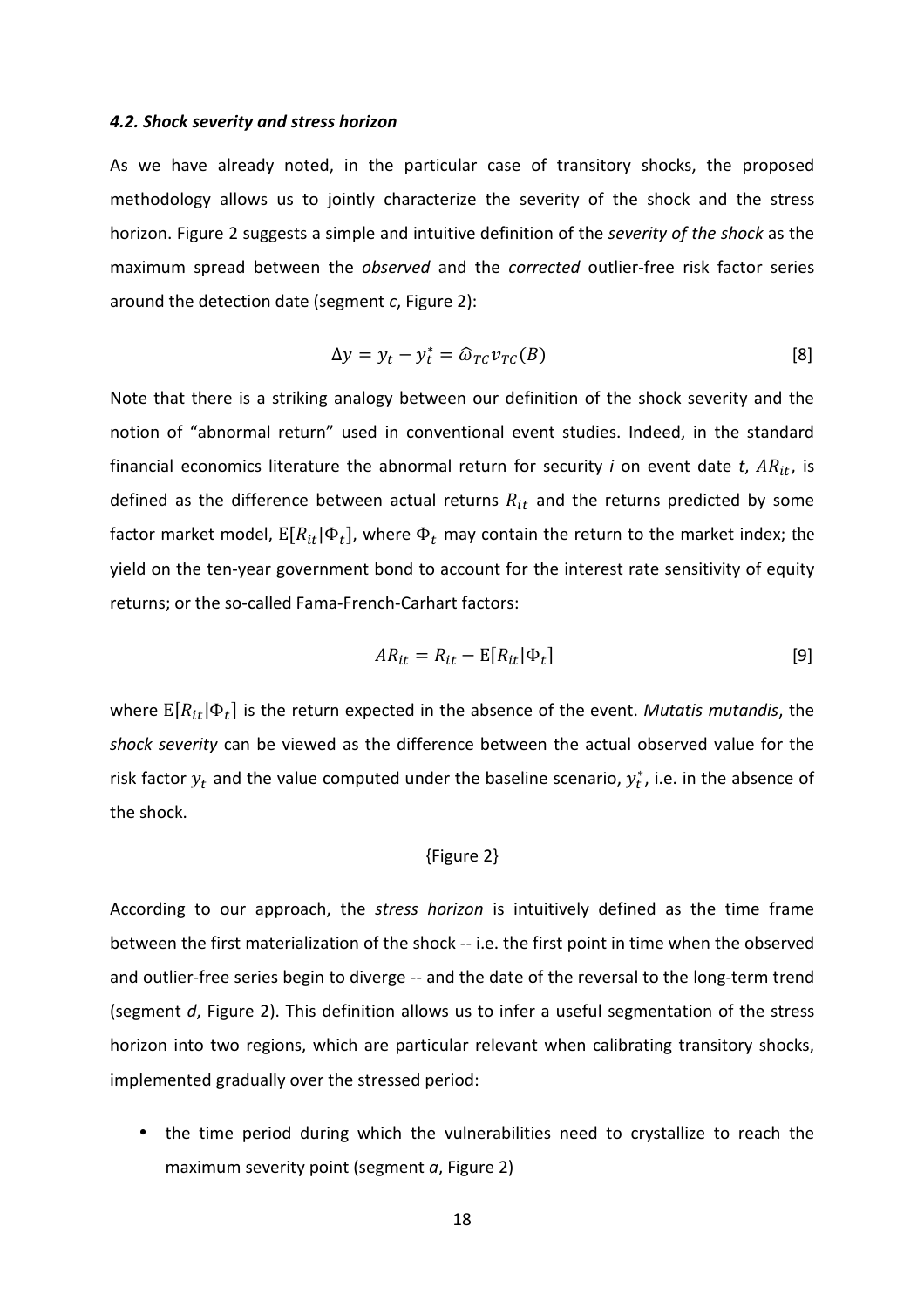• the time frame over which the shock is absorbed and the risk factor reverts to the long-term trend (segment *d*, Figure 2)

## *4.3. Real-world implementation of detection algorithms and implications for stress testing*

The aim of this section is to implement outlier detection algorithms using real data on macroeconomic and financial time series. In order to do this, we first collect series of risk factors from various data sources (Bloomberg, Datastream Thomson Financial, Reuters and Banque de France). In selecting key risk factors commonly used in (macro) stress testing exercises, we follow the recommendations and guidelines provided in the technical notes on the macro-economic scenarios published by banking authorities (e.g. Committee of European Banking Supervisors, 2010; European Banking Authority, 2011). Of course, the statistical procedures described and proposed in the present paper may be applied to a large specter of risk drivers and should not be limited to those presented in this section for illustration purposes.

The most representative stressed variables in the macro-stress testing exercises may be classified in six broad categories:

- Macroeconomic, e.g. Gross Domestic Product (GDP); Consumer Price Index (CPI); Unemployment; Commercial Property Prices; Residential Property Prices
- Equity, e.g. Eurostoxx 50; S&P 500; Nikkei; Emerging Market Stock Indices
- Commodities, e.g. brent; brent volatility; gold; other commodities
- Credit, e.g. Itraxx, CDX, ABX, CMBS, CMBX, RMBS Indices
- Interest rates, various currencies and maturities, and slopes of the yield curves
- Foreign exchanges, e.g. EUR/USD; JPY/USD; GBP/USD

To illustrate the relevance of the outlier detection method for the calibration of historical shocks, we select from the above categories a few series that exhibit interesting and interpretable reverting patterns ("transitory changes") and structural breaks ("level shifts"). Tables 3, 4 and 5 summarize the main results of applying the detection algorithms to various classes of macroeconomic and financial series. For each series, we report the type of the identified outlier (AO, IO, LS or TC); the detection date  $(\tau)$ ; the measure of the impact of the outlier on the series  $(\widehat{\omega}_i(\tau))$ , for  $i \in \{AO, IO, LS, TC\}$ ; the likelihood ratio statistics (*LR-stat*.);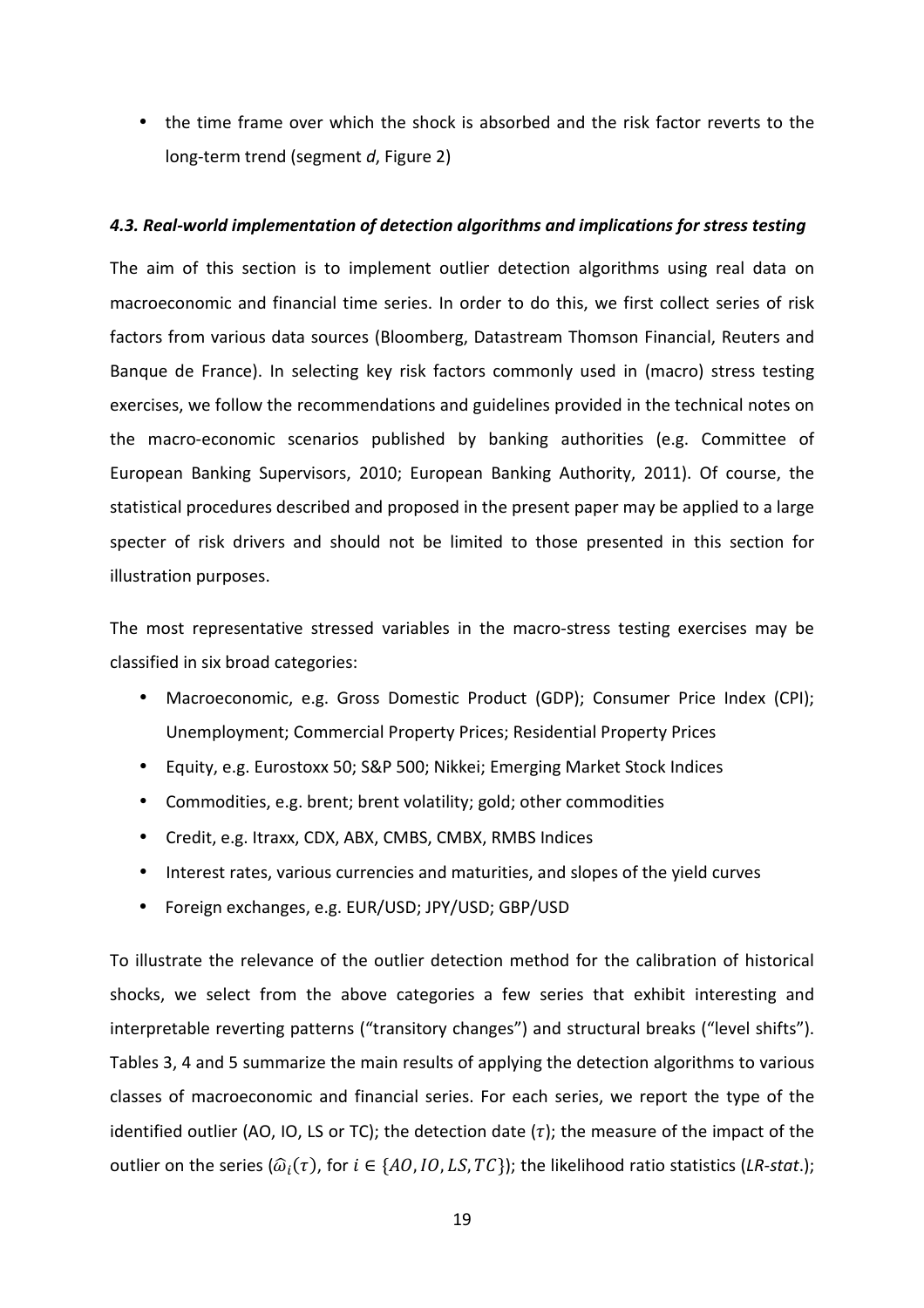and a brief description of the historical event explaining the identified outlier. All of the outliers reported in Tables 3, 4 and 5 are identified using a significance level  $\alpha = 0.05$ , implying that the null hypothesis of no shocks in the data is rejected 5% of the time when it is in fact true. In our view, the choice of a significance level of 0.05 is a good compromise between the frequency of observation of the shocks and their severity. In practice, however, the significance level may be set to reflect a different trade-off between identifying a large number of less extreme shocks *vs*. detecting a few more extreme shocks.

#### {Table 3}

Tables 3, 4 and 5 emphasize that most series for which data are available for long periods of time exhibit several episodes of stress related to various historical events (geopolitical; economic; regulatory changes etc.). The most common shocks are either level shifts (LS) or transitory changes (TC). AO are interpreted as short-term "one-shot" temporary shocks having a less severe impact of the stressed variable than LS or TC. We are not able to detect any IO in the considered series of risk factors. Consequently, we focus our discussion on the LS and particularly TC, which are the most relevant shocks from a stress testing perspective.

In some cases, we observe series of consecutive shocks that seem to have a cumulative effect on the stressed variables if the stress horizon is extended to cover a longer period of time. This is particularly the case of the level shifts in Brent prices at the beginning of the seventies (Table 5, panel A); the transitory changes in the same series at the beginning of the nineties (Table 5, panel A); the clustering of shocks in the Japanese CPI series in the inflationary environment of the early seventies (Table 3, panel C) or in the interest rate and yield series (2-year and 10-year Treasury yields; the slope of the Treasury yield curve) during the early eighties recession in the United States (see Table 4).

### {Table 4}

It is worth noting that all the detected shocks reported in Tables 3, 4 and 5 are obtained by applying the iterative algorithm described in the methodological section of the paper to identify *simultaneously* the four classes of outliers ("*joint detection*"). In order to draw cleaner inferences about the nature of the shocks, we also considered an alternative way to answer our main research question by proceeding with a *separate* identification of outliers,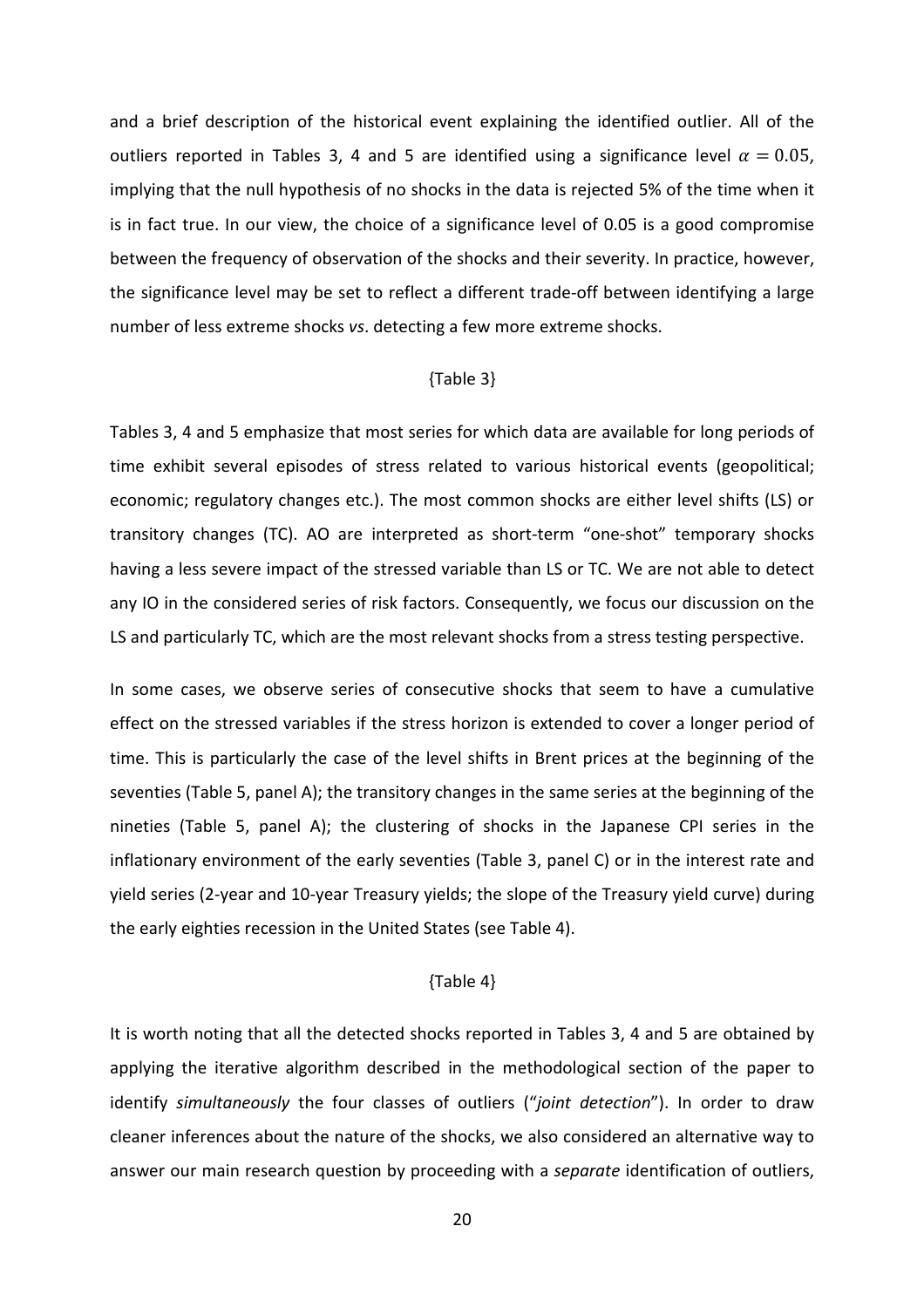by class ("*separate detection*"). This alternative detection procedure is particularly useful when we discuss and interpret the results in a graphical and descriptive statistical manner.

#### {Table 5}

Not surprisingly, we detect in the vast majority of the considered series significant level shifts and/or transitory changes related to the global financial crisis that broke out in the summer 2007 and exacerbated over the last four years. This is not indicative of an end-point problem inherent to the outlier detection methodology, i.e. higher incidence of trend shifts and breaks systematically observed at the end of sample. Indeed, when we remove the recent tumultuous period related to the 2007 financial crisis from our sample, we don't detect any outliers at the end of the remaining tranquil period.

To gain further insights from the analysis, we also examine the nature of the identified shocks in a graphical and descriptive statistical manner. We select only a few representative series for each class of risk drivers that enable us to clearly disentangle the impact of various types of outliers. The discussion is structured by broad categories of macroeconomic and financial variables, with a particular focus on transitory changes. The final part of the section brings together the key themes to compare the severity and stress horizons across series and discusses some implications for stress testing.

#### *4.3.1. Macro series: Gross Domestic Product (GDP)*

One of the most common stressed variables used in (macro) stress tests is the Gross Domestic Product (GDP). For illustration purposes, Figure 3 depicts the evolution of the GDP growth rates (chain linked, % quarter-on-quarter) for Germany, one of the most resilient countries during the recent global financial crisis. A significant transitory change is detected in the four quarter of 2008, just after the global financial market panic triggered by the collapse of Lehman Brothers on September  $14<sup>th</sup>$ , 2008 and the ambiguous policy responses by public authorities in the early stages of the crisis (e.g. the announcement of the first version of the Troubled Asset Relief Program, TARP).

## {Figure 3}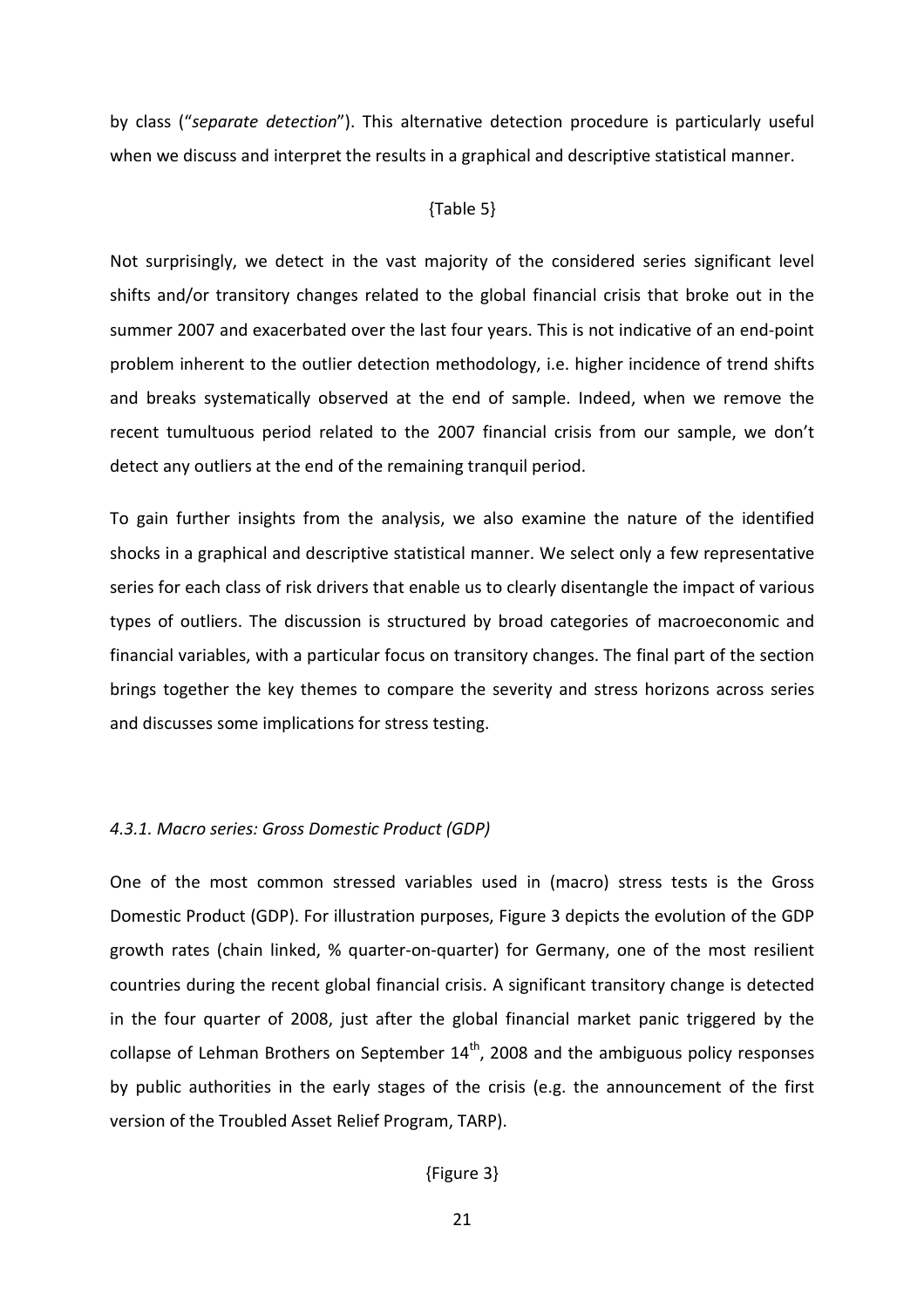The implied stress horizon, as defined supra §4.2, i.e. the time frame between the first materialization of the shock and the date of the reversal to the long-term trend, is equal to four quarters (for a useful analogy, see also Figure 2, segment *d*). This value for the length of the stress horizon is somewhat narrower than suggested in recent macro stress tests. In practice, central bankers often consider nowadays a larger stress horizon (a two- or threeyear stress period). For comparison purposes, De Bandt and Oung (2004), Boss et al. (2006) and Laviola et al. (2009) suggest an eight-quarter stress horizon for French, Austrian and Italian banks, respectively, while Drehmann et al. (2008) propose a twelve-quarter stress period for UK banks. However, the first generation macro stress tests, as well as the upcoming 2013 adverse supervisory scenario in the US, use a one-year horizon for the stressed GDP variable, which is more in line with the order of magnitude of the transitory change depicted in Figure 3 (see e.g. Drehmann, 2009, and references therein, and Board of Governors of the Federal System, 2012).18 It should also be noted that the resilience of the German economy to the subprime shock could partially explain the shortness of the stress horizon discernible in Figure 3.

As far as the severity of the shock is concerned, Figure 3 suggests a maximum spread of –4.5% between the stressed and the outlier-free series around the detection date (for a useful analogy, see also Figure 2, segment *c*). The order of magnitude for the shock is in line with that used in the EU macro stress tests, where GDP growth is supposed to be about 4% lower than in the benchmark scenario (see EBA, 2011). The 2012 US stress test was somewhat more stringent, with the GDP growth dropping about 6% under the worst case scenario. The same is true for the upcoming 2013 US "severely adverse" scenario, which supposes a nearly 5% decline in GDP between the third quarter of 2012 and the end of 2013, i.e. over a four-quarter stress horizon (see Board of Governors of the Federal Reserve System, 2012).

<sup>18</sup> To be more precise, the US adverse scenario features a moderate recession that begins in the fourth quarter of 2012 and lasts until early 2014. However, all scenarios start in the fourth quarter of 2012 (2012:Q4) and extend through the fourth quarter of 2015 (2015:Q4).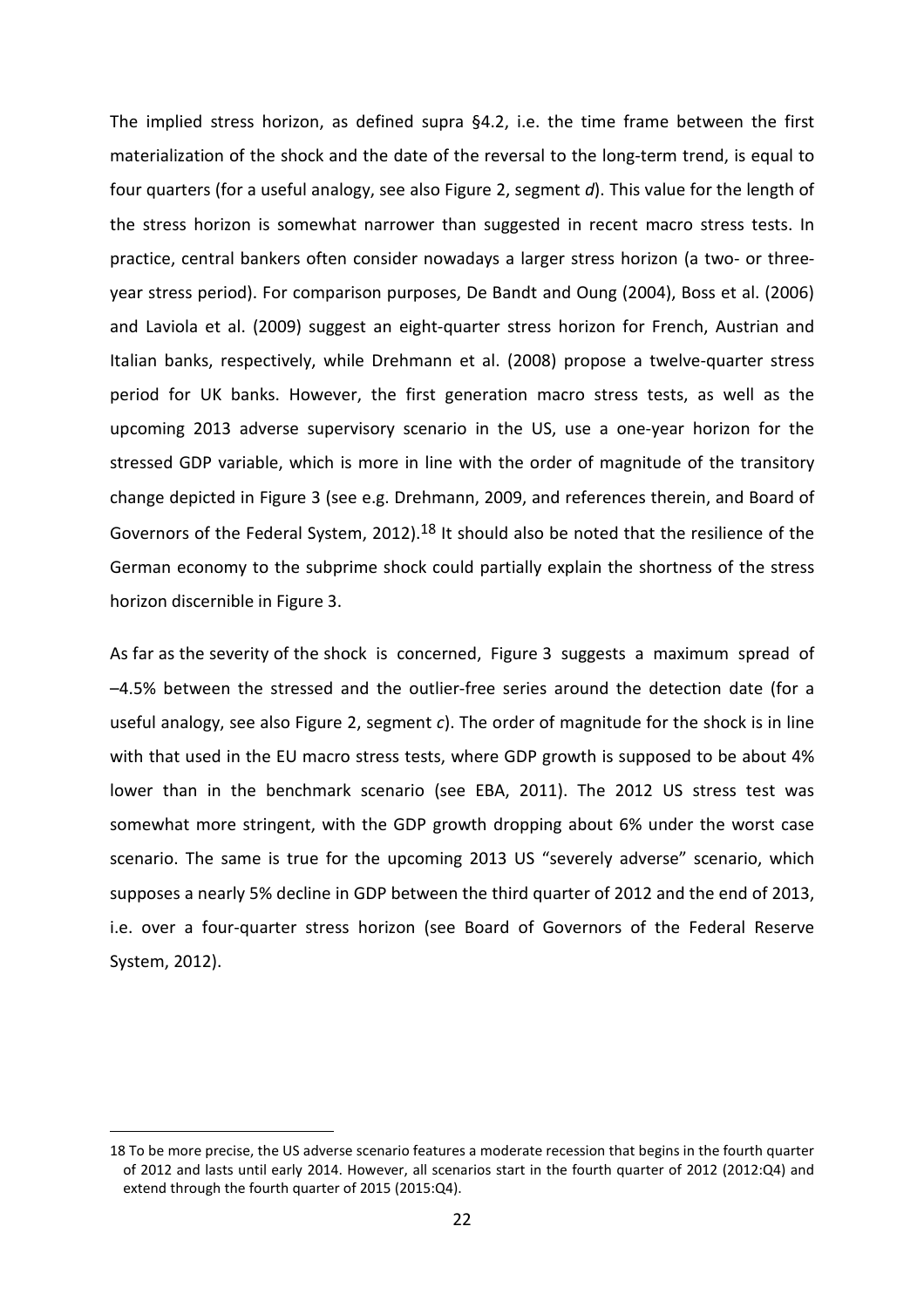#### *4.3.2. Real estate prices*

Another common stressed variables used in (macro) stress tests is the real estate (commercial and residential property) prices. Figure 4 presents the evolution of a broad US property index (quarterly time series). We detect a short extreme movement in the property index at the beginning of the nineties and o more severe shock to the series in the first quarter of 2008 due to the worsening mortgage crisis in the US.

### {Figure 4a}

The reverting pattern (TC) depicted in Figure 4a implies a length of the stress horizon of twoyears (or eight quarters) and a magnitude of the shock of about –10%. These figures are in line with the proposed values used to calibrate macro stress testing exercises (see also our discussion *supra*, §4.3.1).

A similar pattern is detected in the evolution of the China real estate index depicted in Figure 4b, as shocks to property prices around the world also spread to Asia. However, the transitory change observed at the end of 2008 seems to be shorter (four quarters) and much less severe than in the US.

## {Figure 4b}

Finally, Figure 4c shows the time evolution of land prices in Japan (nationwide, biggest cities, % year-on-year) and two transitory changes. The first one, at the beginning of the eighties, is rather mild. By contrast, the second one is longer (five years) and much more severe; it starts at the beginning of 1987, ends in 1993 and corresponds to the economic bubble in Japan, in which real estate and stock prices were greatly overvalued. The bubble subsequently collapsed, but lasted for more than a decade. Note that the subprime shock in 2008 is not detected in Figure 4c because it corresponds to a significant level shift (not represented in the same figure) starting in the nineties, just after the real estate bubble burst.

{Figure 4c}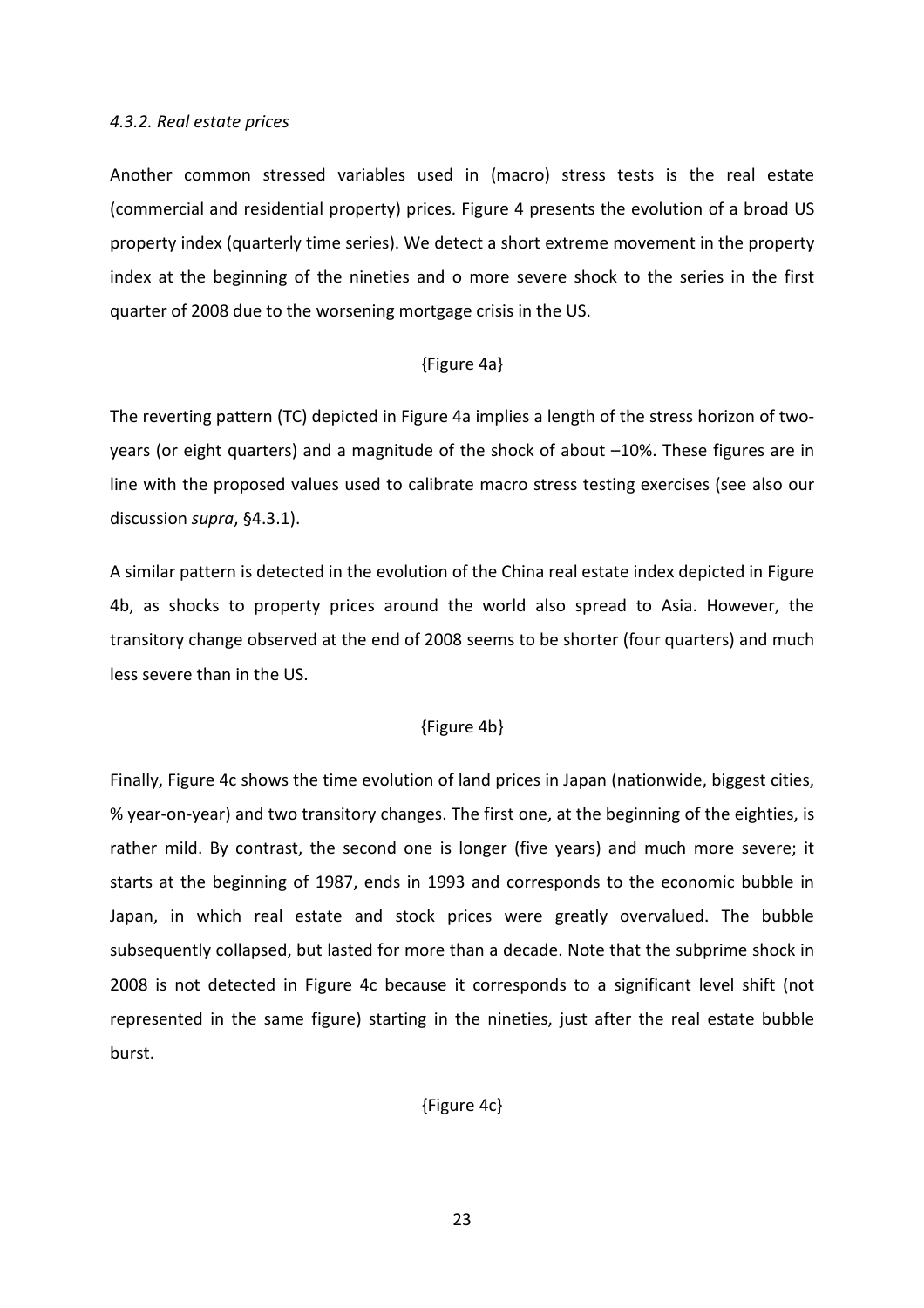#### *4.3.3. Inflation rates*

The Consumer Price Index (CPI) is another macroeconomic variable that is often mentioned in stress testing methodological documentations, although the retained stressed values reflect mild inflationary scenarios: e.g. an increase by 2.2% and 2.4% over a two-year period for France and Germany, respectively (EBA, 2011); and an increase by 4% over a one-year stress horizon for the US (Board of Governors of the Federal Reserve System, 2012). Figure 5 illustrates the application of the outlier detection algorithm to an extreme inflationary environment: the Great Inflation experience of the early seventies in Japan. The literature on inflation mentions several plausible causes of the high-inflation episode in Japan (see e.g. Nelson, 2007, and references therein): political factors (e.g. politicians' willingness to sacrifice price stability in favor of full employment); policy errors due to inaccuracies in the output gap measurement; and the extensive use of nonmonetary devices, such as wage and price controls, to fight inflation (the so-called "monetary-policy-neglect hypothesis").

## {Figure 5}

Figure 5 exhibits an extreme transitory change starting in September 1973 and ending 18 month later, in February 1975. The reverting pattern suggests a common stress horizon of 1.5 years, but an unusual magnitude for the inflationary shock. We attribute the mild severity of inflationary scenarios used nowadays in stress testing to the effectiveness of modern central banks in successfully fighting against inflation.

#### *4.3.4. Interest rates and yields*

Stress scenarios involving a flattening of the yield curve, a quick increase in short-term interest rates reflecting rising inflation, as well as a slight decline of the long-term government yields, are quite common in the practice of stress testing. Figures 6a and 6b illustrate the application of the outlier detection procedure to short-term interest rates and yields (3-month Libor rate and 2-year US Treasury yield), while Figures 6c and 6d presents the evolution of long-term US Treasury yields during the early eighties recession and the recent financial turmoil, respectively.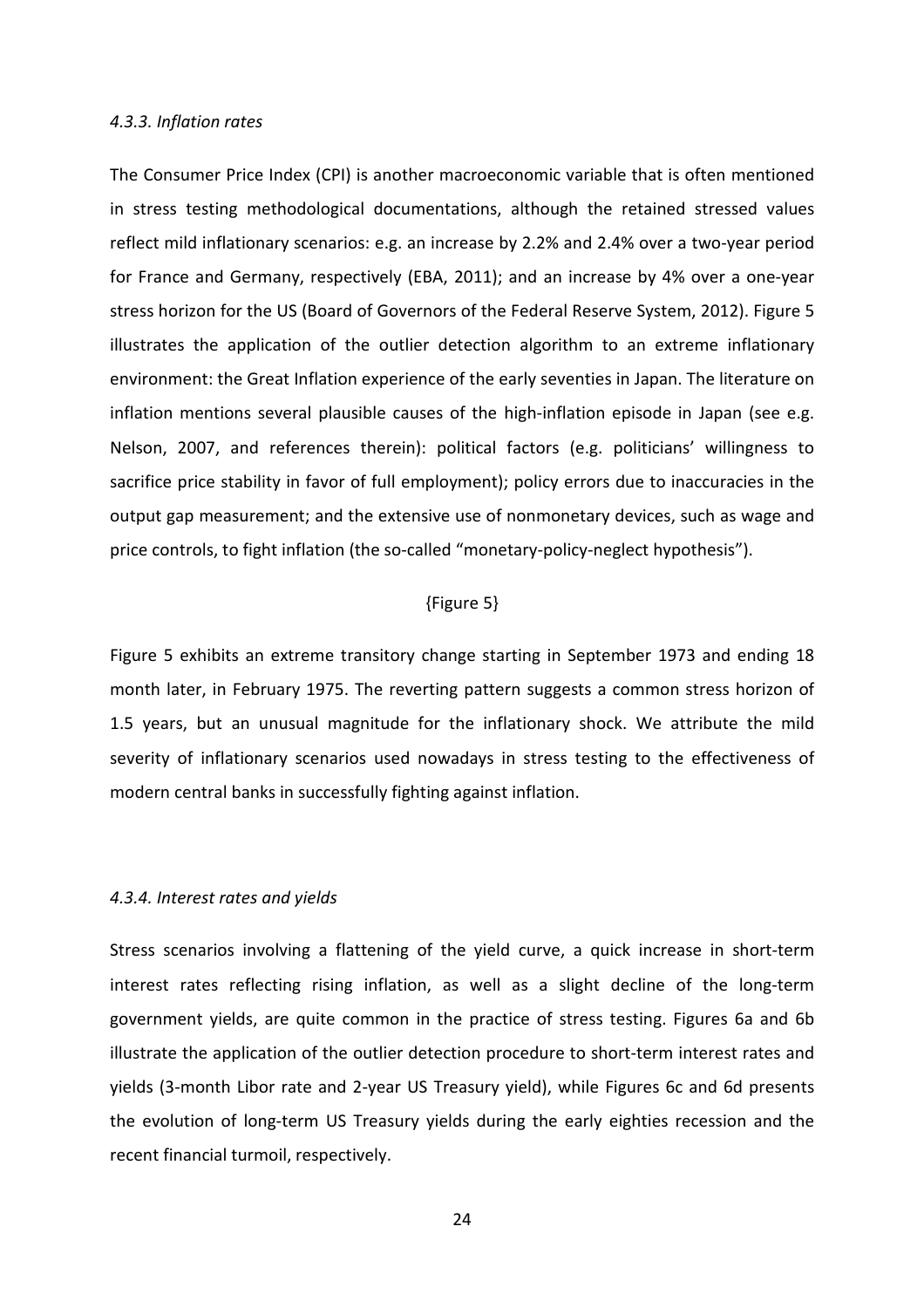#### {Figures 6a & 6b}

The behavior of short-term interest rates and 10-year Treasury yields during the recent global financial crisis exhibit transitory changes starting in January and December 2008, respectively. The shocks are characterized by a reverting pattern implying a relatively short stress horizon, ranging between nine months and one year, and a moderate severity (about –100 bps, Figures 6a and 6d).

It is worth noting that a *decrease* in interest rates and Treasury yields is uncommon in the practice of stress testing in banking. However, scenarios of falling interest rates may have significant negative effects in the insurance industry, as the duration of insurers' liabilities is general longer than the duration of their assets. The interest risk in the insurance industry is also known as the asset/liability mismatching risk. The 2011 EU-wide stress test in the insurance sector supposes *negative* shocks on short-term (long-term) interest rates of –125 bps (–62.5 bps). For more details see European Insurance and Occupational Pension Authority (2011).

### {Figures 6c & 6d}

Figures 6b and 6c show the behavior of short-term and long-term Treasury yields during the early eighties, when interest rate series exhibit positive shocks (i.e. sharp increases), which are more relevant for the banking industry. In 1980 the US economy experienced a severe recession that, at the time, was the worst since the Great Depression. One of the causes of the early eighties recession was P. Volker's restrictive monetary policy, which led to a slow economic growth. Both shocks depicted in Figures 6b and 6c started in February 1980 and were short-lived (stress period of about six months). The shock is more severe on the shortterm (+4%) than the long-term yield (+2%). The order of magnitude is slightly larger than what has been considered in the EU-wide stress tests (see EBA, 2011), e.g. a deviation of the long-term interest rates from the baseline scenario of +0.5% (in France), +1.4% (in Italy) or +1.7% (in Spain). The 2013 supervisory scenario in the US considers a sharp increase (+2%) in short-term interest rates over a one-year stress period. The yield on the long-term Treasury notes increases by less (+1.1%). Both movements imply a shock on the yield curve, which becomes both higher and flatter (see Board of Governors of the Federal Reserve System, 2012).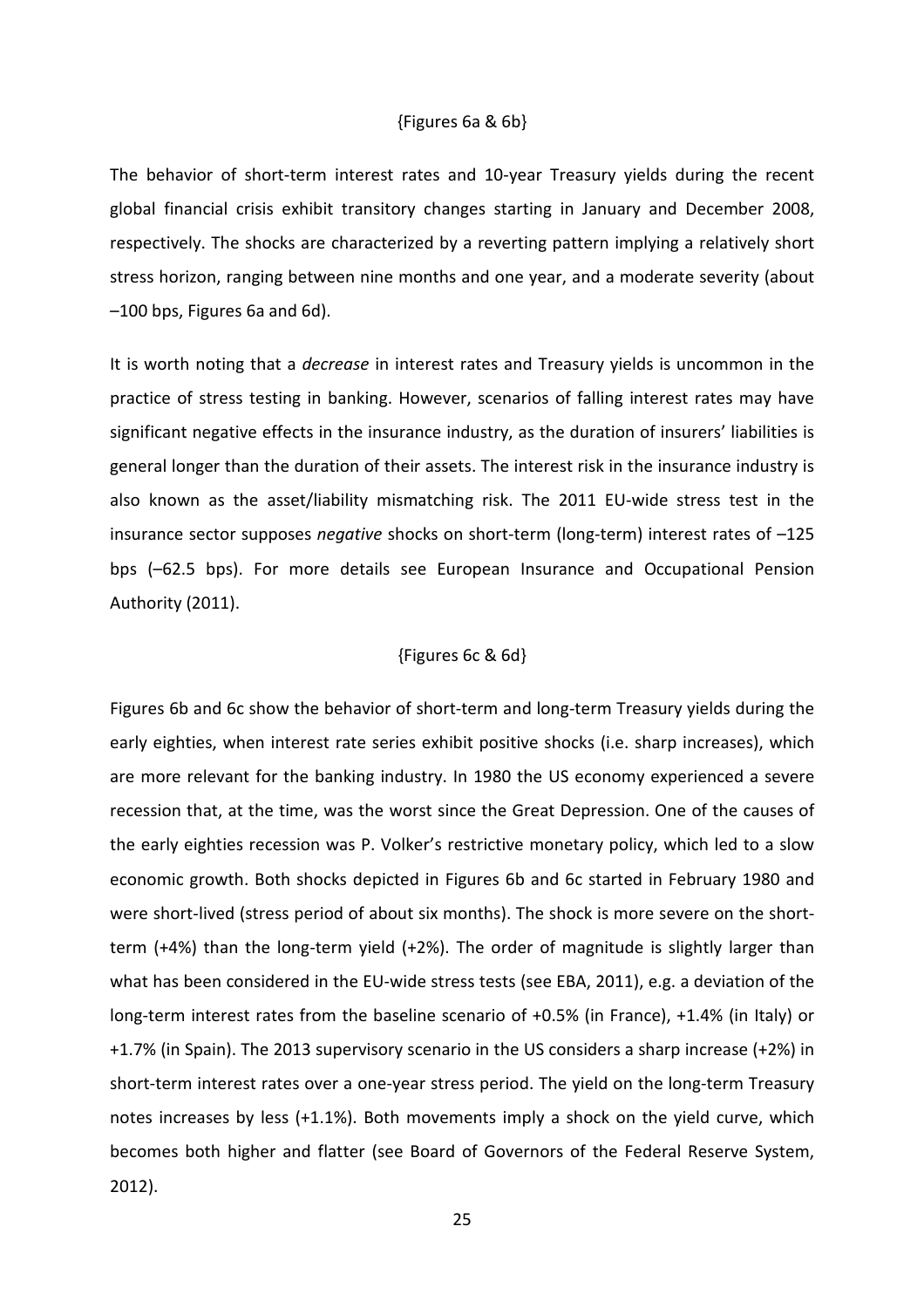The shocks on the slope of the yield curve, depicted in Figure 7, are short-lived (stress period less than six months), moderate, but clustered over a relatively short and tumultuous period (1980—1983).

#### {Figure 7}

#### *4.3.5. Commodity prices*

Compared with the other macroeconomic and financial variables considered in the previous sections, commodities (e.g. oil, gold) are relatively less common in the practice of stress testing. Moreover, the impact of shocks on commodity prices on banks' balance-sheets is found to be week. For instance, De Bandt and Oung (2004) report that a macroeconomic stress scenario involving an increase of nearly 50% in the price of oil for two years, with or without a monetary policy reaction, have a modest impact on the solvency ratios of French banks (–0.8% under Basel I and –0.11% under Basel II calculations).

## {Figures 8a and 8b}

Figures 8a and 8b presents the detected transitory changes in Brent crude oil spot prices (Bloomberg Oil Index), over different periods, while Figure 8c depicts the evolution of gold spot prices at the beginning of the eighties. The first shock detected in August 1990 occurred in response to the Iraqi invasion of Kuwait. It lasted only 18 months and was less extreme than the recent shock on the oil prices (2007—2008). Yet, the rise in oil prices at the beginning of the nineties is widely believed to have been a significant recessionary factor. The oil shock of 2007—2008 implies a similar length of the stress horizon (18 months), but it has a much larger effect on the economy (i.e. on consumption spending and purchases of domestic automobiles in particular). Hamilton (2009) compares the oil shock of 2007—2008 with other shocks observed in the past (including the August 1990 shock) and concludes that absent the dramatic price moves in 2007 and 2008, it is unlikely that the period 2007Q4– 2008Q3 would have been characterized as one of recession for the US.

{Figure 8c}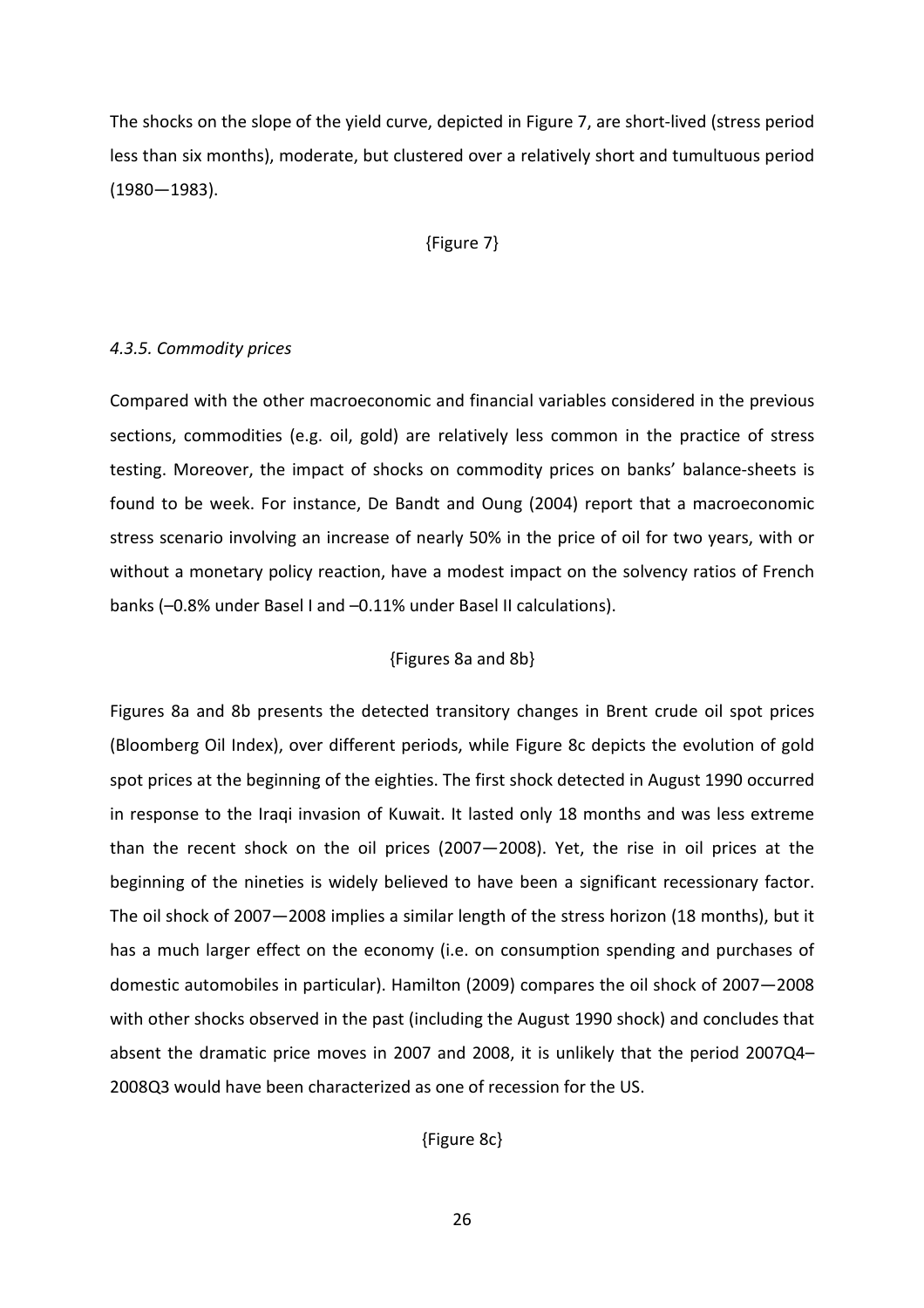In January 1980, gold fully played its role as strategic reserve asset in a highly uncertain economic environment characterized by inflation fears, high oil prices, the Soviet invasion in Afghanistan and the Iranian revolution. As a consequence, gold prices rose dramatically in late December 1979 and January 1980. Figure 8c reveals a transitory change in gold spot prices in January 1980, caused by geopolitical reasons (Soviet invasion and Iran hostage crisis) and high inflation. The length of the stress period was less than one year, but the sharp increase in gold prices was severe (+40% in less than three months).

> \* \* \*

Summarizing the results of the outlier detection algorithms reported in this section, the dynamics of shocks identified in the selected macroeconomic and financial variables, as well as the length of the stress horizons or the shock severity, are sensitive to the type of initial shock and the nature of the risk factor. For instance, the inferred stress period is longer (one to two years) for macroeconomic variables like GDP, CPI, real estate and oil prices, than for interest rate variables and the slope of the yield curve (six months). To conclude this section, we would like to mention several general issues related to the interpretation of the shocks and the implementation of the outlier detection algorithms that deserve further investigation:

- What kind of initial shocks are more dangerous, long lasting and severe but *isolated*  shocks or short-lived and moderate shocks, which are *clustered* over a relatively short period?
- Is there any effect of the *data frequency* (daily, monthly, quarterly etc.) on the outlier detection procedure?
- Does the way the stressed variables are measured (levels, growth rates etc.) have any effect on the detection algorithms? For instance, short-lived shocks (AO or TC) detected in variables expressed as a *percentage growth rate* become persistent changes (LS) in the same variables measured in *levels*. This is not surprising if we take into account the basic definition of and the link between the various types of outliers.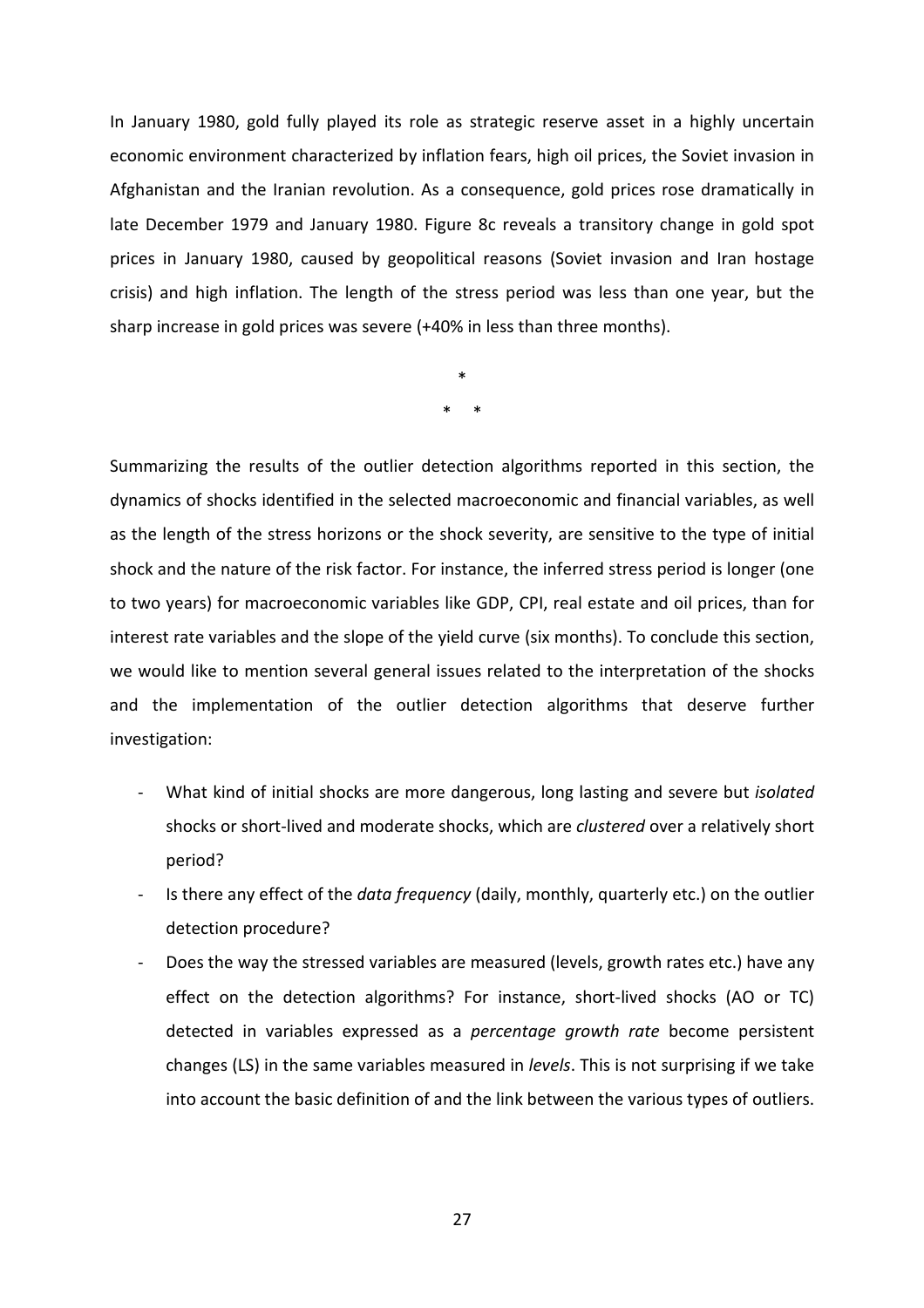# **5. Conclusion**

The bank stress testing exercises have gain new momentum since the inception of the global financial crisis in the summer 2007. The crisis has revealed several important deficiencies inherent in the stress tests conducted by the largest banks and their supervisory authorities: lack of integration of stress tests into the broad risk governance process; disregard for specific risks, such as those related to securitization; failure to take into account feed-back (second round) effects; other flaws in the design of stress scenarios. Particularly, it seems that stress scenarios implemented before and during the subprime crisis only reflected mild and temporary shocks and assumed that those shocks were maintained over short-length periods.

In this paper, we propose a rigorous and flexible methodological framework to select initial shocks to be used in stress scenarios based on statistical techniques for detection of outliers in time series of risk factors. The advantage of our framework is twofold. First, it allows us to characterize not only the magnitude, but also the persistence of the initial shock. Second, it allows considering various reverting patterns for the stressed variables and informs the choice of the appropriate time horizon. This is important because extreme but plausible stresses that have the most harmful impact on the banking sector are of the transitory but long lasting type; they do not necessarily imply structural changes, which are hard to make plausible before the bust, but keep having effects during a sufficiently long period, so that they cannot be dissimulated by accounting techniques or regulatory arbitrage.

We illustrate the proposed methodology by implementing outlier detection algorithms to a few representative time series of economic and financial variables typically used in bank stress testing. Summarizing the main results reported in the paper, the dynamics of shocks identified in the selected macroeconomic and financial variables, as well as the length of the stress horizons or the magnitude of the shock, are sensitive to the type of initial shock and the nature of the risk factor. For instance, the inferred stress period is longer (one to two years) for macroeconomic variables like GDP, CPI, real estate and oil prices, than for interest rate variables and the slope of the yield curve (six months).

A natural extension of our work would be to implement the outlier detection algorithms described in the present paper within a multivariate framework. The passage from a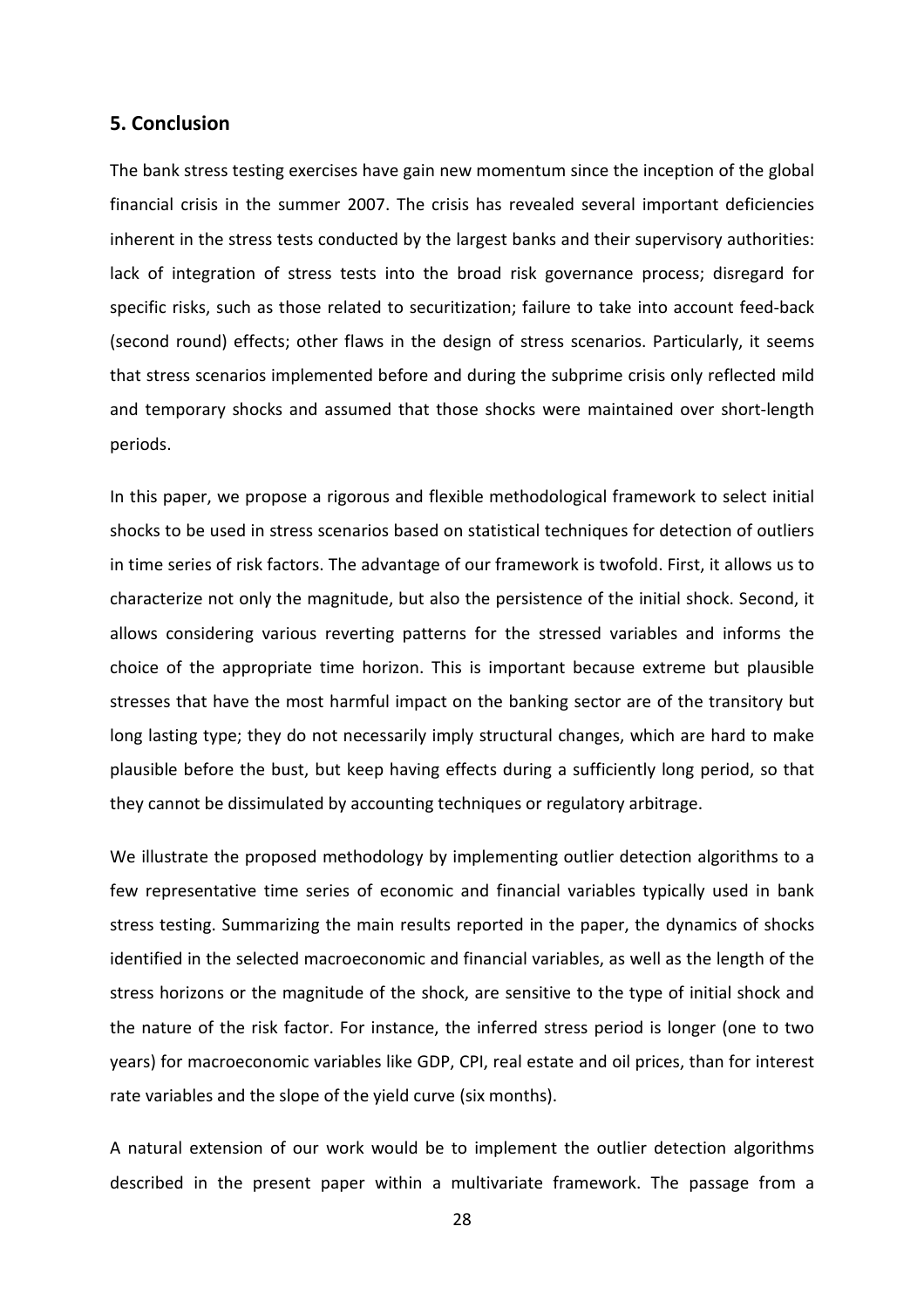univariate to a multivariate framework would improve the interpretation of the shocks by taking explicitly into account the *correlation structure* between simultaneous risk factors. This idea is left for future research.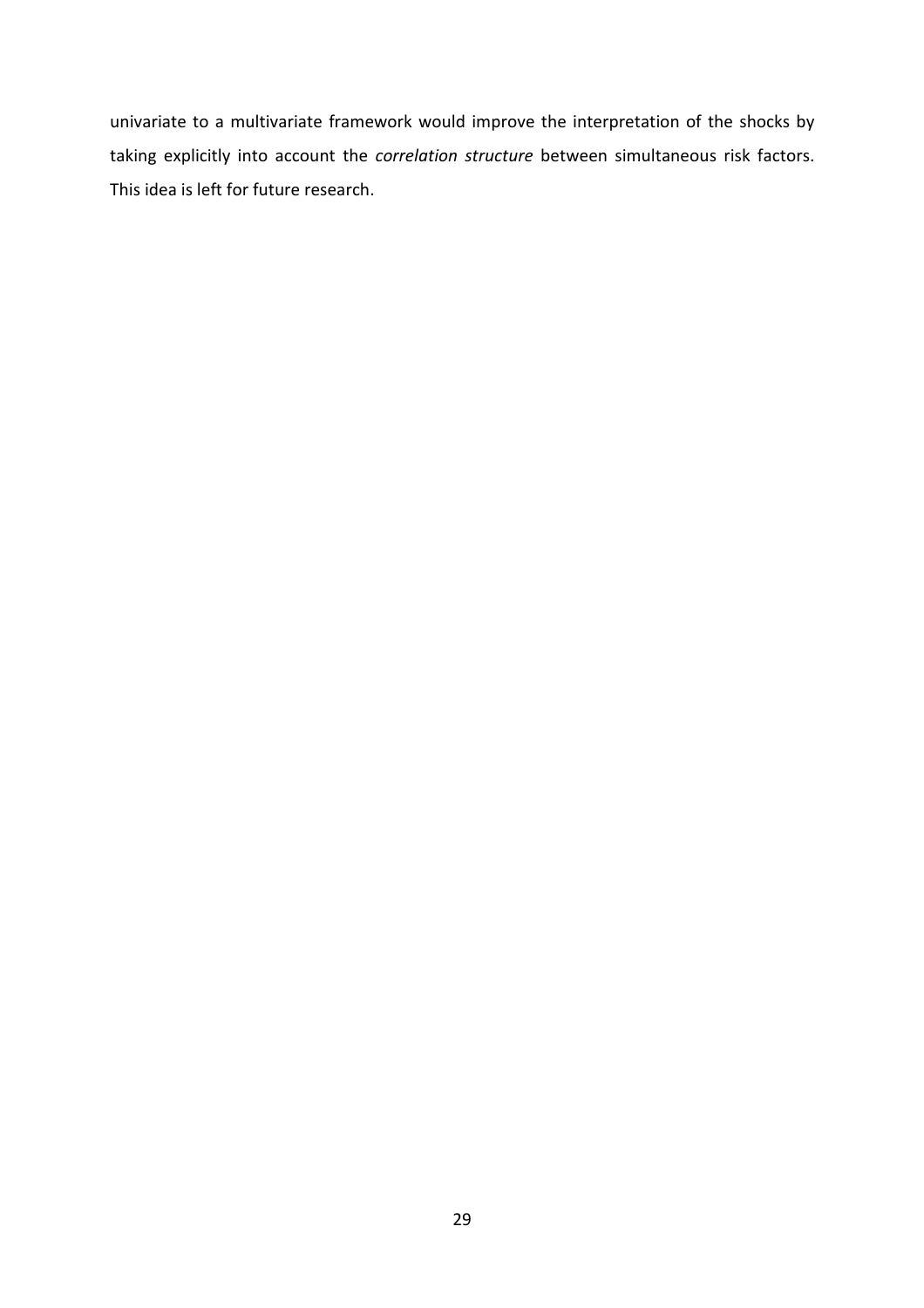## **References**

- Balke N. and Fomby T. (1994). Shifting Trends, Segmented Trends, and Infrequent Permanent Shocks. Journal of Monetary Economics, 28, pp. 61–85.
- Basel Committee on Banking Supervision (BCBS) (2006). International Convergence of Capital Measurement and Capital Standards: A Revised Framework, Bank for International Settlements.
- Basel Committee on Banking Supervision (BCBS) (2009). Principles for Sound Stress Testing Practices and Supervision. Consultative Document, Bank for International Settlements.
- Blaschke W., Jones M., Majnoni G. and Martinez Peria S. (2001). Stress Testing of Financial Systems: An Overview of Issues, Methodologies, and FSAP Experiences. IMF Working Paper 01/88.
- Board of Governors of the Federal Reserve System (2012). 2013 Supervisory Scenarios for Annual Stress Tests Required under the Dodd-Frank Act Stress Testing Rules and the Capital Plan Rule. Released on November 15<sup>th</sup>.
- Borio C. and M. Drehmann (2009). Towards an Operational Framework for Financial Stability: 'Fuzzy' Measurement and its Consequences. BIS Working Paper #284.
- Borio C., Drehmann M. and Tsatsaronis K. (2012). Stress-testing Macro Stress Testing: Does It Live Up to Expectations? BIS Working Paper #369.
- Boss M., Breuer T., Elsinger H., Jandacka M., Krenn G., Lehar A., Puhr C. and Summer M. (2006). Systemic Risk Monitor: A Model for Systemic Risk Analysis and Stress Testing of Banking Systems. Technical Report, Oesterreichische Nationalbank.
- Box G. and Tiao G. (1975). Intervention Analysis with Applications to Economic and Environmental Problems. Journal of the American Statistical Association, 70, pp. 70–79.
- Breuer T. and Csiszár I. (2012). Systematic Stress Tests with Entropic Plausibility Constraints. Journal of Banking and Finance, forthcoming.
- Breuer T., Jandačka M., Mencía J. and Summer M. (2012). A Systematic Approach to Multiperiod Stress Testing of Portfolio Credit Risk. Journal of Banking and Finance, 36(2), pp. 332-340.
- Breuer T., Jandačka M., Rheinberger K. and Summer M. (2009). How to Find Plausible, Severe, and Useful Stress Scenarios. International Journal of Central Banking, 5(3), pp. 205-224.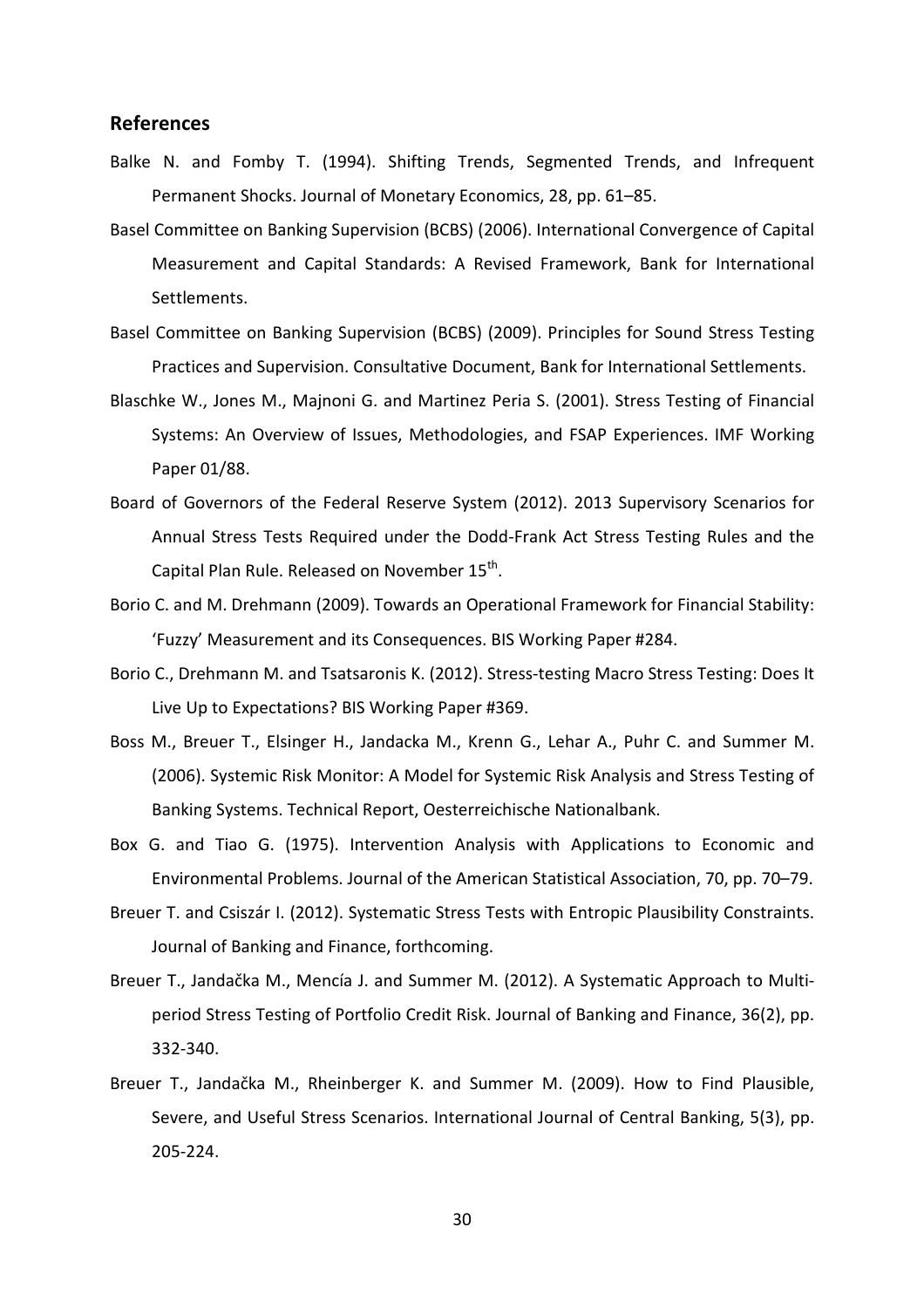- Bunn P., Cunningham A. and Drehmann M. (2005). Stress Testing as a Tool for Assessing Systemic Risks. Bank of England, Financial Stability Review.
- Chang I., Tiao G. and Chen C. (1988). Estimation of Time Series Parameters in the Presence of Outliers. Technometrics, 30, pp. 193–204.
- Chen C. and Liu L. (1993). Joint Estimation of Model Parameters and Outlier Effects in Time Series. Journal of the American Statistical Association, 88, pp. 284–297.
- Cihak M. (2004). Stress Testing: A Review of Key Concepts. Czech National Bank, Working Paper.

Cihak M. (2007). Introduction to Applied Stress Testing. IMF Working Paper #59.

- Committee of European Banking Supervisors (2010). Aggregate Outcome of the 2010 EU Wide Stress Test Exercise.
- Committee on the Global Financial System (2000). Stress Testing by Large Financial Institutions: Current Practice and Aggregation Issues. CGFS Publications #14.
- Committee on the Global Financial System (2001). A Survey of Stress Tests and Current Practice at Major Financial Institutions. CGFS Publications #18.
- Committee on the Global Financial System (2005). Stress Testing at Major Financial Institutions: Survey Results and Practices. CGFS Publications #24.
- Darné O. and Diebolt C. (2004). Unit Roots and Infrequent Large Shocks: New International Evidence on Output. Journal of Monetary Economics, 51, pp. 1449-1465.
- De Bandt O. and Oung V. (2004). Assessment of Stress Tests Conducted on the French Banking System. Banque de France, Financial Stability Review, 5, pp. 55-72.
- Drehmann M. (2008). Stress Tests: Objectives, Challenges, and Modelling Choices. Riksbank Economic Review, 2, pp. 60-92.
- Drehmann M. (2009). Macroeconomic Stress-testing Banks: A Survey of Methodologies. In: Stress-testing the Banking System: Methodologies and Applications, M. Quagliariello (ed.), Cambridge University Press.
- Drehmann M., Borio C. and Tsatsaronis K. (2012). Characterising the Financial Cycle: Don't Lose Sight of the Medium Term. BIS Working Paper #380.
- Drehmann M., Sorensen S. and Stringa M. (2008). The Integrated Impact of Credit and Interest Rate Risk on Banks: An Economic Value and Capital Adequacy Perspective, Working Paper No 339, Bank of England.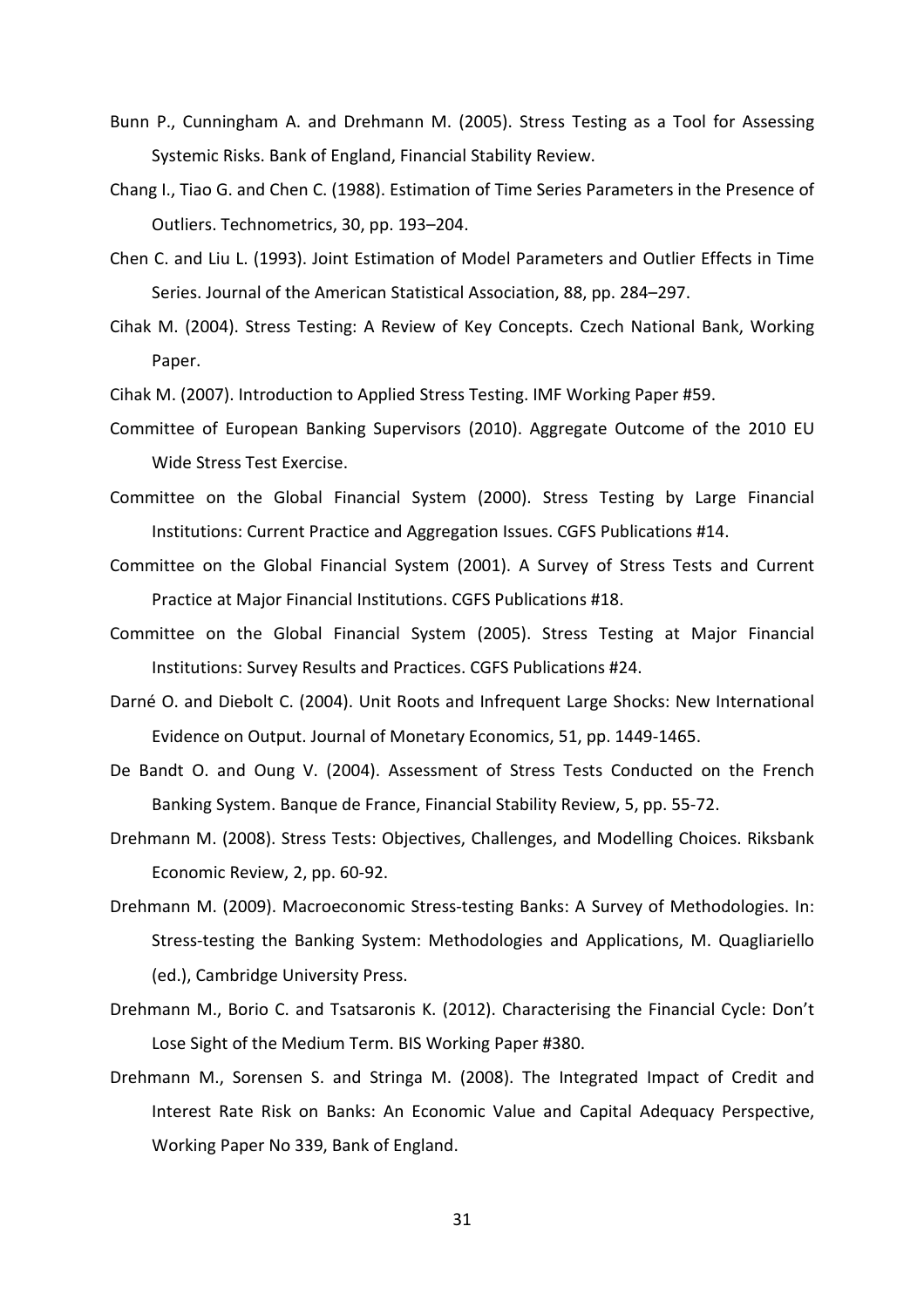Dubecq S. and Gourieroux C. (2012). Shock on Variable or Shock on Distribution with Application to Stress-Tests. Banque de France Working Paper #368.

European Banking Authority (2011). EU-Wide Stress Test Aggregate Report.

European Insurance and Occupational Pension Authority (2011). Specifications for the 2011 EU-wide Stress Test in the Insurance Sector. March.

Financial Services Authority (2005). Stress Testing. Discussion Paper #2.

- Financial Services Authority (2006). Stress Testing Thematic Review. Letter to Chief Executives, October.
- Financial Services Authority (2008). Stress and Scenario Testing. Consultation Paper #08/24.
- Foglia A. (2009). Stress Testing Credit Risk: A Survey of Authorities' Approaches. International Journal of Central Banking, 5(3), pp. 9-45.
- Gómez V. and Maravall A. (1997). Programs TRAMO and SEATS: Instructions for the User (Beta Version: June 1997), Working Paper No. 97001, Dirección General de Análisis y Programación Presupuestaria, Ministerio de Economía y Hacienda, Madrid.
- Gómez V. and Maravall A. (2001). Automatic Modeling Methods for Univariate Series. In: Peña, D., Tiao, G.C., Tsay, R.S. (eds.), A Course in Time Series Analysis. Wiley, New York, pp. 171–201.
- Hamilton, J. (2009). Causes and Consequences of the Oil Shock of 2007–08. Brookings Papers on Economic Activity, Spring, pp. 215-261.
- Isogai T. (2009). Scenario Design and Calibration. In: Stress-testing the Banking System: Methodologies and Applications, M. Quagliariello (ed.), Cambridge University Press.
- Jokivuolle E., Virén M. and Vähämaa O. (2010). Transmission of Macro Shocks to Loan Losses in a Deep Crisis: The Case of Finland. In: Model Risk: Identification, Measurement and Management, D. Rösch and H. Scheule (eds.), Risk Books, pp. 183-208.
- Maravall A. (2005). Brief Description of the Programs TRAMO, SEATS and TERROR. Banco de España, Statistics and Econometrics Softwares.
- Martin C. and Tiesset M. (2009). From the Macro to the Micro: The French Experience on Credit Risk Stress Testing. In: Stress-testing the Banking System: Methodologies and Applications, M. Quagliariello (ed.), Cambridge University Press.
- Moretti M., Stolz S., and Swinburne M. (2008). Stress Testing at the IMF. IMF Working Paper #08/206.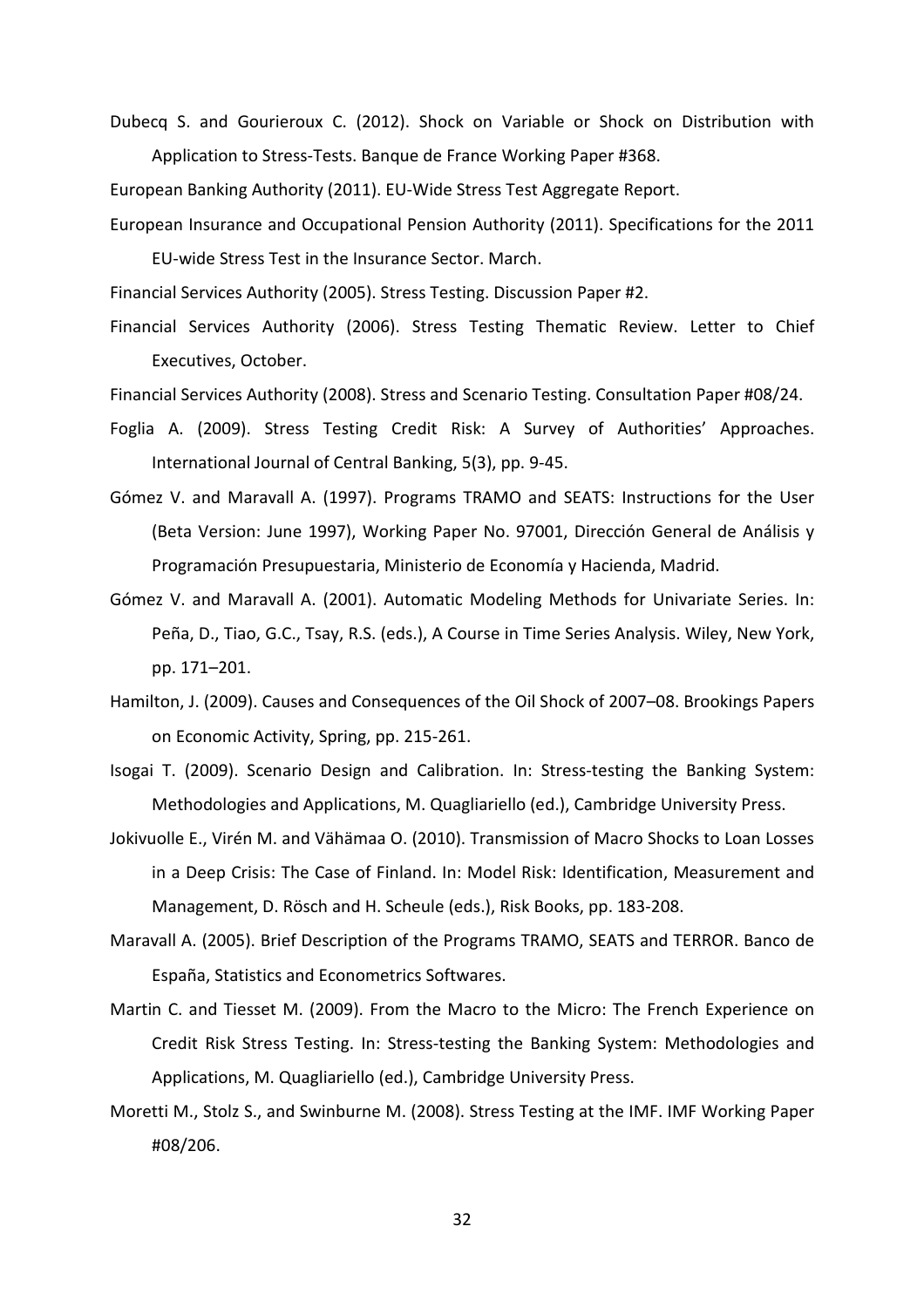- Nelson, E. (2007). The Great Inflation and Early Disinflation in Japan and Germany. International Journal of Central Banking, 3(4), pp. 23-76.
- Newey W. and West K. (1987). A Simple Positive Semi-definite, Heteroskedasticity and Autocorrelation Consistent Covariance Matrix. Econometrica, 55, pp. 703–708.
- Newey W. and West K. (1994). Automatic Lag Selection in Covariance Matrix Estimation. Review of Economic Studies, 61, pp. 631–653.
- Sorge M. (2004). Stress-testing Financial Systems: An Overview of Current Methodologies. Working paper No 165, Bank for International Settlements.
- Sorge M. and Virolainen K. (2006). A Comparative Analysis of Macro Stress-testing Methodologies with Application to Finland. Journal of Financial Stability, 2, 113-151.
- Tolvi J. (2001). Outliers in Eleven Finnish Macroeconomic Time Series. Finnish Economic Papers, 14, pp. 14–32.
- Tsay R. (1988). Outliers, Level Shifts, and Variance Changes in Time Series. Journal of Forecasting, 7, pp. 1–20.
- Varotto, S. (2012). Stress Testing Credit Risk: The Great Depression Scenario. Journal of Banking and Finance, 36(12), pp. 3133–3149.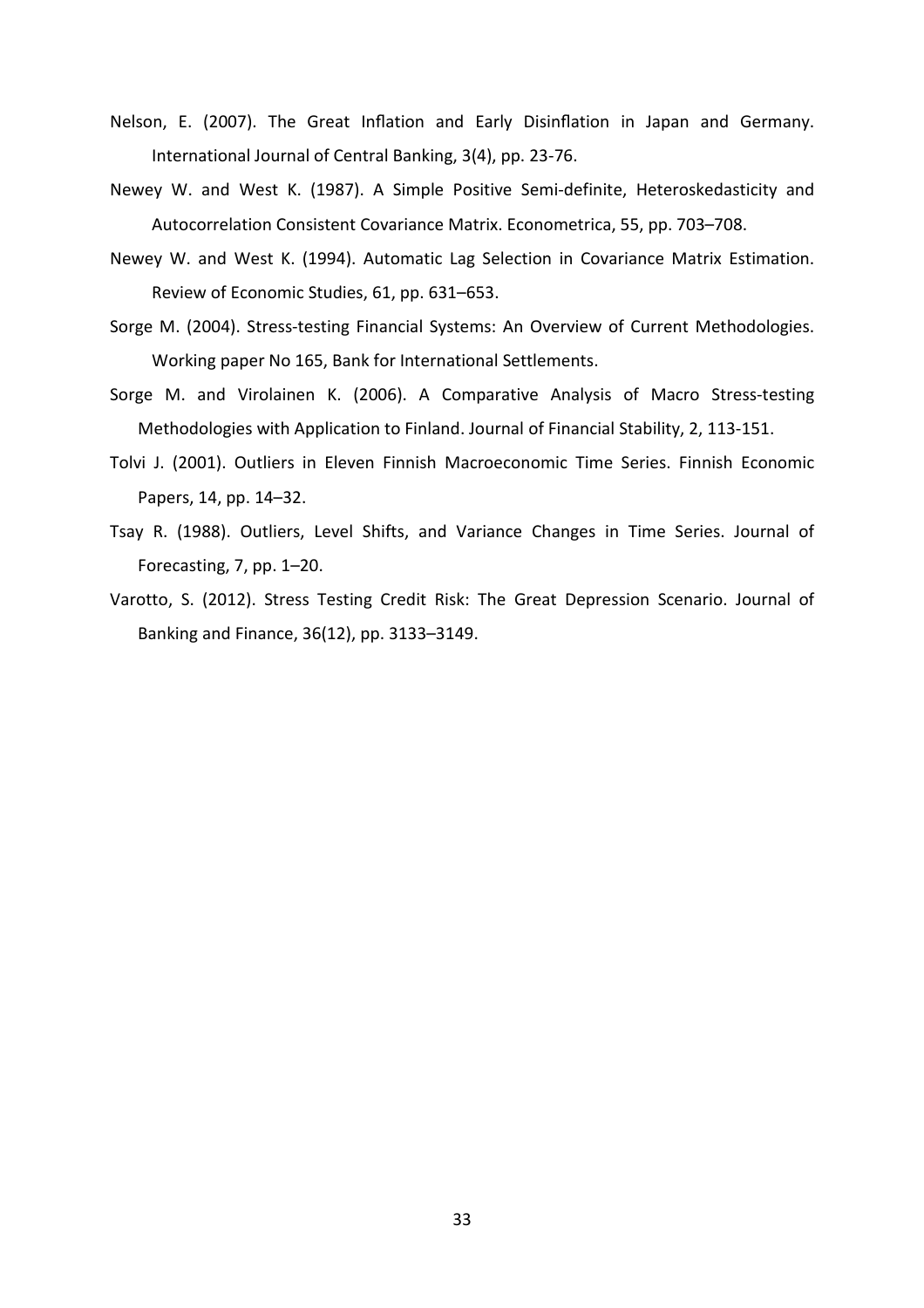| <b>Historical-based scenarios</b>                                                                                                                                       | <b>Hypothetical scenarios</b>                                                                                                                       |
|-------------------------------------------------------------------------------------------------------------------------------------------------------------------------|-----------------------------------------------------------------------------------------------------------------------------------------------------|
| Rigorous and objective, less discretionary,<br>transparent, based on clear selection criteria                                                                           | Ad hoc, arbitrary, subjective, discretionary, opaque,<br>subject to manipulation since no strict criteria apply<br>for scenario selection           |
| Objective guidance based on past data                                                                                                                                   | No rule or guidance in setting the magnitude or the<br>persistence of the initial shock                                                             |
| Backward-looking by definition                                                                                                                                          | Forward-looking by nature                                                                                                                           |
| Hardly to dismiss by managers as implausible,<br>increased acceptance                                                                                                   | Easy to dismiss by senior managers as implausible                                                                                                   |
| Credible, plausible, intuitively possible since the<br>extreme movements actually occurred in the past                                                                  | Less credible, less plausible, may include<br>unimaginable events                                                                                   |
| Underestimation of the severity of the shock in the<br>case of innovative risk factors and new products for<br>which sufficiently long time-series are rarely available | Based on experts' opinions and the economic<br>expertise of staff, which may underestimate the<br>impact of low probability events (cognitive bias) |
| Underestimate the possibility that statistical patterns<br>may break down differently in the future                                                                     | A "failure of imagination" may lead to a false sense of<br>security                                                                                 |
| Not necessarily worst-case scenarios                                                                                                                                    | May include worst-case scenarios                                                                                                                    |
| The composition and risk profile of the bank portfolio<br>is only taken into account when selecting the risk<br>factors                                                 | The composition and risk profile of the bank portfolio<br>may be considered                                                                         |
| Computational-intensive, but likely to be fully<br>automated                                                                                                            | Labor-intensive, more judgment involved                                                                                                             |
| Based on parametric assumptions and on the<br>assumption that future crises resemble to past crises                                                                     |                                                                                                                                                     |
| Do not include the possibility of inexperienced events                                                                                                                  |                                                                                                                                                     |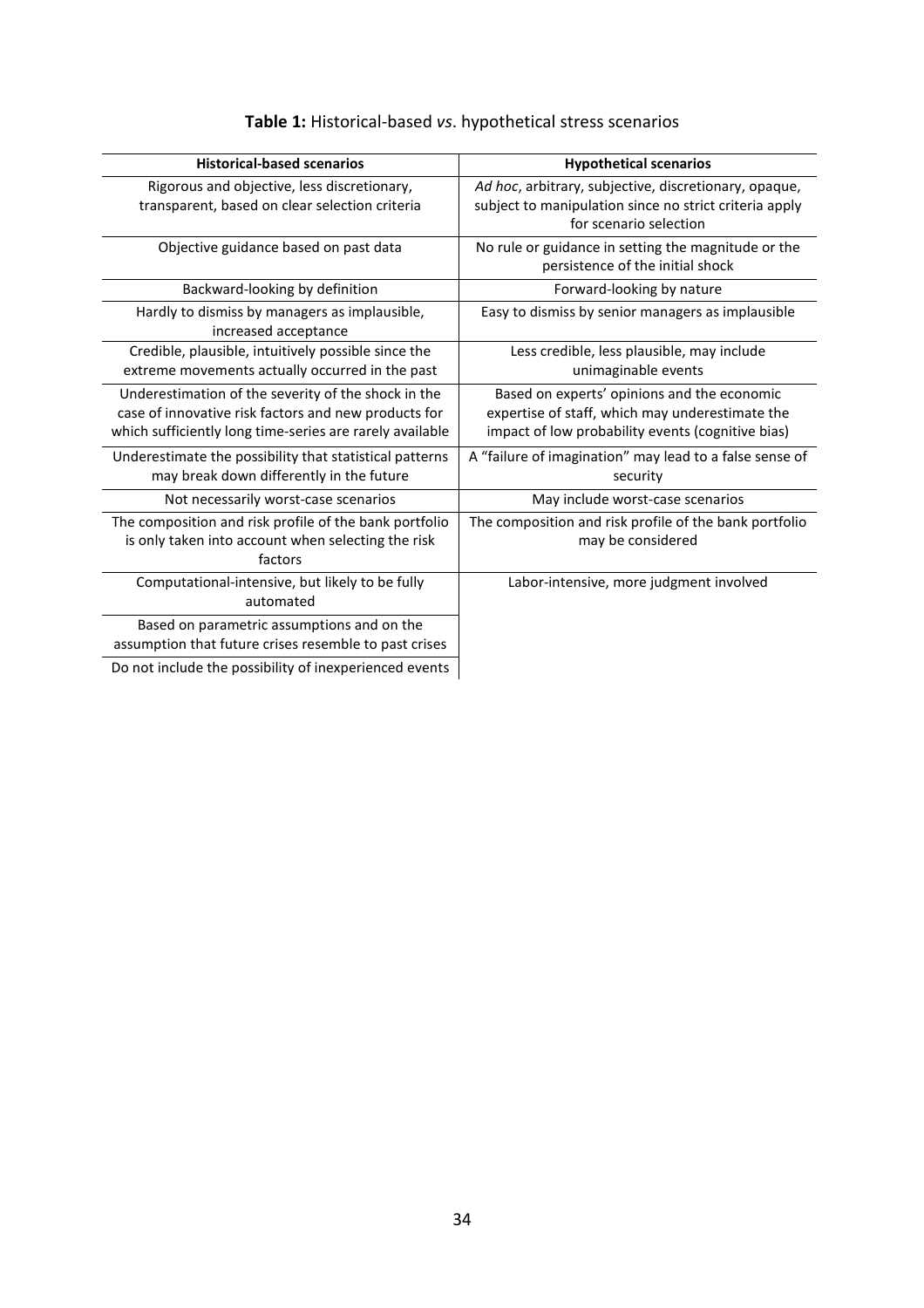| <b>Historical-based scenarios</b> | <b>Hypothetical scenarios</b>             |  |  |  |  |
|-----------------------------------|-------------------------------------------|--|--|--|--|
| Interest rates                    |                                           |  |  |  |  |
| 1994 bond market sell-off         | US economic outlook                       |  |  |  |  |
| 1997 Asian financial crisis       | Global economic outlook                   |  |  |  |  |
| 1998 LTCM, Russia                 | Increase in inflation expectations        |  |  |  |  |
| 2001 09/11 terrorist attacks      |                                           |  |  |  |  |
|                                   | Equities                                  |  |  |  |  |
| 1987 Black Monday                 | Geopolitical unrest                       |  |  |  |  |
| 1997 Asian financial crisis       | <b>Terrorist attacks</b>                  |  |  |  |  |
| 2000 bursting of IT bubble        | Global economic outlook                   |  |  |  |  |
| 2001 09/11 terrorist attacks      |                                           |  |  |  |  |
| Foreign exchange                  |                                           |  |  |  |  |
| 1992 ERM crisis                   | Collapse of currency pegs                 |  |  |  |  |
| 1997 Asian financial crisis       |                                           |  |  |  |  |
| 1998 Russia                       |                                           |  |  |  |  |
|                                   | Commodities                               |  |  |  |  |
|                                   | Oil price scenario                        |  |  |  |  |
|                                   | Geopolitical unrest in the Middle East    |  |  |  |  |
|                                   | Credit                                    |  |  |  |  |
| 1997 Asian financial crisis       | Emerging markets economic outlook         |  |  |  |  |
| 1998 Russia                       | Euro area economic outlook                |  |  |  |  |
| 2001 09/11 terrorist attacks      | Global economic outlook                   |  |  |  |  |
|                                   | Natural disasters                         |  |  |  |  |
|                                   | <b>US GSEs</b>                            |  |  |  |  |
|                                   | <b>Terrorist attack</b>                   |  |  |  |  |
|                                   | Property                                  |  |  |  |  |
|                                   | Fewer than three per hypothetical episode |  |  |  |  |
|                                   | Other                                     |  |  |  |  |
|                                   | <b>Bank funding</b>                       |  |  |  |  |
|                                   | Global economy                            |  |  |  |  |

# **Table 2:** Examples of historical-based and hypothetical stress scenarios in use at major banks

*Note:* This table is based on the last (2005) survey on stress testing practices conducted by the Committee on the Global Financial Stability (CGFS, 2005), covering 64 banking organizations and other global financial players headquartered in 16 different countries.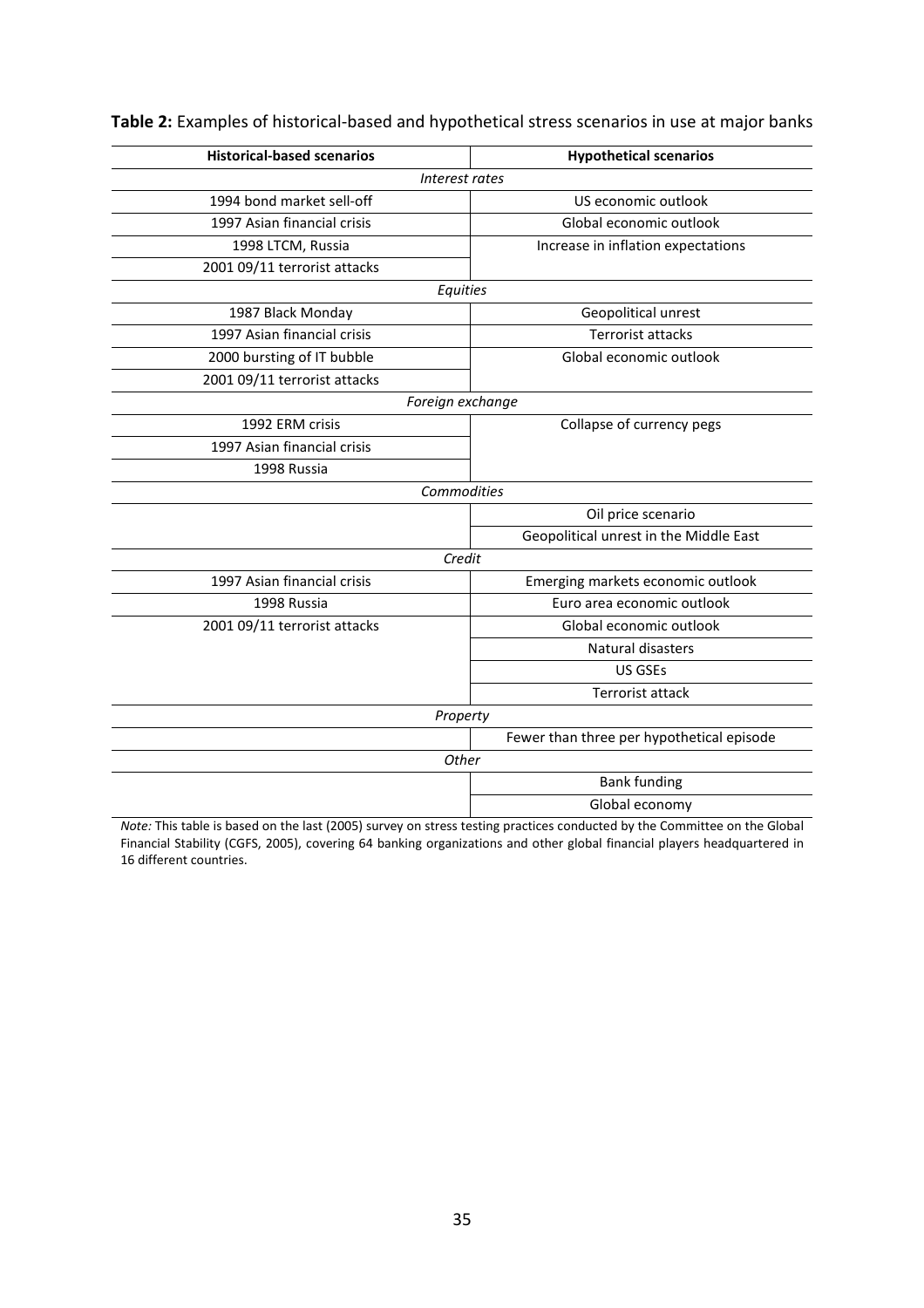| <b>Panel A: Gross Domestic Product (GDP)</b> |              |            |                 |          |                   |  |
|----------------------------------------------|--------------|------------|-----------------|----------|-------------------|--|
| Germany GDP                                  | Outlier type | Event date | $\omega$ -value | LR-stat  | Event explanation |  |
|                                              | ТC           | 2008:Q4    | $-4.553$        | $-6.89$  |                   |  |
| <b>Panel B: Real estate prices</b>           |              |            |                 |          |                   |  |
| <b>US Property Index</b>                     | Outlier type | Event date | $\omega$ -value | LR-stat  | Event explanation |  |
|                                              | AO           | 1991:04    | $-5.019$        | $-5.99$  |                   |  |
|                                              | LS           | 2010:01    | 3.338           | 3.56     |                   |  |
|                                              | <b>TC</b>    | 2008:04    | $-9.076$        | $-9.65$  |                   |  |
| China House Prices                           | Outlier type | Event date | $\omega$ -value | LR-stat  | Event explanation |  |
|                                              | LS           | Apr. 2010  | $-0.914$        | $-4.05$  |                   |  |
|                                              | <b>TC</b>    | Dec. 2008  | $-3.000$        | $-22.13$ |                   |  |
| Japan Land Prices                            | Outlier type | Event date | $\omega$ -value | LR-stat  | Event explanation |  |
|                                              | LS.          | 1992       | $-10.389$       | $-6.21$  |                   |  |
|                                              | LS           | 2009       | $-6.176$        | $-4.42$  |                   |  |
|                                              | TC           | 1980       | 4.327           | 3.66     |                   |  |
|                                              | <b>TC</b>    | 1987       | 10.448          | 5.28     |                   |  |
| Panel C: Consumer Price Index (CPI)          |              |            |                 |          |                   |  |
| Japan CPI Index                              | Outlier type | Event date | $\omega$ -value | LR-stat  | Event explanation |  |
|                                              | LS           | Sept. 1973 | 2.285           | 4.91     |                   |  |
|                                              | LS           | Jan. 1974  | 3.589           | 7.72     |                   |  |
|                                              | LS           | Jan. 1975  | $-3.933$        | $-8.37$  |                   |  |
|                                              | LS           | Apr. 1998  | $-1.806$        | $-3.88$  |                   |  |
|                                              | ТC           | Sept. 1972 | $-2.271$        | $-5.31$  |                   |  |
|                                              | ТC           | Sept. 1973 | 2.116           | 4.78     |                   |  |

**Table 3:** Outlier detection in macro series – some illustrations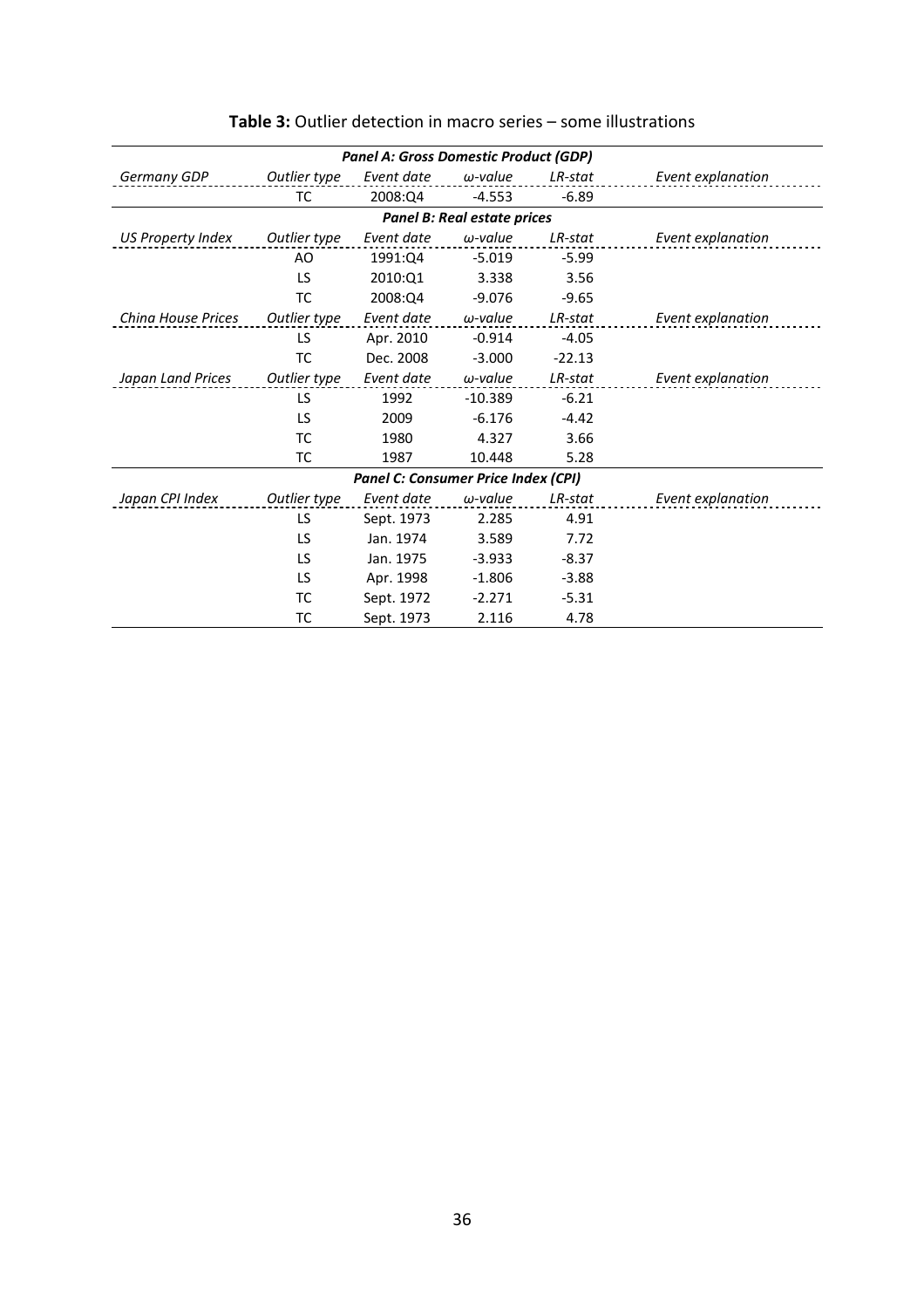| Panel A: Short-term interest rates and yields |              |                  |                           |            |                   |
|-----------------------------------------------|--------------|------------------|---------------------------|------------|-------------------|
| Libor 3m                                      | Outlier type | Event date       | $\omega$ -value           | LR-stat    | Event explanation |
|                                               | AO           | Aug. 1986        | $-0.737$                  | $-6.19$    |                   |
|                                               | AO           | Sept. 1987       | 0.852                     | 7.16       |                   |
|                                               | AO           | <b>July 1989</b> | $-0.504$                  | $-4.24$    |                   |
|                                               | LS           | Jan. 2008        | $-1.420$                  | $-7.17$    |                   |
|                                               | TC           | Feb. 1985        | 0.738                     | 4.17       |                   |
|                                               | <b>TC</b>    | May 1985         | $-0.837$                  | $-4.77$    |                   |
|                                               | ТC           | Feb. 1989        | 0.923                     | 5.29       |                   |
|                                               | <b>TC</b>    | Nov. 1990        | 0.730                     | 4.18       |                   |
|                                               | <b>TC</b>    | Jan. 2008        | $-1.563$                  | $-8.95$    |                   |
| <b>US Treasury 2y</b>                         | Outlier type | Event date       | $\omega$ -value           | $LR$ -stat | Event explanation |
|                                               | AO           | Jan. 1981        | $-0.933$                  | $-5.59$    |                   |
|                                               | AO           | May 1981         | 1.106                     | 6.67       |                   |
|                                               | LS           | Nov. 1980        | 1.140                     | 4.10       |                   |
|                                               | LS           | Oct. 1982        | $-1.452$                  | $-5.26$    |                   |
|                                               | TC           | Feb. 1980        | 1.963                     | 7.08       |                   |
|                                               | <b>TC</b>    | Nov. 1981        | -2.092                    | $-8.59$    |                   |
|                                               | ТC           | <b>June 1982</b> | 1.021                     | 4.19       |                   |
|                                               |              |                  | Panel B: Long-term yields |            |                   |
| US Treasury 10y                               | Outlier type | Event date       | $\omega$ -value           | $LR$ -stat | Event explanation |
|                                               | AO           | June 1981        | $-0.658$                  | -4.69      |                   |
|                                               | LS           | Oct. 1982        | $-1.096$                  | $-4.73$    |                   |
|                                               | <b>TC</b>    | Feb. 1980        | 1.466                     | 6.67       |                   |
|                                               | TC           | Nov. 1981        | $-1.480$                  | $-7.23$    |                   |
|                                               | TC           | <b>June 1982</b> | 0.862                     | 4.21       |                   |
|                                               | TC           | Dec. 2008        | $-0.838$                  | $-4.09$    |                   |
| Panel C: Yield curve slopes                   |              |                  |                           |            |                   |
| US yield curve slope                          | Outlier type | Event date       | $\omega$ -value           | LR-stat    | Event explanation |
|                                               | AO           | Oct. 1973        | 0.772                     | 5.35       |                   |
|                                               | AO           | Feb. 1974        | 0.618                     | 4.29       |                   |
|                                               | LS.          | May 1980         | 2.937                     | 10.75      |                   |
|                                               | ТC           | Aug. 1974        | $-1.626$                  | $-7.56$    |                   |
|                                               | ТC           | March 1980       | $-2.158$                  | $-9.90$    |                   |
|                                               | TC           | Dec. 1980        | $-1.224$                  | $-5.69$    |                   |
|                                               | ТC           | May 1981         | $-2.255$                  | $-10.48$   |                   |
|                                               | TC           | Feb. 1982        | $-1.165$                  | $-5.42$    |                   |
|                                               | <b>TC</b>    | Aug. 1982        | 1.146                     | 5.33       |                   |
| Swap Curve Slope                              | Outlier type | Event date       | $\omega$ -value           | LR-stat    | Event explanation |
|                                               | LS           | Oct. 2008        | 0.785                     | 5.62       |                   |

**Table 4:** Outlier detection in interest rates and yield series – some illustrations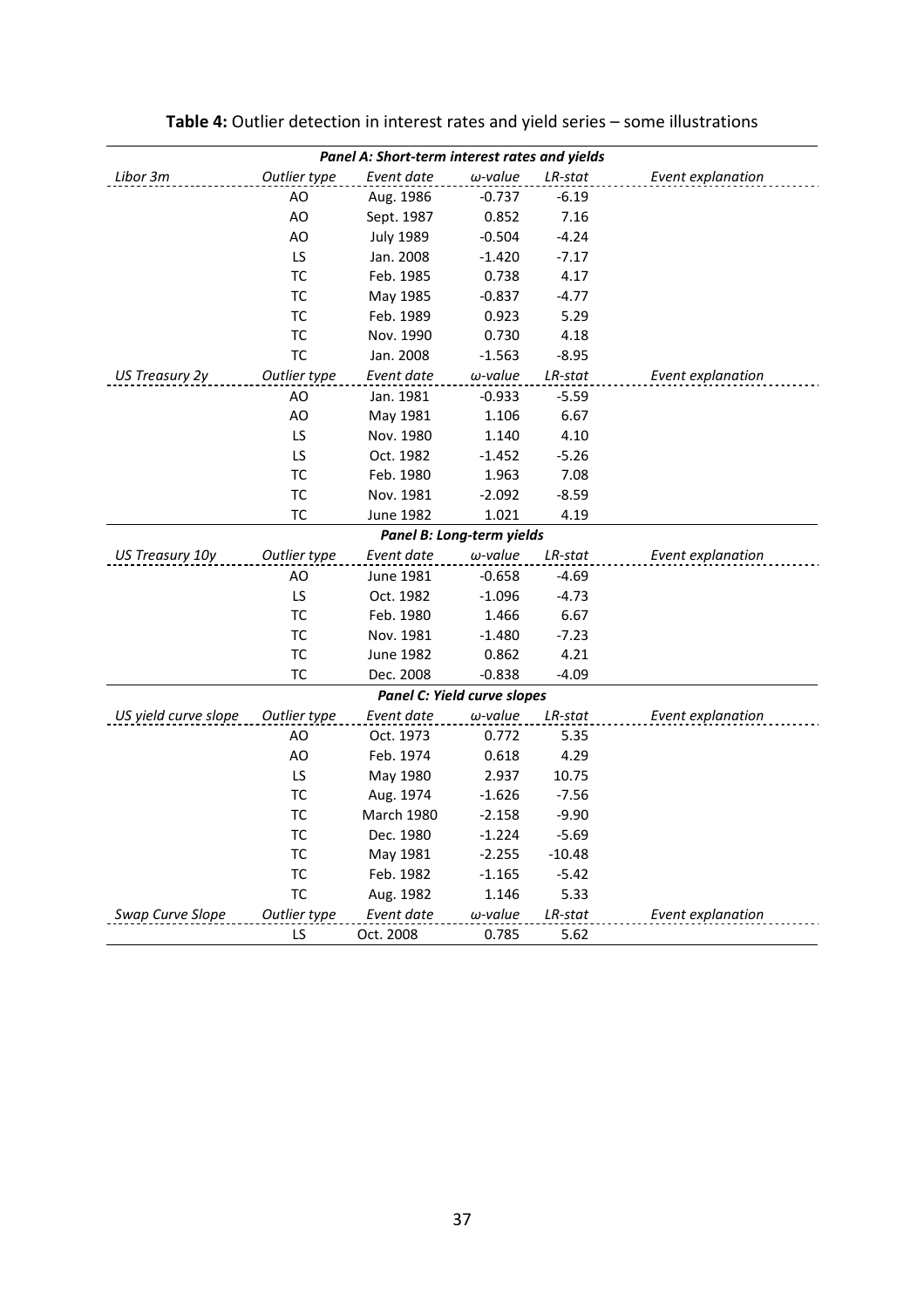| Panel A: Brent crude oil spot prices |              |                   |                 |         |                   |
|--------------------------------------|--------------|-------------------|-----------------|---------|-------------------|
| <b>Brent Index</b>                   | Outlier type | Event date        | $\omega$ -value | LR-stat | Event explanation |
|                                      | AO           | <b>March 1986</b> | $-0.244$        | $-5.29$ |                   |
|                                      | AO           | <b>July 1986</b>  | $-0.287$        | $-6.22$ |                   |
|                                      | AO           | <b>July 2000</b>  | $-0.182$        | $-3.95$ |                   |
|                                      | LS           | Oct. 1973         | 0.506           | 7.64    |                   |
|                                      | LS           | Jan. 1974         | 0.833           | 12.59   |                   |
|                                      | LS           | Nov. 1979         | 0.283           | 4.27    |                   |
|                                      | LS           | Jan. 1986         | $-0.295$        | $-4.46$ |                   |
|                                      | LS           | Feb. 1986         | $-0.401$        | $-6.07$ |                   |
|                                      | LS           | <b>March 1999</b> | 0.280           | 4.21    |                   |
|                                      | LS           | Oct. 2008         | $-0.390$        | $-5.89$ |                   |
|                                      | LS           | May 2009          | 0.252           | 3.81    |                   |
|                                      | ТC           | Aug. 1990         | 0.269           | 4.37    |                   |
|                                      | ТC           | June 2007         | 0.803           | 4.59    |                   |
| <b>Panel B: Gold spot prices</b>     |              |                   |                 |         |                   |
| Gold spot prices                     | Outlier type | Event date        | $\omega$ -value | LR-stat | Event explanation |
|                                      | AO           | <b>March 1982</b> | $-0.095$        | $-3.83$ |                   |
|                                      | AO           | May 2006          | 0.108           | 4.33    |                   |
|                                      | LS           | <b>March 1983</b> | $-0.168$        | $-4.16$ |                   |
|                                      | ТC           | Jan. 1980         | 0.295           | 8.25    |                   |
|                                      | ТC           | Sept. 1982        | 0.173           | 4.28    |                   |
|                                      | тс           | Oct. 1999         | 0.153           | 4.27    |                   |

**Table 5:** Outlier detection in commodity prices – some illustrations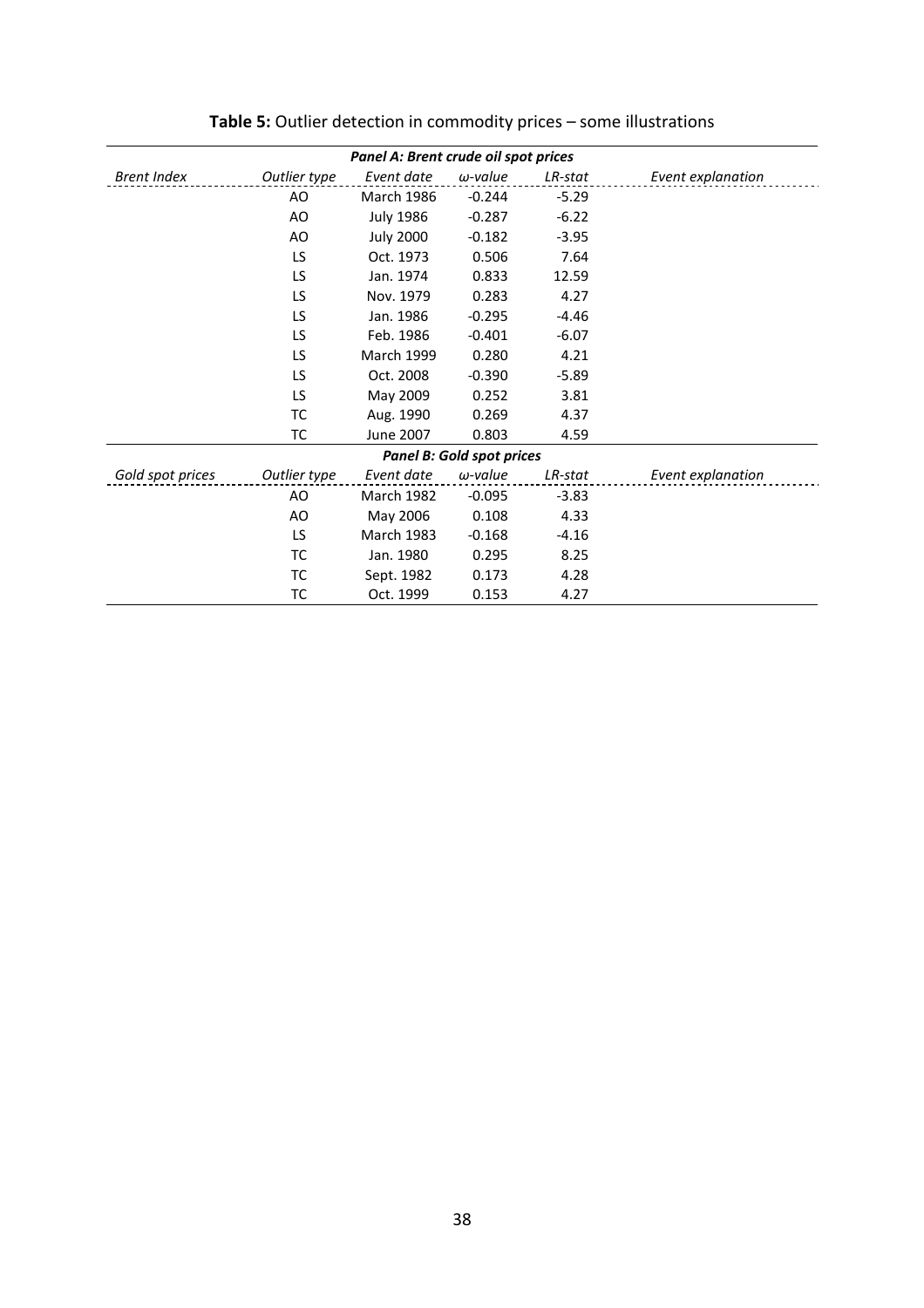

# **Figure 1:** Shocks as outliers -- a conceptual taxonomy and various patterns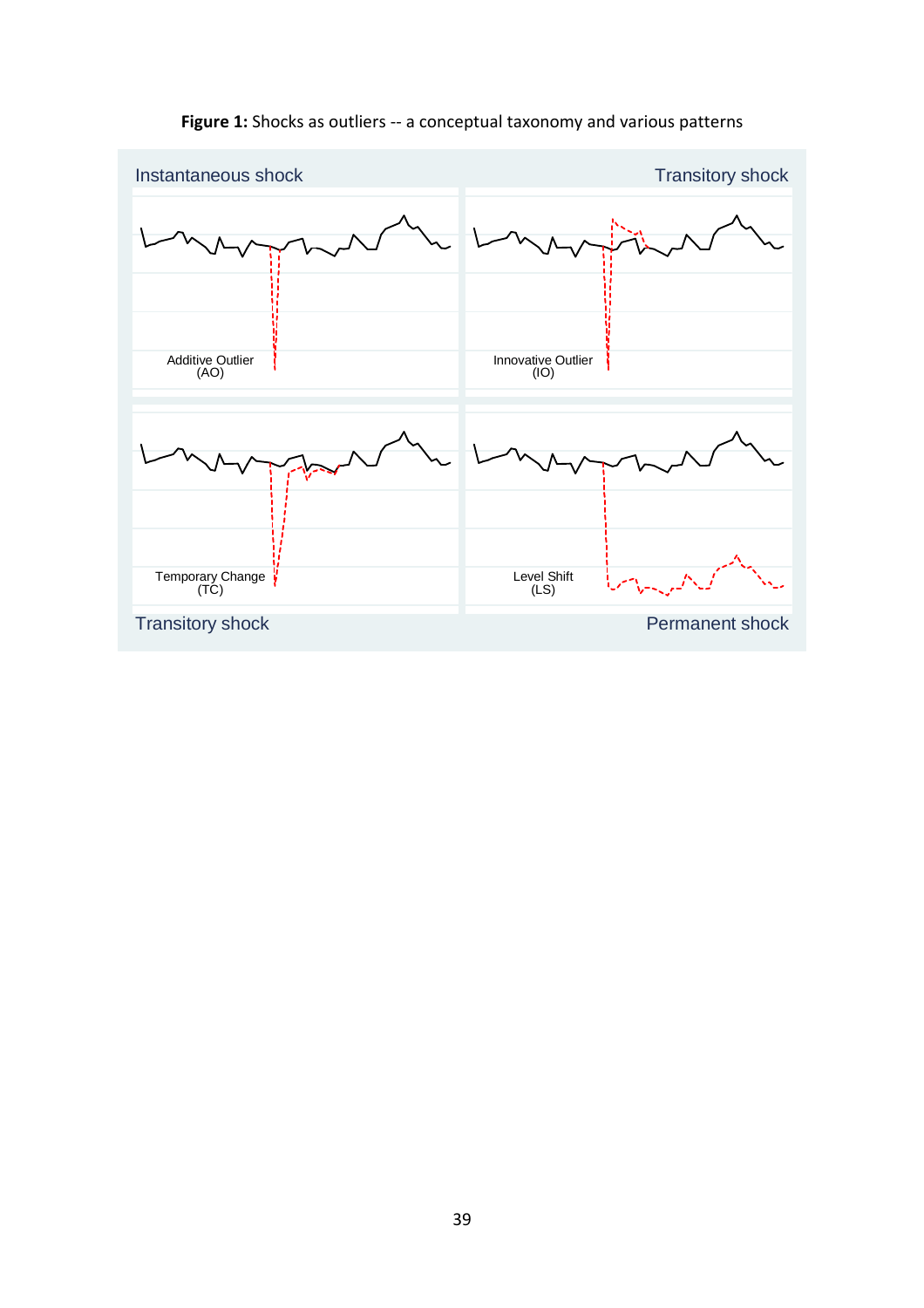**Figure 2:** Shock topography – severity, stress horizon and reverting pattern

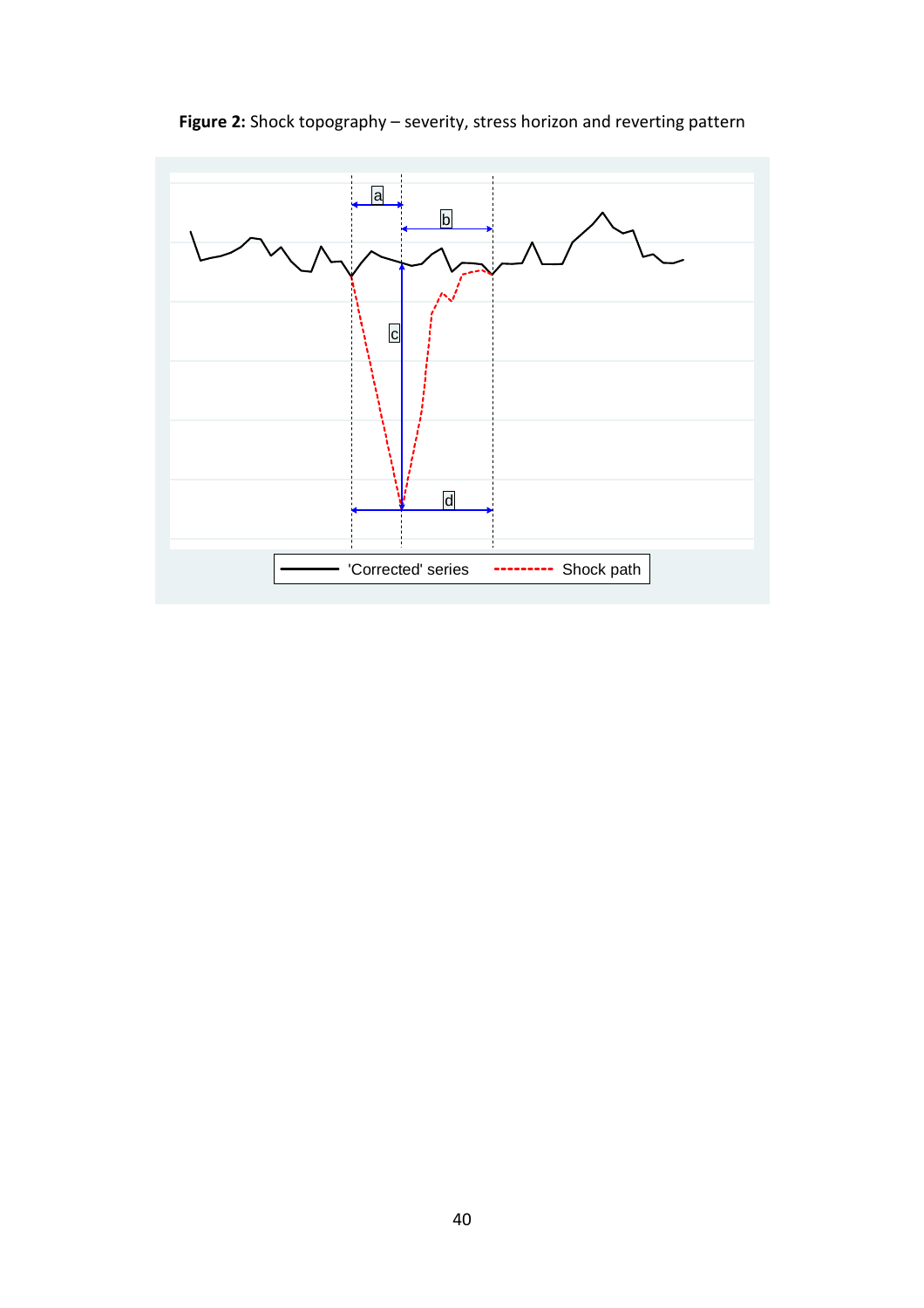



a. Germany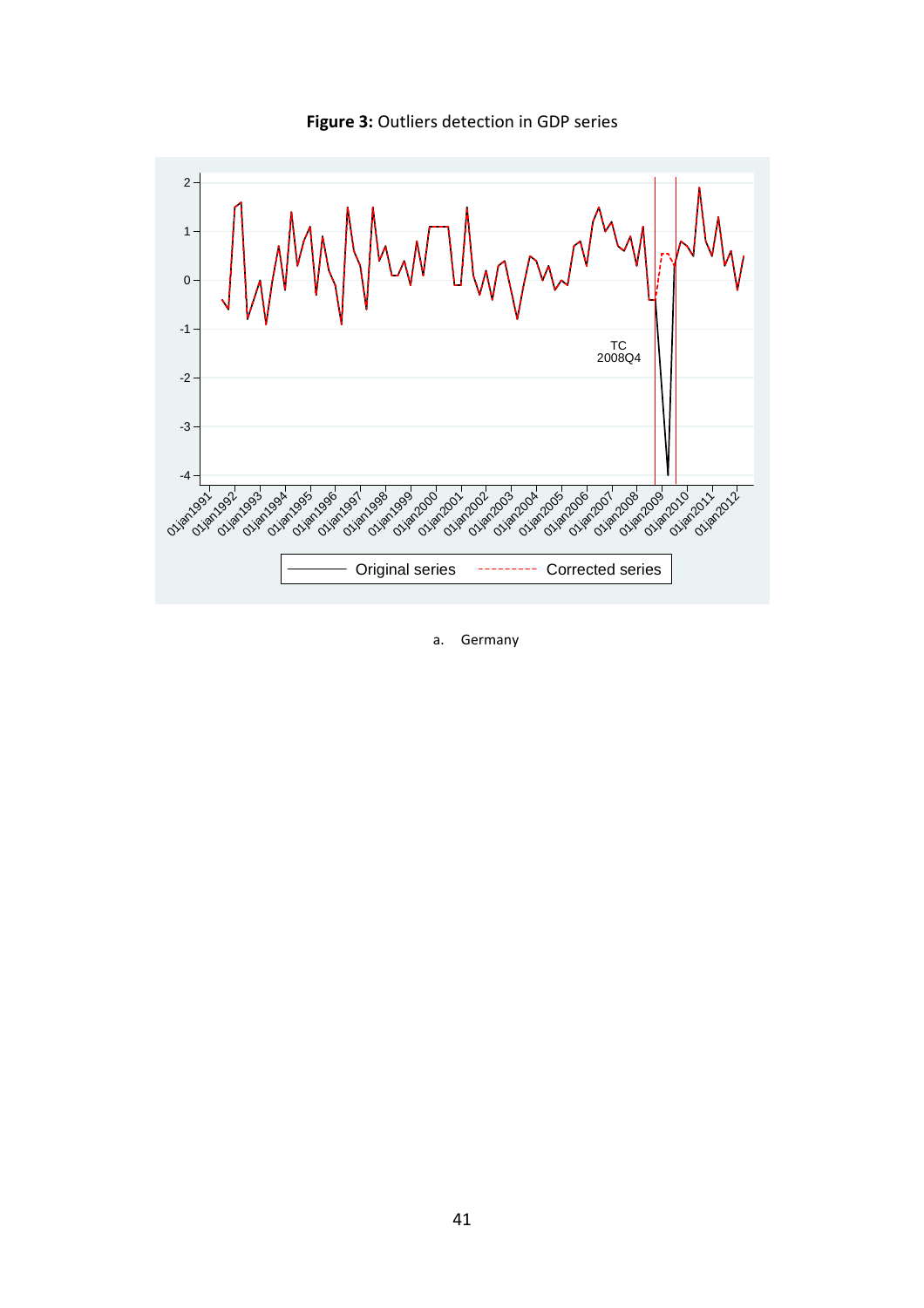

**Figure 4:** Outliers detection in Property Prices

#### a. United States



b. China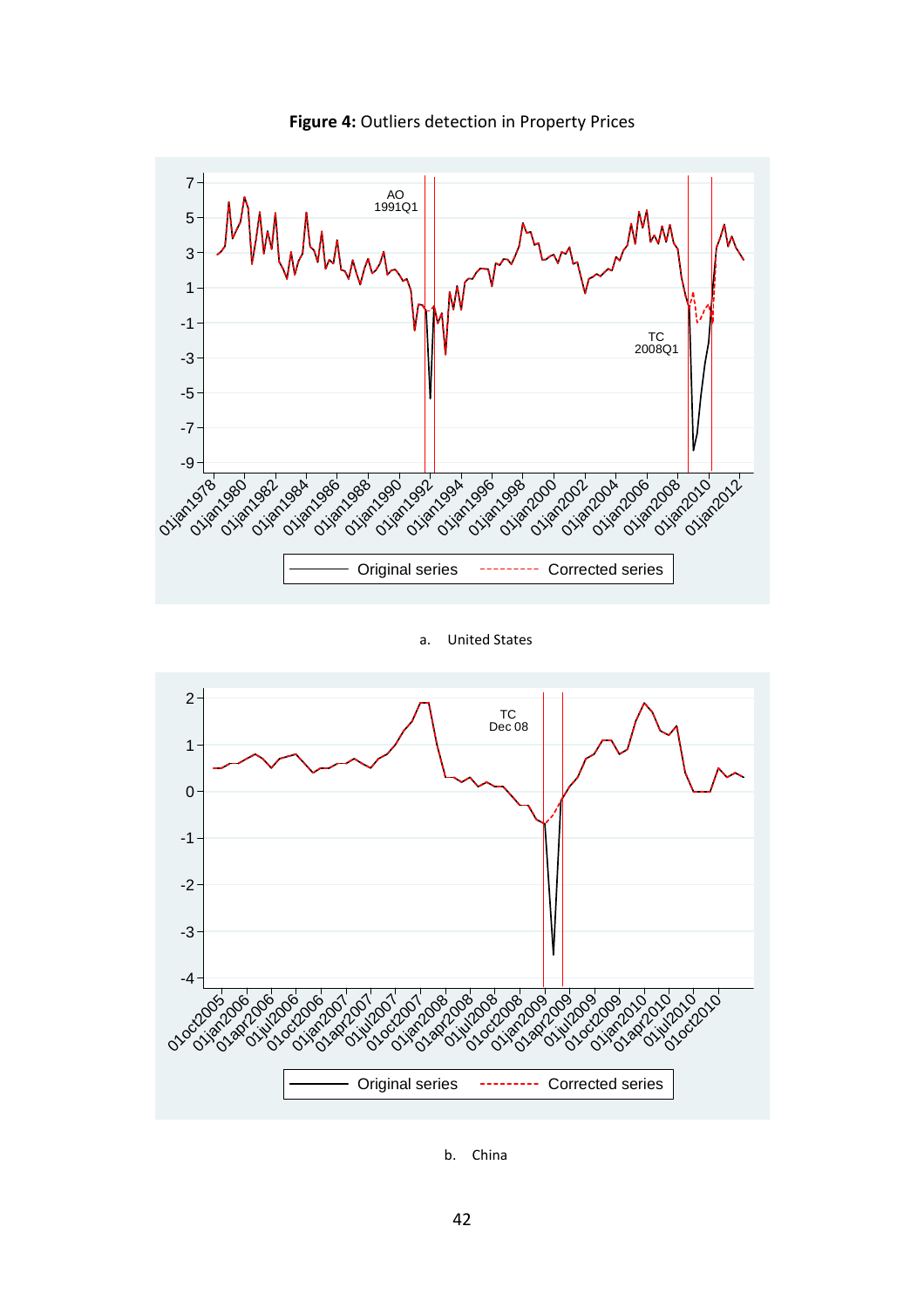

**Figure 4:** Outliers detection in Property Prices (cont.)

c. Japan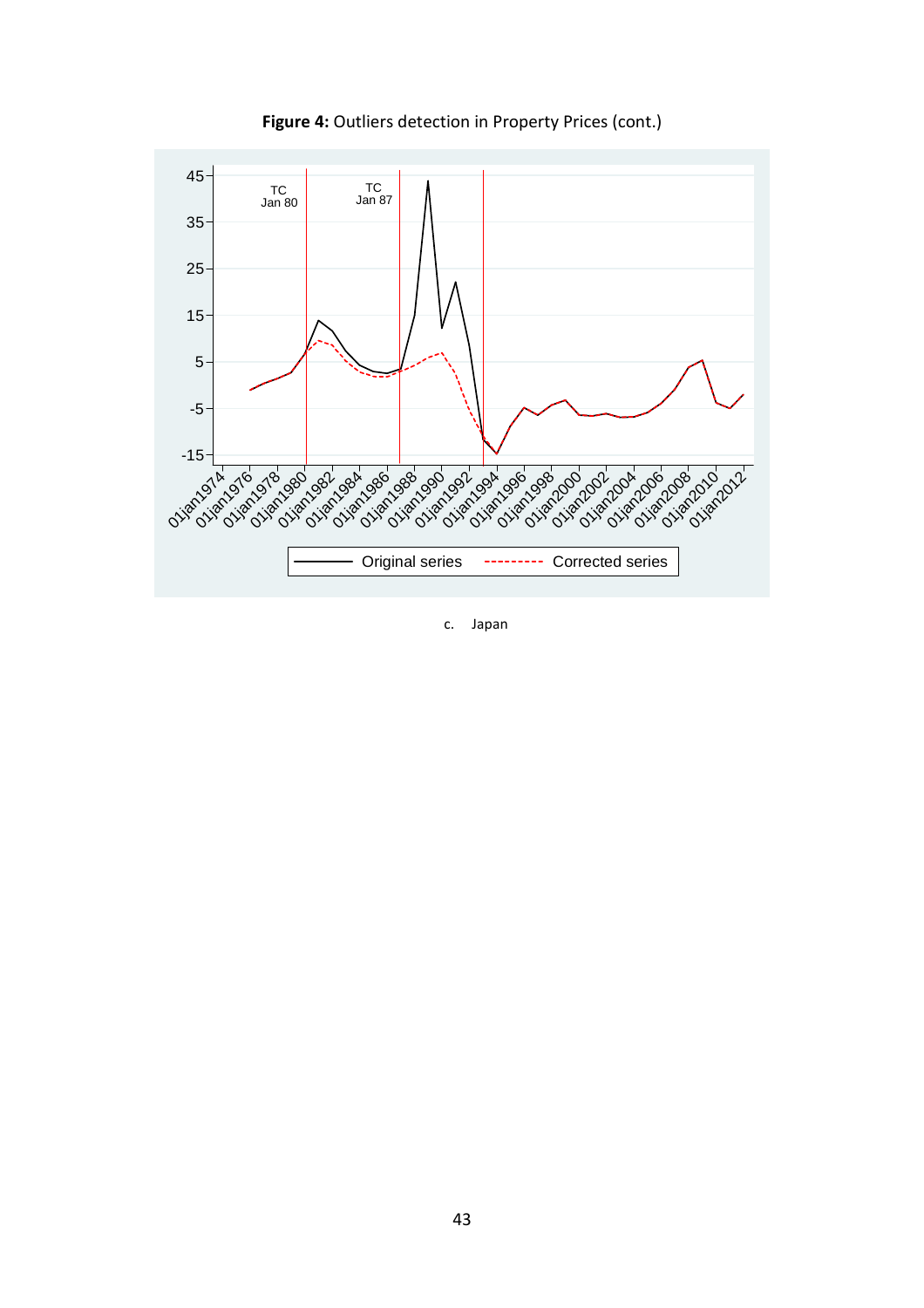

**Figure 5:** Outliers detection in inflation rates

a. Japan, 1970--1980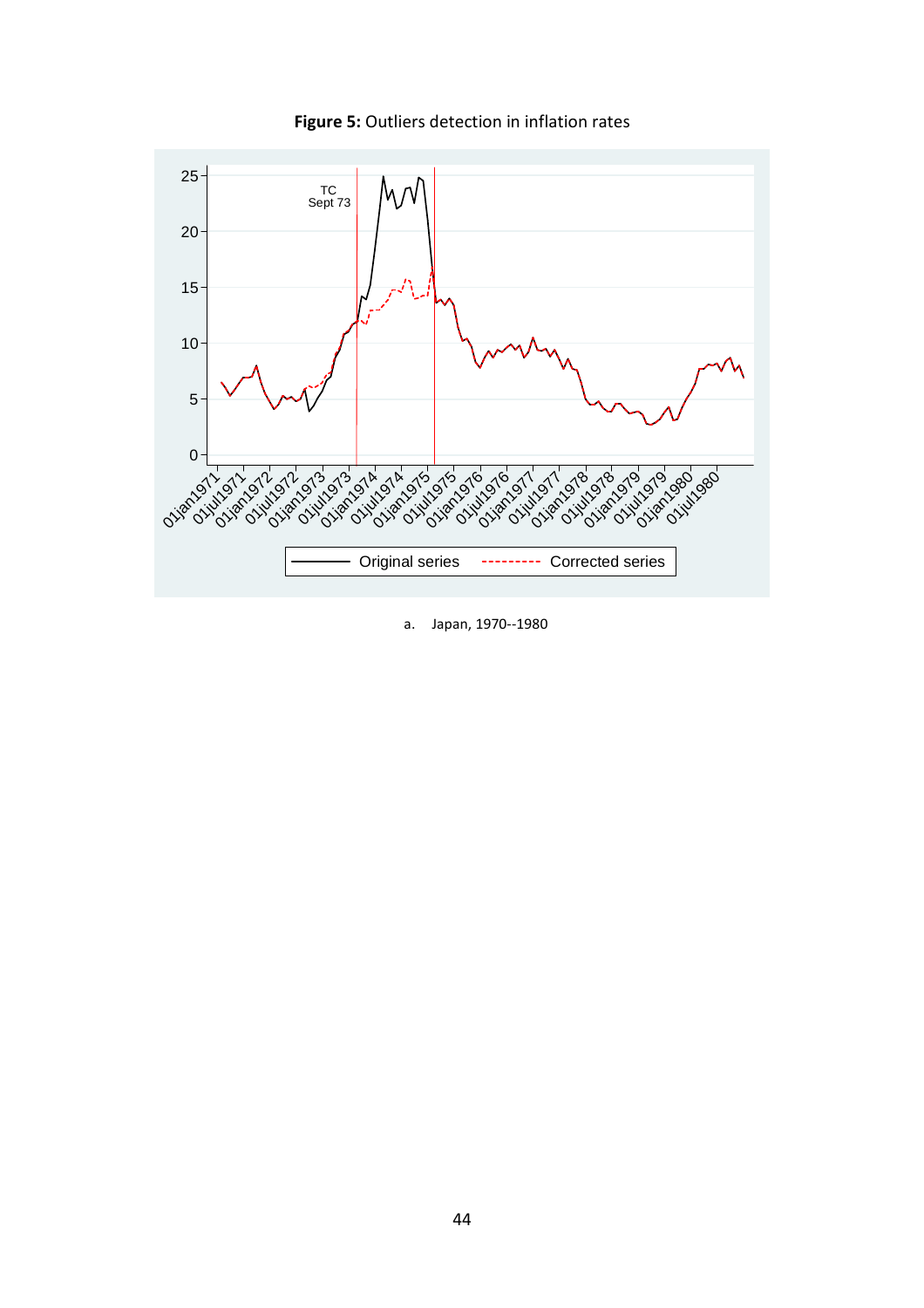

**Figure 6:** Outliers detection in interest rates

## a. 3-month Libor (2006--2010)



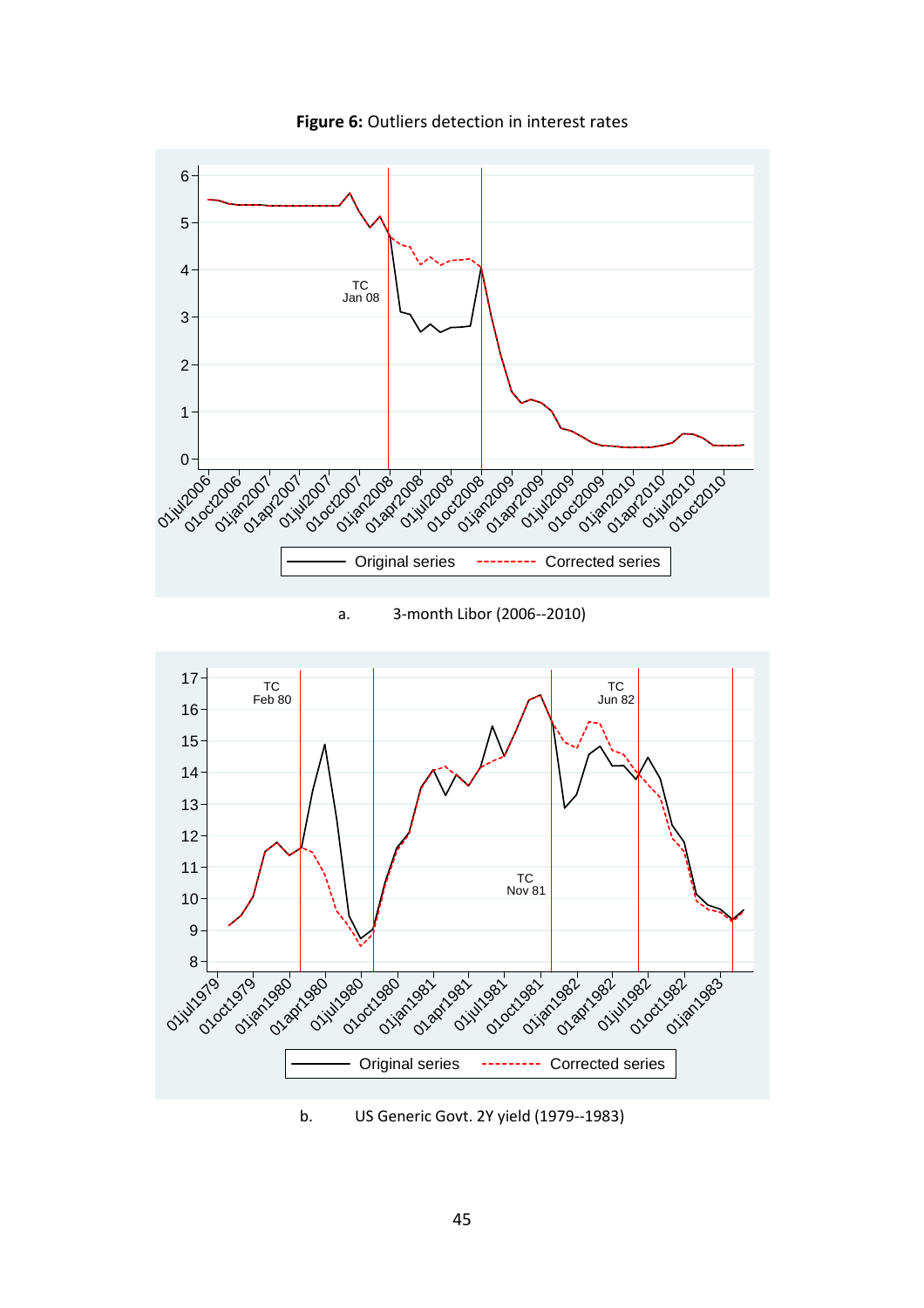

**Figure 6:** Outliers detection in interest rates (cont.)

## c. US Generic Govt. 10Y yield (1979--1983)



d. US Generic Govt. 10Y yield (2008--2010)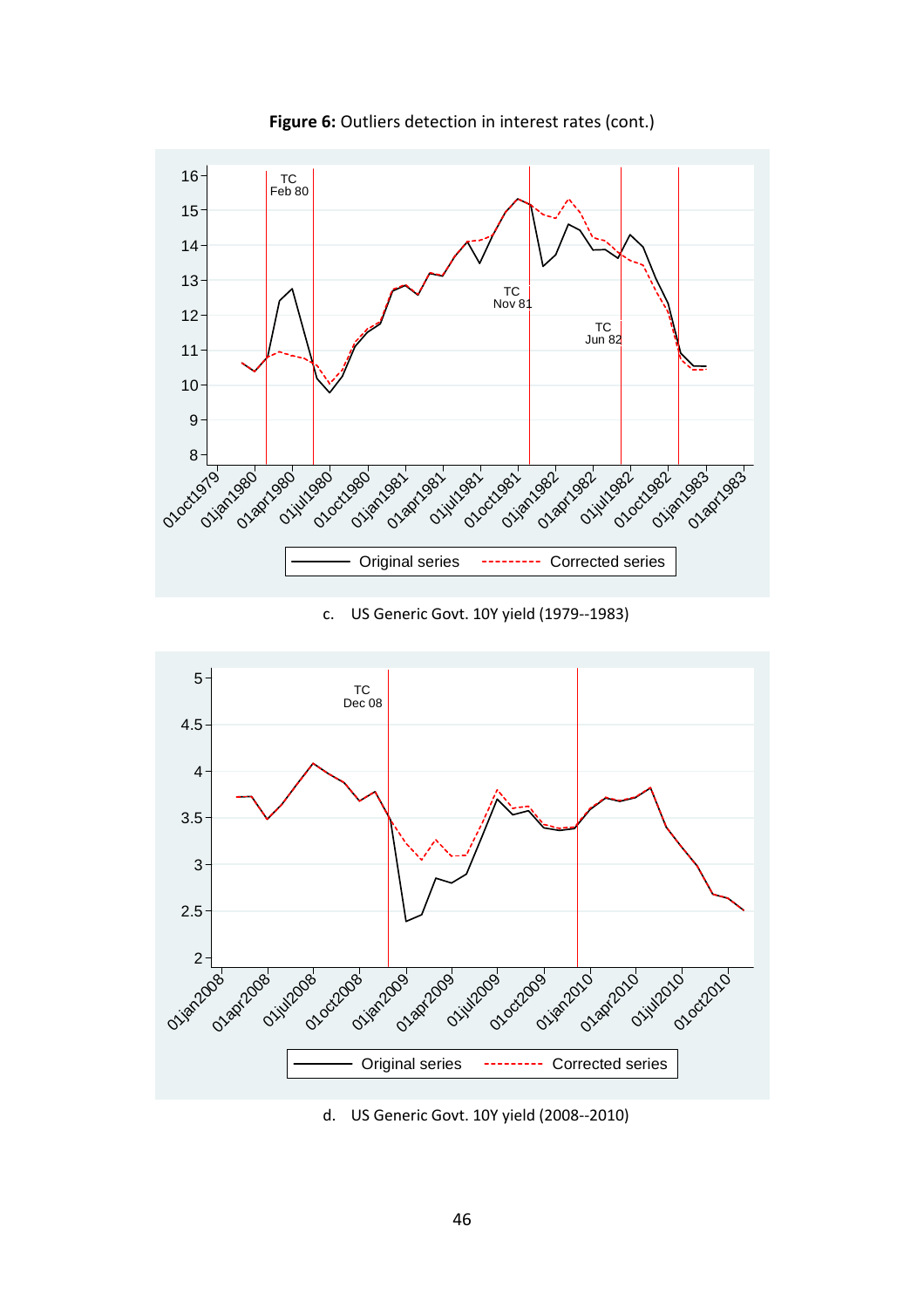

**Figure 7:** Outliers detection in the slope of the yield curve (US, 1972--1983)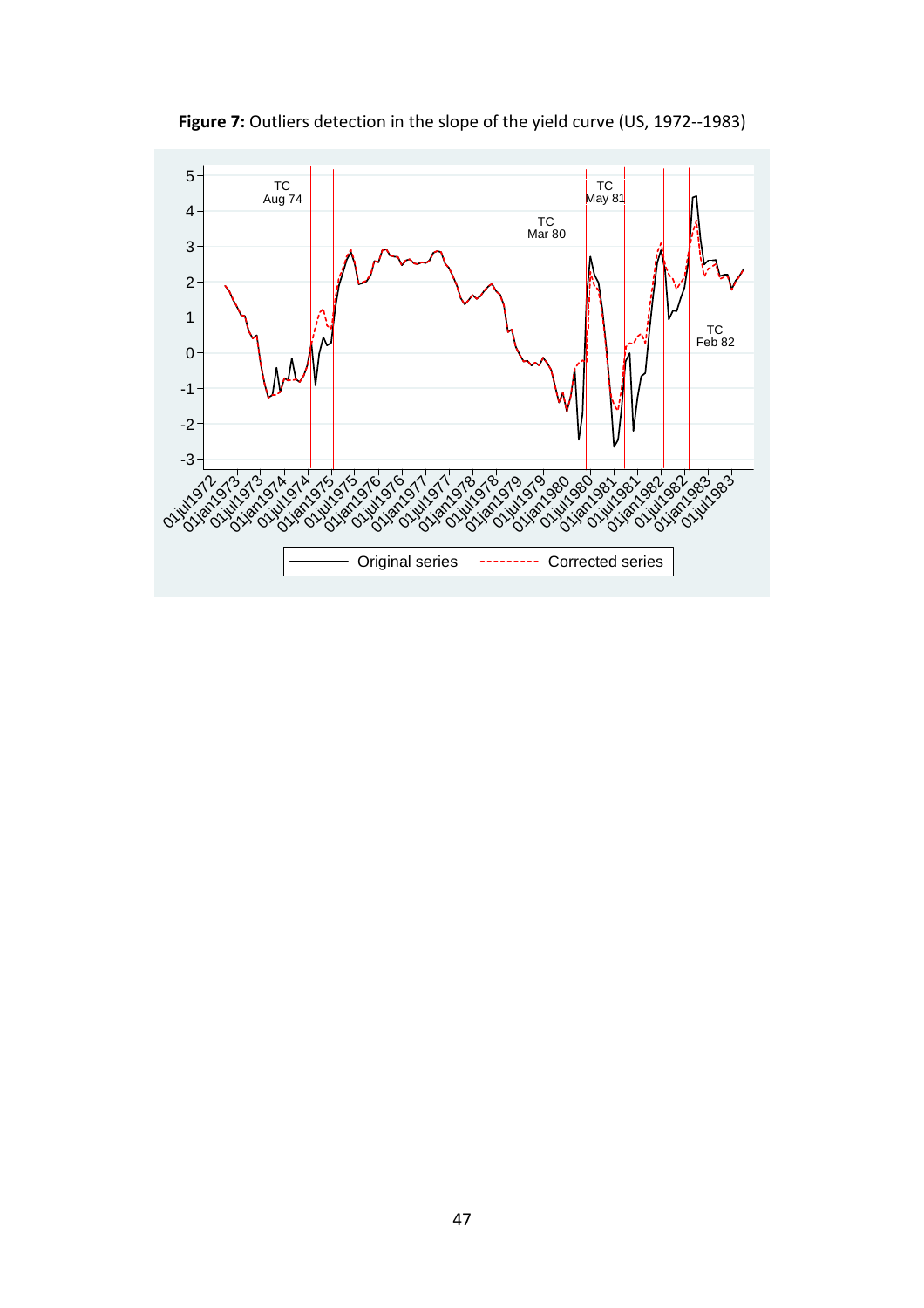

**Figure 8:** Outliers detection in commodity prices

a. Bloomberg Oil Price Index, 1986—2005 (logarithmic scale)



b. Bloomberg Oil Price Index, 2002—2011 (linear scale)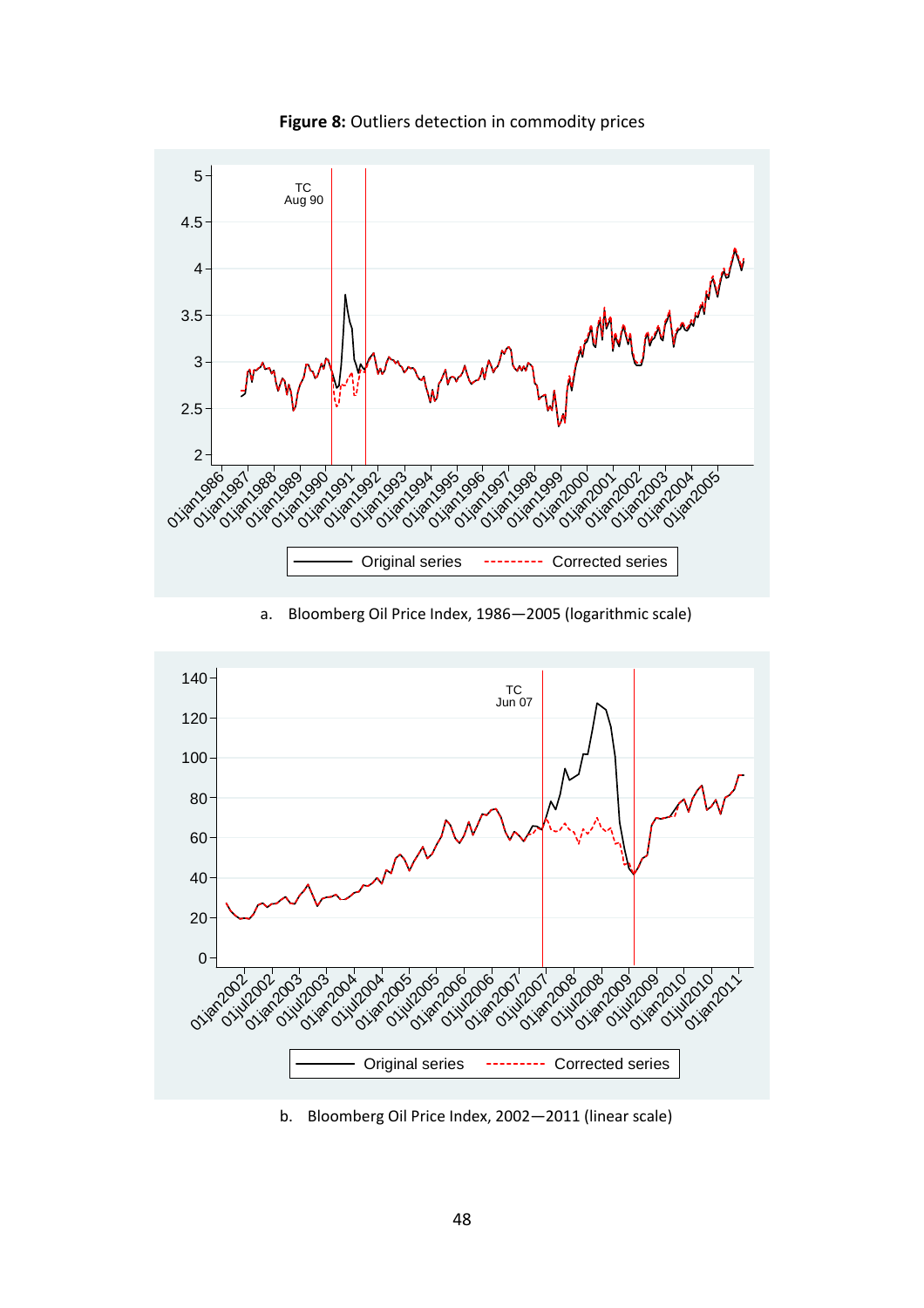

**Figure 8:** Outliers detection in commodity prices (cont.)

c. Gold Spot Prices, 1979--1983